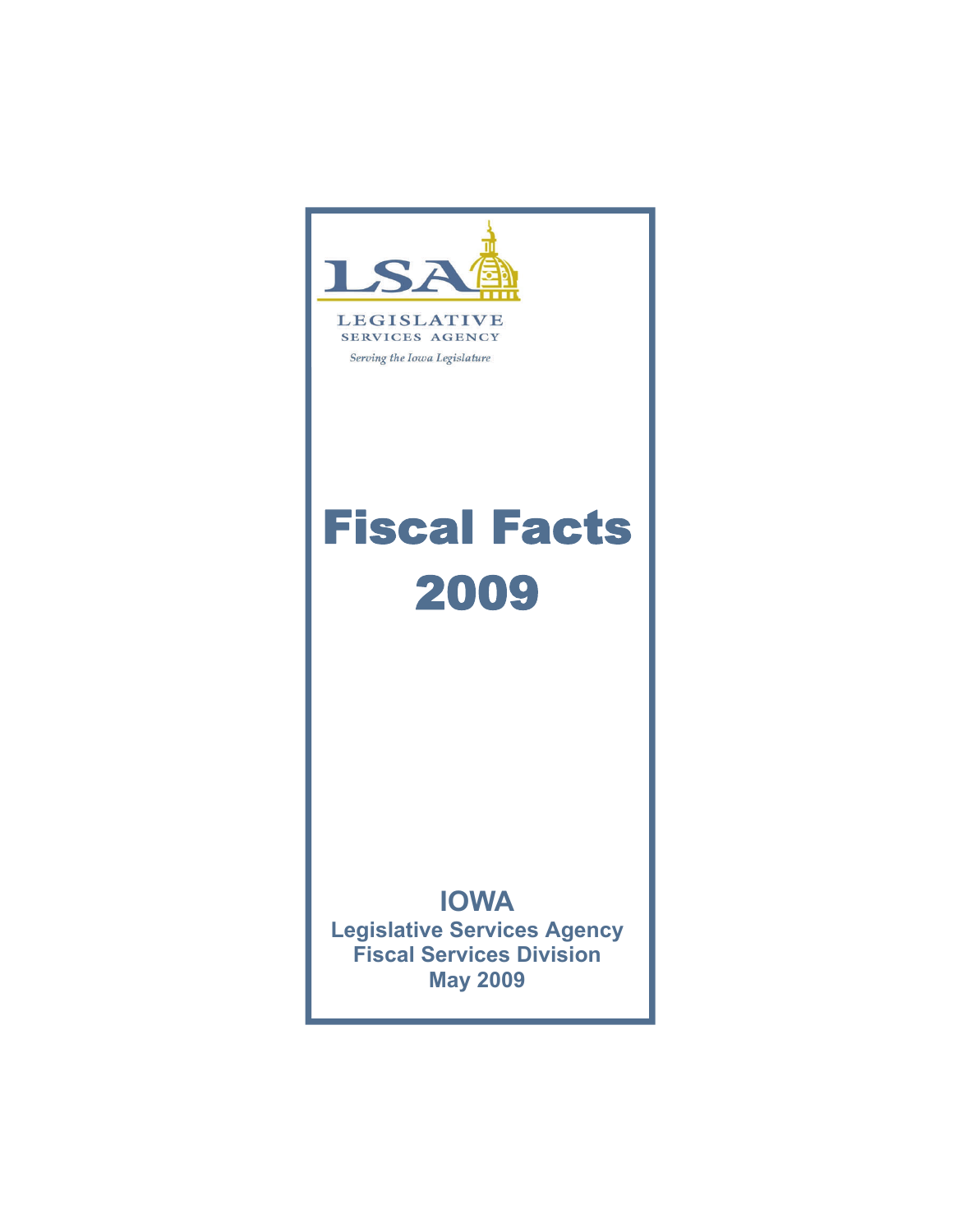To: Members of the Iowa General Assembly

- From: Holly M. Lyons, Division Director Fiscal Services Division
- Re: Fiscal Facts
- Date: May 2009

Fiscal Facts contains data relating to overall revenues and expenditures of State government, as well as information regarding the most pertinent and discussed topic areas. Additional detailed data and information are available from the Fiscal Services Division of the Legislative Services Agency.

The FY 2009 data are estimates since the document is being issued prior to the close of FY 2009. **The data provided for FY 2010 represents action taken by the 2009 General Assembly, and does not reflect veto action by the Governor.**

If you would like further information regarding any of the data provided within Fiscal Facts or have any comments and suggestions regarding this document, please do not hesitate to contact me at 515-281-5279 or holly.lyons@legis.state.ia.us.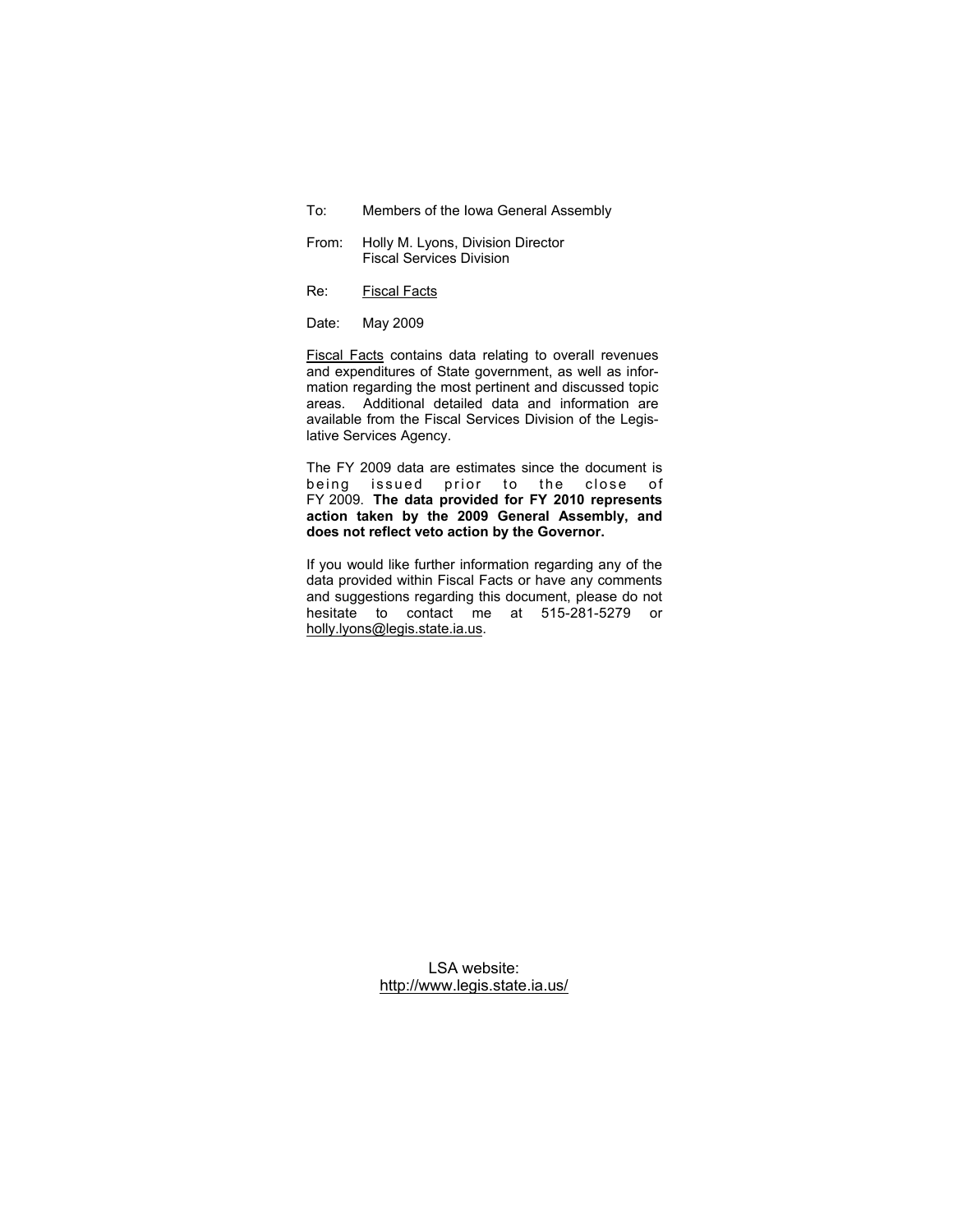# **Legislative Services Agency Fiscal Services Division Staff Listing**

# **Holly M. Lyons, Director State Capitol, Room G01 515-281-5279**

| <b>Fiscal Services Division Director</b><br><b>Division Administrator</b> | Holly Lyons<br>Doug Wulf                         | 281-7845<br>281-3250             |  |
|---------------------------------------------------------------------------|--------------------------------------------------|----------------------------------|--|
| <b>Committee Assignments</b><br>Appropriations Subcommittee:              |                                                  |                                  |  |
| Admin. and Regulation                                                     | Joe Brandstatter<br>David Reynolds               | 725-2062<br>281-6964             |  |
| Ag. and Natural Resources                                                 | Debra Kozel                                      | 281-6767                         |  |
| Economic Development                                                      | Ron Robinson                                     | 281-6256                         |  |
| Education                                                                 | Dwayne Ferguson<br>Robin Madison                 | 281-6561<br>281-5270             |  |
| <b>Health and Human Services</b>                                          | Jess Benson<br>Deborah Helsen<br>Sue Lerdal      | 281-4611<br>281-6764<br>281-7794 |  |
| <b>Justice System</b>                                                     | Jennifer Acton<br><b>Beth Lenstra</b>            | 281-7846<br>281-6301             |  |
| Transportation & Infrastructure                                           | Mary Beth Mellick<br>Marcia Tannian              |                                  |  |
| Standing Committee:                                                       |                                                  |                                  |  |
| Appropriations                                                            | Sue Lerdal<br>Dave Reynolds                      | 281-7794<br>281-6934             |  |
| Education                                                                 | Shawn Snyder<br>Dwayne Ferguson                  | 281-7799<br>281-6561             |  |
| Government Oversight                                                      | Marcia Tannian<br>Doug Wulf                      | 281-7942<br>281-3250             |  |
| Ways and Means                                                            | Jeff Robinson<br>Shawn Snyder<br>Dwayne Ferguson | 281-4614<br>281-7799<br>281-6561 |  |
| <b>Editor/Publications Coordinator</b>                                    | Mary Shipman                                     | 281-4617                         |  |
| Subcommittee Staffing/Training<br>Coordinator                             | Sue Lerdal                                       | 281-7794                         |  |
| <b>Appropriations Tracking</b><br>Coordinator                             | Dave Reynolds                                    | 281-6934                         |  |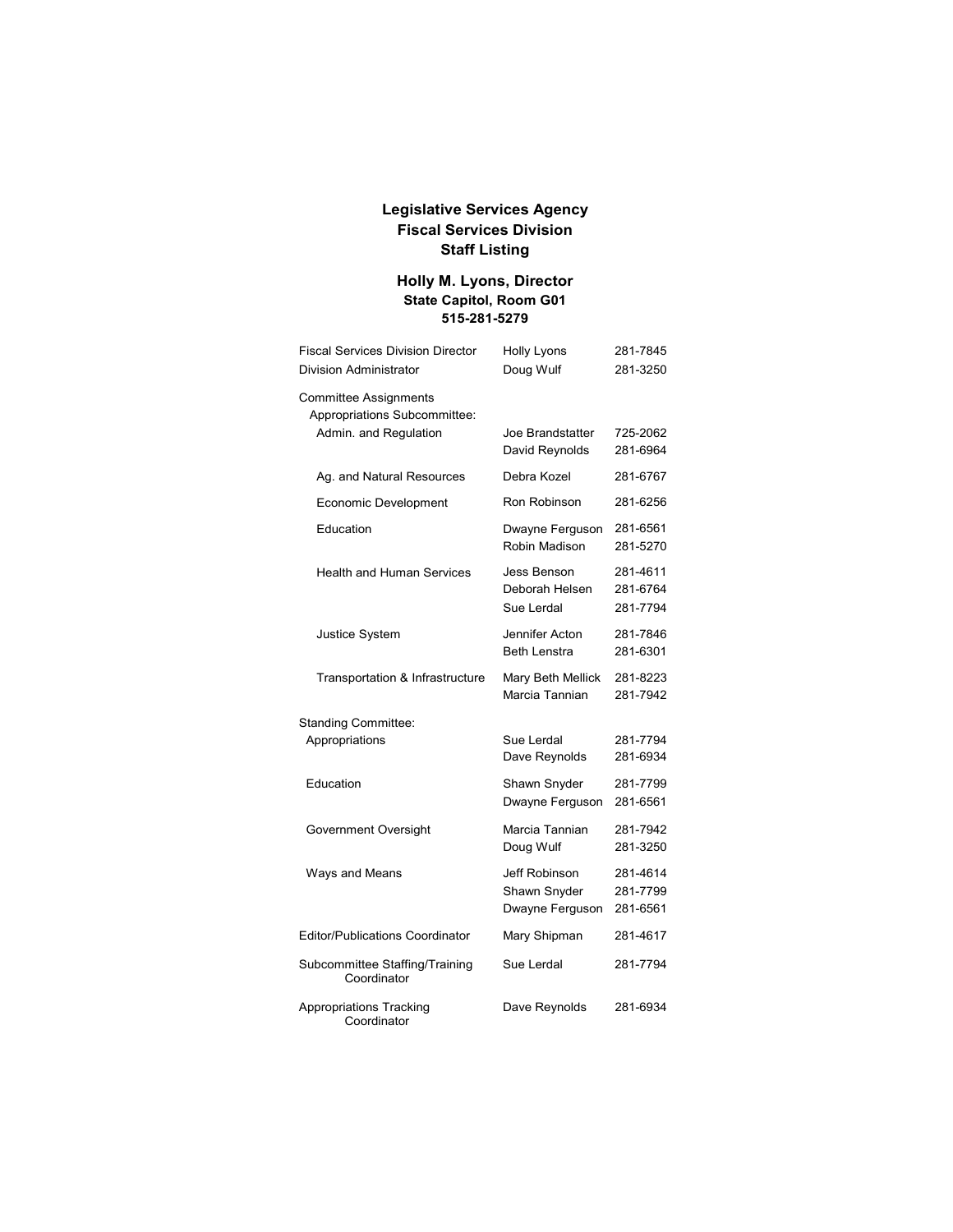# **TABLE OF CONTENTS IOWA FISCAL FACTS**

# **2009 Legislative Session Overview**

| State of Iowa General Fund Balance<br>State of Iowa General Fund Balance | 1  |
|--------------------------------------------------------------------------|----|
|                                                                          | 2  |
|                                                                          | 3  |
| Distribution of Estimated FY 2010 State General                          |    |
|                                                                          | 6  |
|                                                                          | 7  |
|                                                                          | 10 |
|                                                                          | 14 |
|                                                                          | 19 |
|                                                                          | 20 |
| Department of Commerce Revolving Fund                                    | 22 |
|                                                                          | 23 |
| Natural Resources and Outdoor Recreation                                 |    |
|                                                                          | 24 |
|                                                                          | 25 |

# **Government Finance and Taxation**

|                                                    | 29 |
|----------------------------------------------------|----|
| lowa's Reserve Funds (Rainy Day Funds)             | 30 |
|                                                    | 32 |
|                                                    | 32 |
|                                                    | 33 |
| State Expenditures - Governmental Funds            | 34 |
|                                                    | 35 |
|                                                    | 36 |
| General Fund Expenditures Shifted to Other Funding |    |
|                                                    | 37 |
|                                                    | 38 |
| Distribution of Major State and Local Tax Sources  | 39 |
|                                                    | 40 |
|                                                    | 40 |
|                                                    | 41 |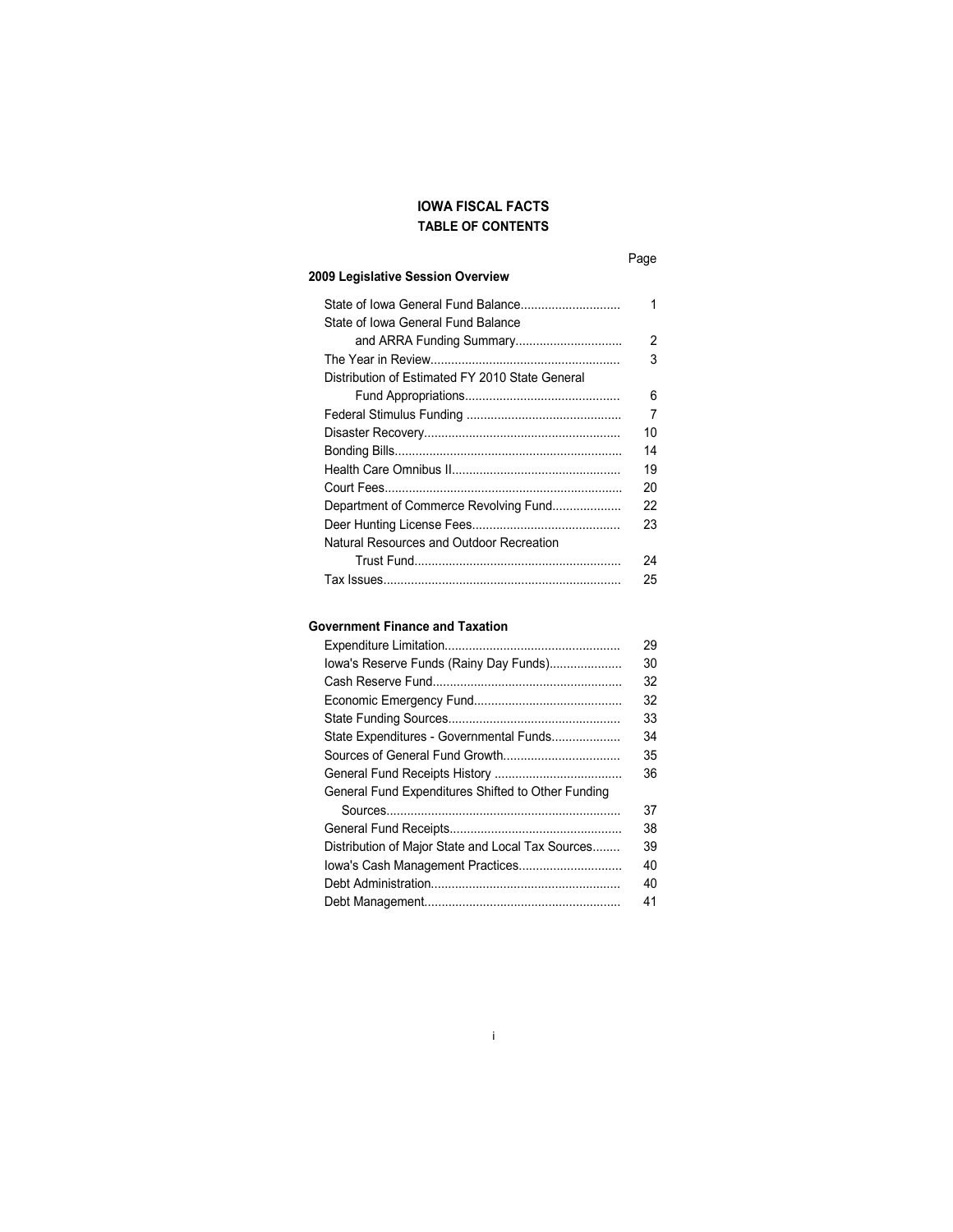# **IOWA FISCAL FACTS TABLE OF CONTENTS**

# Page

| <b>Budgets and Appropriations</b>                |    |
|--------------------------------------------------|----|
|                                                  | 42 |
|                                                  | 43 |
|                                                  | 44 |
| Collective Bargaining Settlements                | 45 |
|                                                  | 46 |
|                                                  | 47 |
|                                                  | 48 |
|                                                  | 50 |
| Status of Restricted Capital Tobacco Funds       | 51 |
|                                                  | 53 |
| <b>State and Local Government</b>                |    |
|                                                  | 55 |
| lowa Economy                                     |    |
|                                                  | 56 |
| <b>Education</b>                                 |    |
| Paying for Public Education - The Iowa School    |    |
|                                                  | 58 |
| General Fund Appropriations for K-12 State Aid   | 63 |
| General Operating Expenditures K-12              | 64 |
| General Operating Expenditures K-12 by Function  | 65 |
| <b>Human Services</b>                            |    |
| Human Services Program Descriptions              | 66 |
| Human Services Major Program Funding             | 69 |
| Children's Health Insurance (CHIP) Program       | 70 |
| Crime/Enforcement/Transportation                 |    |
| Year-End Prison Population, Staffing, and Budget | 71 |
| Average Prison Population and Average Cost       |    |
|                                                  | 71 |
|                                                  | 72 |
| <b>State Profile</b>                             |    |
| lowa's Population Change by County               | 77 |
|                                                  | 78 |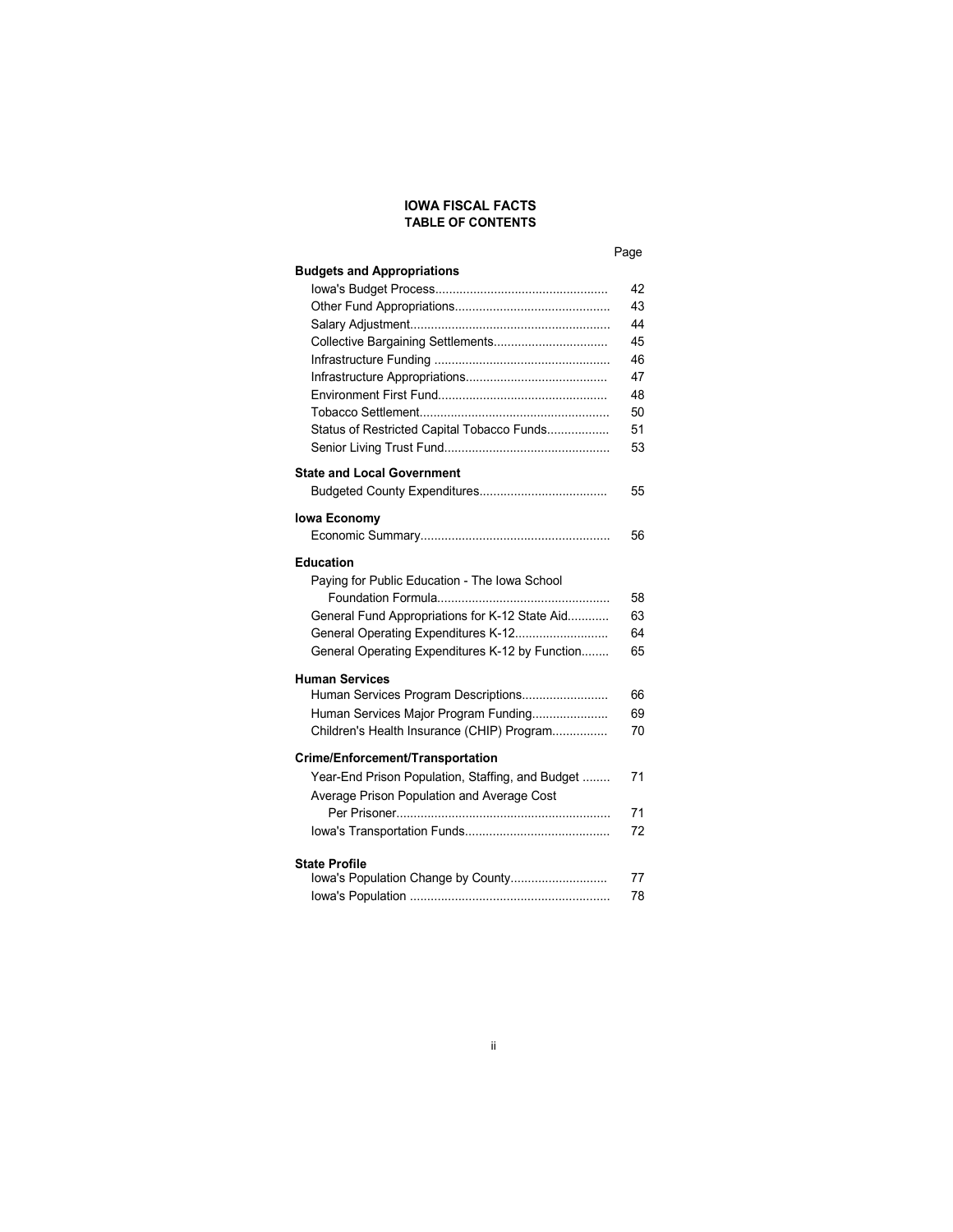# **STATE OF IOWA GENERAL FUND BALANCE (\$ in millions)**

|                                                             |      | FY 2009<br><b>Estimated</b> |    | FY 2010<br>Legislative<br><b>Action</b> |
|-------------------------------------------------------------|------|-----------------------------|----|-----------------------------------------|
| <b>Estimated Funds:</b><br><b>Estimated Receipts</b>        |      |                             |    |                                         |
| Rev. Est. Conference (3/09)<br>Legislative Action Rev. Adj. | \$   | 7,087.9<br>22.7             | \$ | 6,970.2<br>99.5                         |
| <b>Total Receipts</b>                                       |      | 7,110.6                     |    | 7,069.7                                 |
| School Infra, Refunds                                       |      | $-760.0$                    |    | $-821.0$                                |
| <b>Tax Refunds</b>                                          |      | $-357.5$                    |    | $-401.9$                                |
| Accruals                                                    |      | $-0.1$                      |    | 8.6                                     |
| <b>Total Funds</b>                                          |      | 5,993.0                     |    | 5,855.4                                 |
| <b>Est. Appropriations:</b>                                 |      |                             |    |                                         |
| General Fund                                                |      | 6,151.5                     |    | 5,768.3                                 |
| 1.5% Across-the-Board Cut                                   |      | $-89.1$                     |    |                                         |
| FY 2009 Supplementals                                       |      | 20.8                        |    |                                         |
| FY 2009 Deappropriations                                    |      | $-122.3$                    |    |                                         |
| Reversions                                                  |      | $-12.5$                     |    | $-12.5$                                 |
| <b>Net Appropriations</b>                                   |      | 5,948.4                     |    | 5,755.8                                 |
| <b>Ending Balance</b>                                       | \$   | 44.6                        | \$ | 99.6                                    |
| <b>Approps./Transfers to Other Funds</b>                    |      |                             |    |                                         |
| Senior Living Trust Fund                                    | 22.3 |                             |    | 24.6                                    |
| Cash Reserve Fund                                           |      | 22.3                        |    | 75.0                                    |
| <b>Total</b>                                                | \$   | 44.6                        | \$ | 99.6                                    |

Prior to action by the Governor.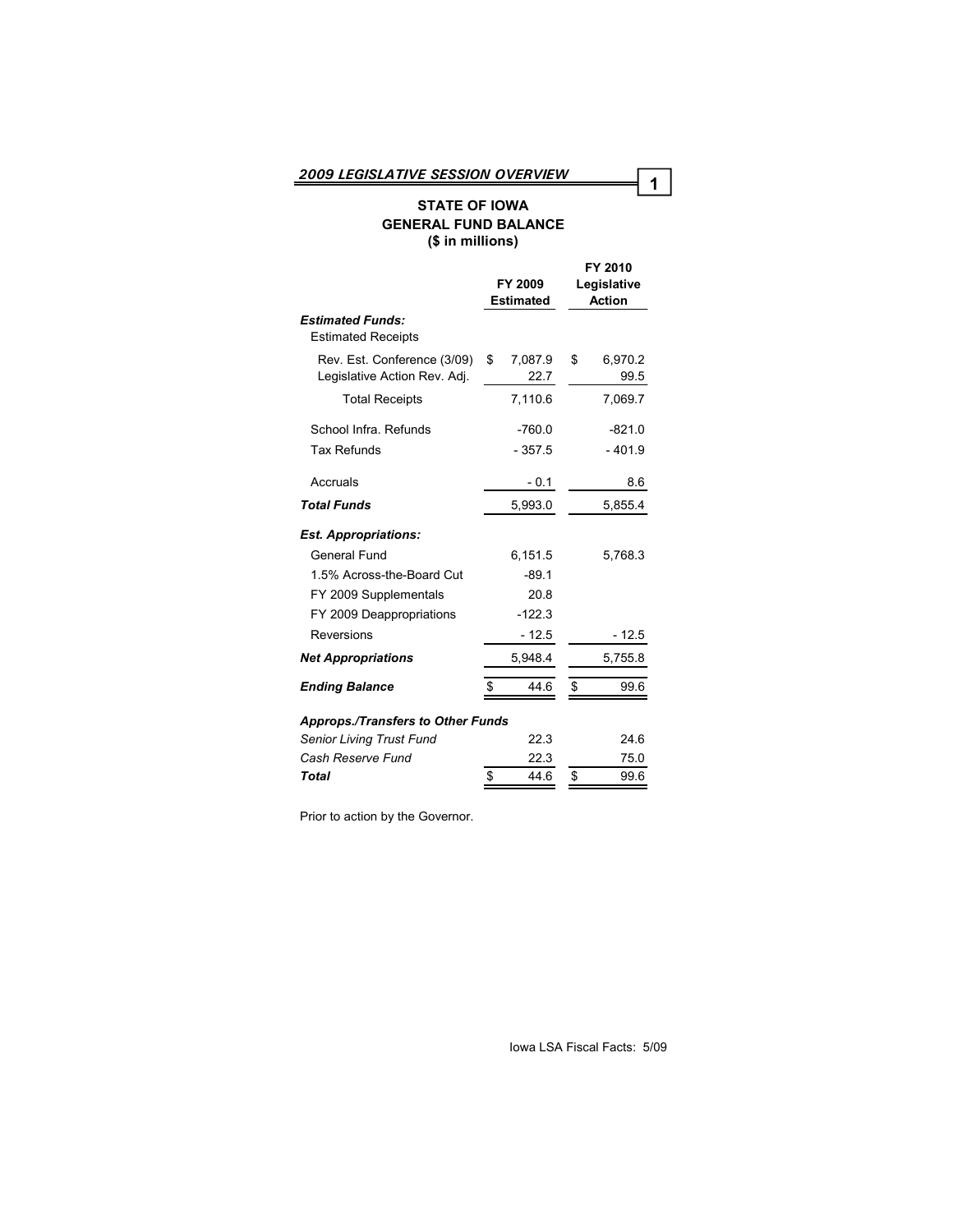#### **STATE OF IOWA GENERAL FUND and ARRA FUNDING SUMMARY (\$ in millions)**

|                                                      | FY 2009<br>Legislative<br>Action |         | FY 2010<br>Legislative<br><b>Action</b> |
|------------------------------------------------------|----------------------------------|---------|-----------------------------------------|
| <b>General Fund</b>                                  |                                  |         |                                         |
| Appropriations                                       | \$                               | 5,960.9 | 5,768.3                                 |
| Total                                                |                                  | 5,960.9 | \$<br>5,768.3                           |
| <b>ARRA Funding</b><br>(Total Available \$883.6 mil) |                                  |         |                                         |
| Medicaid                                             | \$                               | 110.0   | 144.9                                   |
| <b>Education Stabilization</b>                       |                                  | 40.0    | 321.0                                   |
| Government Stabilization                             |                                  | 0.0     | 63.4                                    |
| Total                                                | \$.                              | 150.0   | \$<br>529.3                             |
| <b>Total GF &amp; ARRA Funding</b>                   |                                  | 6,110.9 | 6,297.6                                 |

#### *ARRA Funding Remaining for FY 2011:*

| Estimated<br>Available<br>FY 2009 - 11 |       | Remaining<br>Available<br>FY 2011 |
|----------------------------------------|-------|-----------------------------------|
| \$                                     | 329.9 | 75.0                              |
| \$                                     | 81.3  | 81.3                              |
|                                        | 386.4 | 25.4                              |
|                                        | 86.0  | 22.6                              |
|                                        | 883.6 | \$<br>204.3                       |
|                                        |       |                                   |

Prior to action by the Governor.

ARRA = American Recovery and Reinvestment Act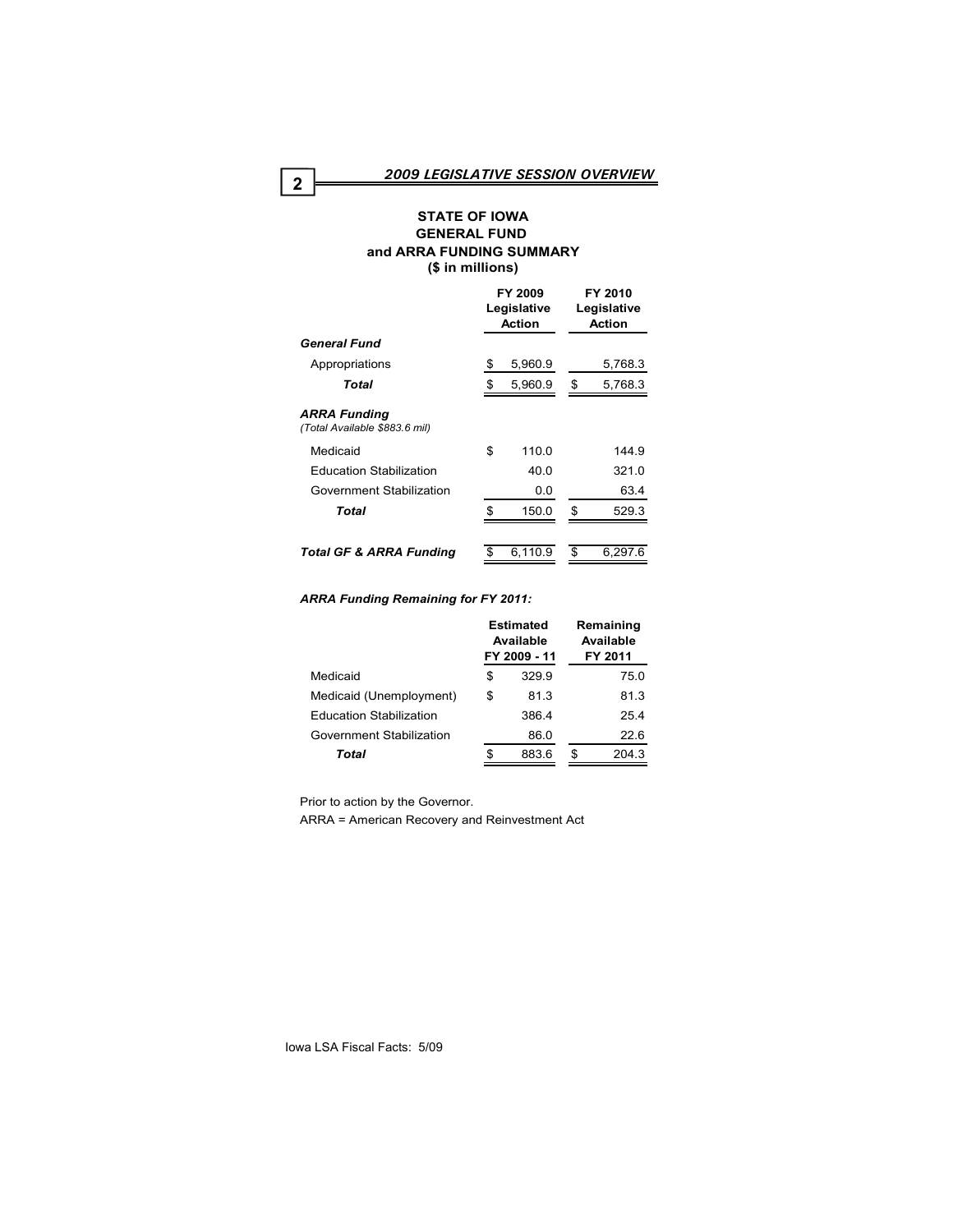#### **THE YEAR IN REVIEW**

# **FY 2008**

Iowa ended FY 2008 with a surplus of \$196.4 million. The revenue growth rate was 9.5% before refunds and accruals; up from the FY 2007 growth rate of 6.4%. Of the \$196.4 million surplus, \$99.8 million was distributed to the Property Tax Credit Fund for FY 2009 property tax credits; \$48.3 million was appropriated to the Senior Living Trust Fund; and \$48.3 million was deposited in the Cash Reserve Fund.

Weather-related Disasters in Iowa - Spring & Summer 2008.

Iowa experienced severe weather, including tornadoes and flooding during the spring and summer months of 2008. Eighty-five of the 99 counties were declared Presidential federal disaster areas. The storms and flooding caused billions of dollars in damage to property, businesses, and homes. Iowa continues to receive federal aid for disaster assistance. See the section on Disaster Recovery for more information.

#### **FY 2009**

Revenue growth in Iowa peaked in April 2008, and began to slow significantly in the first quarter of FY 2009. The October Revenue Estimating Conference (REC) adjusted the FY 2009 net revenue estimate downward from estimated 1.8% growth to 1.2% to reflect economic conditions. Amid growing concerns about the national and state economies, the December REC further reduced the net revenue growth estimate downward to -0.5% or \$5,991.3 million for FY 2009.

The FY 2009 revenue reduction set by the December REC resulted in a projected shortfall in the General Fund budget. In response, the Governor signed Executive Order 10 in December 2009 ordering a 1.5% across-the-board reduction (\$89.1 million). The General Assembly made further General Fund reductions to FY 2009 in January by deappropriating \$30.3 million.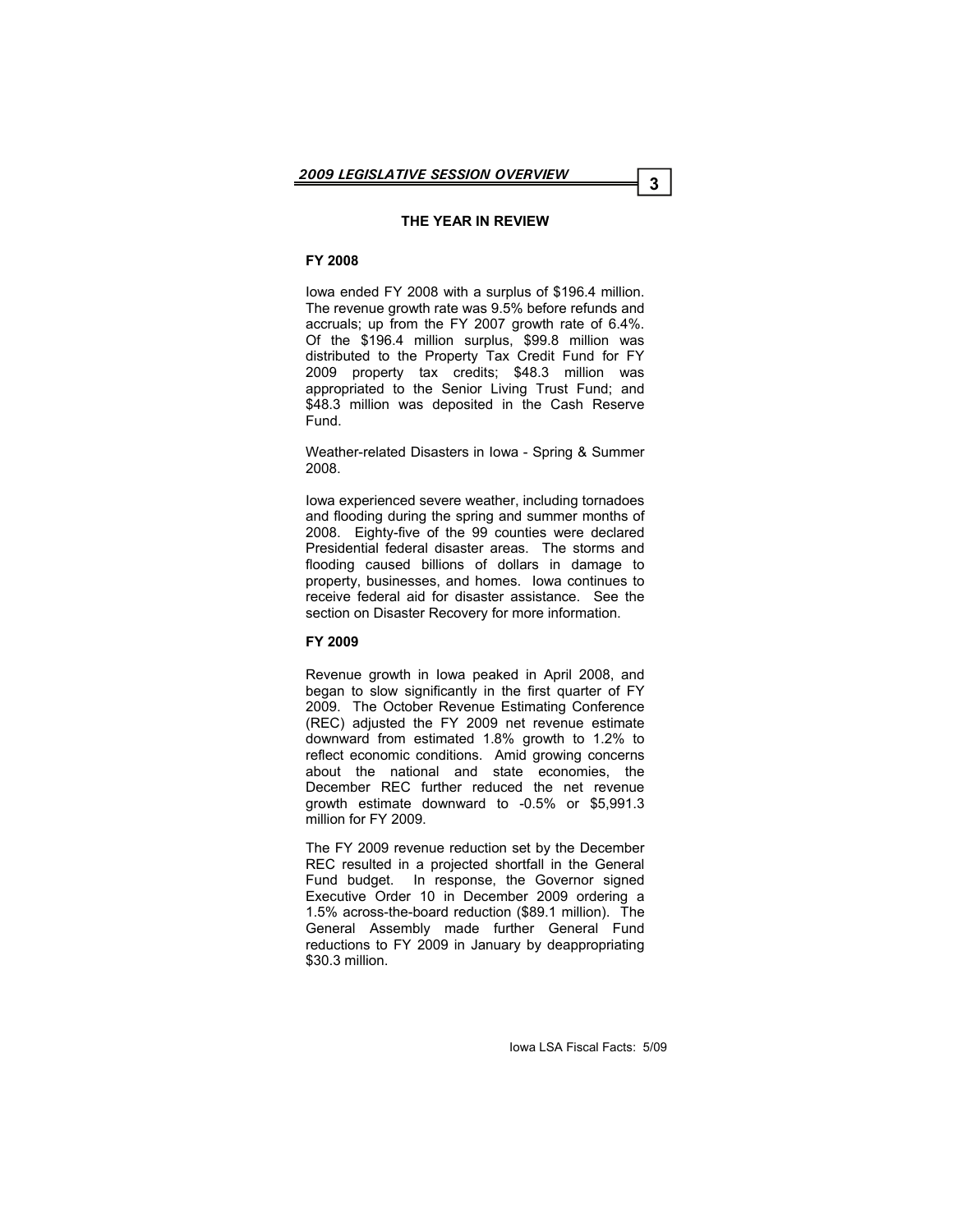# **THE YEAR IN REVIEW (Continued)**

According to a November report released by the National Conference of State Legislatures (NCSL), the condition of many state government's finances were deteriorating, and by January 2009, 47 states were reporting that they were "pessimistic" about the outlook for FY 2009 and FY 2010. Thirty-nine states reported spending or "budget gaps", ranging from 1.2% (Minnesota) of the General Fund budget to 15.7% (Arizona). Iowa was one of three states that had closed its budget gap through an across-theboard reduction and deappropriations.

In March, the REC again lowered the FY 2009 revenue growth estimate from -0.5% to -2.6%. Through the end of April, personal income taxes remained stable as farm income tax return payments came in strong, presumably due to high commodity prices in the summer and fall. Non-farm personal income tax returns remain stable, but refunds, both corporate and personal, were considerably higher than the estimate, dragging the growth estimate down.

Deappropriations were also made to Medicaid and School Aid appropriations and federal American Recovery and Reinvestment Act (ARRA) funds were used to backfill the reductions. The 2009 General Assembly also enacted revenue adjustments totaling \$22.7 million and passed General Fund supplemental appropriations totaling \$20.8 million for FY 2009.

# **FY 2010**

The December REC estimate for FY 2010 reflected a negative growth rate of 0.4%, but due to the worsening state, national and global economies, the March REC lowered the FY 2010 growth estimate to -2.8%, requiring the Governor to resubmit a General Fund budget in early April. Action at the federal level resulted in the ARRA, a nationwide effort to create jobs and provide economic assistance, and Iowa will receive approximately \$2.5 billion over a 27-month period in federal stimulus money. Federal funds will be received through existing formula grants, demandbased funding (e.g. extended and increased unemployment benefits), education government services stabilization funds coming directly to the State, and competitive grants.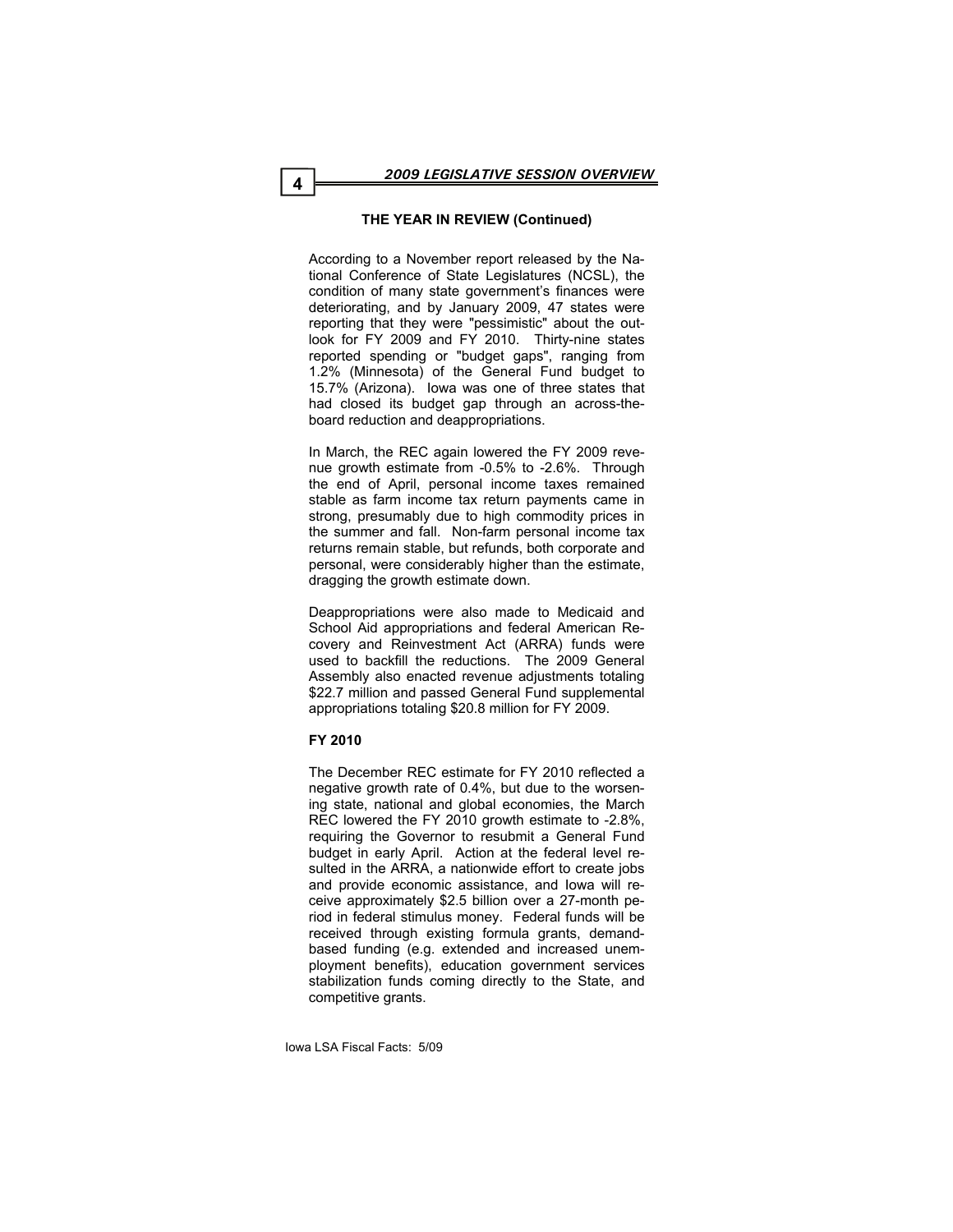# **THE YEAR IN REVIEW (Continued)**

Of this \$2.5 billion, approximately \$883.6 million is available for FY 2009, 2010, and 2011 for Medicaid, education stabilization, and general government stabilization. The Governor proposed using stimulus funds to balance the FY 2009 and FY 2010 budgets and the General Assembly passed legislation appropriating \$150.0 million in FY 2009 and \$529.3 million in FY 2010 to help balance the General Fund budget (see the section on Federal Stimulus Funding).

There continues to be concern about the State and national economy. It was declared that the nation has been in a recession since December 2007, with Iowa entering a recession approximately four months later, in April 2008. The Iowa economy is not expected to hit bottom until sometime in mid-FY 2010, and historically, Iowa is slow to recover from recessions. In Iowa, economic factors have contributed to reductions in the revenue growth. In addition, tax reductions, tax credits, and other revenue adjustments enacted by the General Assembly have also played a role in reducing the rate of General Fund net revenue growth over the past five years and contributing to the structural budget gap.

The Iowa General Assembly appropriated \$5.768 billion from the General Fund for FY 2010. Prior to any item vetoes by the Governor, the projected General Fund ending balance is \$99.6 million.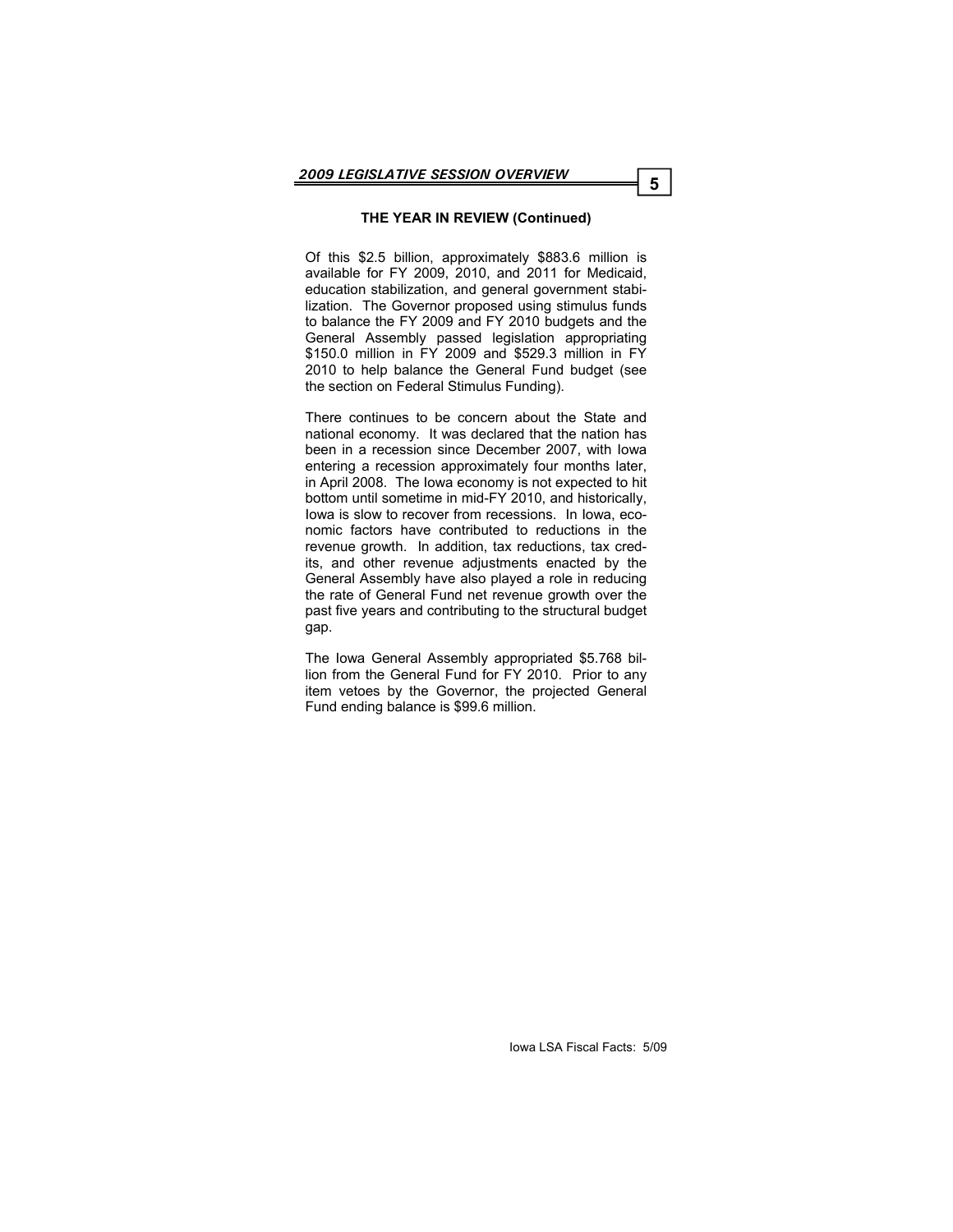# **DISTRIBUTION OF ESTIMATED FY 2010 STATE GENERAL FUND APPROPRIATIONS (\$ in millions)**



| Subcommittee                |    | Est. FY 2010<br>Appropriations | Percent<br>of Total |
|-----------------------------|----|--------------------------------|---------------------|
| Admin. & Regulation         | S. | 67.8                           | 1.2%                |
| Ag. & Natural Resources     |    | 39.4                           | 0.7                 |
| Economic Development        |    | 45.5                           | 0.8                 |
| K-12 Education - School Aid |    | 2,385.0                        | 41.3                |
| Education                   |    | 907.8                          | 15.7                |
| Health & Human Services     |    | 1.254.1                        | 21.7                |
| <b>Justice System</b>       |    | 677.5                          | 11.7                |
| Transportation and Infra.   |    | 15                             | 0.0                 |
| <b>Unassigned Standings</b> |    | 389.7                          | 6.9                 |
| Total                       |    | 5.768.3                        | 100.0%              |

#### Note:

"Other" includes Administration and Regulation, Agriculture and Natural Resources, Economic Development, and Transportation and Infrastructure.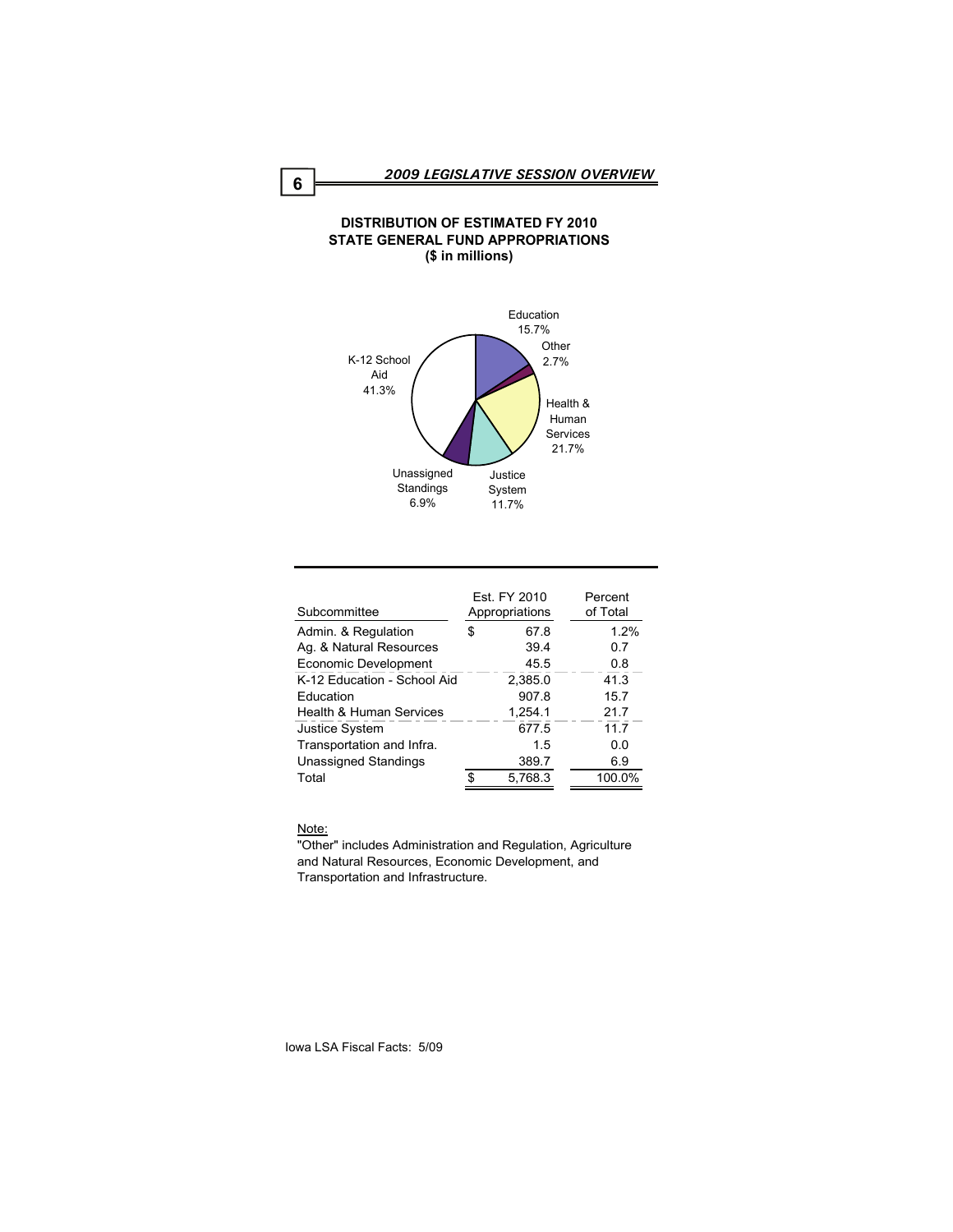#### **FEDERAL STIMULUS FUNDING AMERICAN RECOVERY AND REINVESTMENT ACT**

The Department of Management estimates that Iowa could receive up to a total of \$2.5 billion in federal stimulus and stabilization funding in fiscal years FY 2009 – 2011.

Links:

[https://idomservice.dabbledb.com/page/](https://idomservice.dabbledb.com/page/arra2009informationandactions/gZykPwCJ) [arra2009informationandactions/gZykPwCJ](https://idomservice.dabbledb.com/page/arra2009informationandactions/gZykPwCJ)

[www.iowa.gov/recovery](http://www.iowa.gov/recovery)

#### [www.legis.state.ia.us/lfb/docs/EconomicStimulus/](http://www.legis.state.ia.us/lfb/docs/EconomicStimulus/FinalFedStim_Detail.pdf) [FinalFedStim\\_Detail.pdf](http://www.legis.state.ia.us/lfb/docs/EconomicStimulus/FinalFedStim_Detail.pdf)

Federal funds will be received through existing formulas, demand-based funding (e.g. extended and increased unemployment benefits), education, and government services stabilization funds coming directly to the State and competitive grants.

During the 2009 Legislative Session the General Assembly appropriated portions of the education and government services stabilization funding, as well as a portion of Medicaid funds for FY 2009 and FY 2010. The chart below shows the funds appropriated through HF 820 (Federal Block Grant Bill) and HF 811 (Health and Human Services Appropriations Bill).

> **ARRA Funding Summary** (Dollars in Millions)

|                                | Estimated |   | <b>HF 820</b><br>Appropriations |   |       |         | Funds<br>Available |  |
|--------------------------------|-----------|---|---------------------------------|---|-------|---------|--------------------|--|
|                                | Available |   | FY 2010<br>FY 2009              |   |       | FY 2011 |                    |  |
| Medicaid                       | 329.9     | S | 110.0                           | S | 144.9 | S       | 75.0               |  |
| Medicaid (Unemployment)        | 81.3      |   | 0.0                             |   | 0.0   |         | 81.3               |  |
| <b>Education Stabilization</b> | 386.4     |   | 40.0                            |   | 321.0 |         | 25.4               |  |
| Government Stabilization       | 86.0      |   | 0.0                             |   | 63.4  |         | 22.6               |  |
| Total                          | 883.6     | S | 150.0                           | S | 529.3 | S       | 204.3              |  |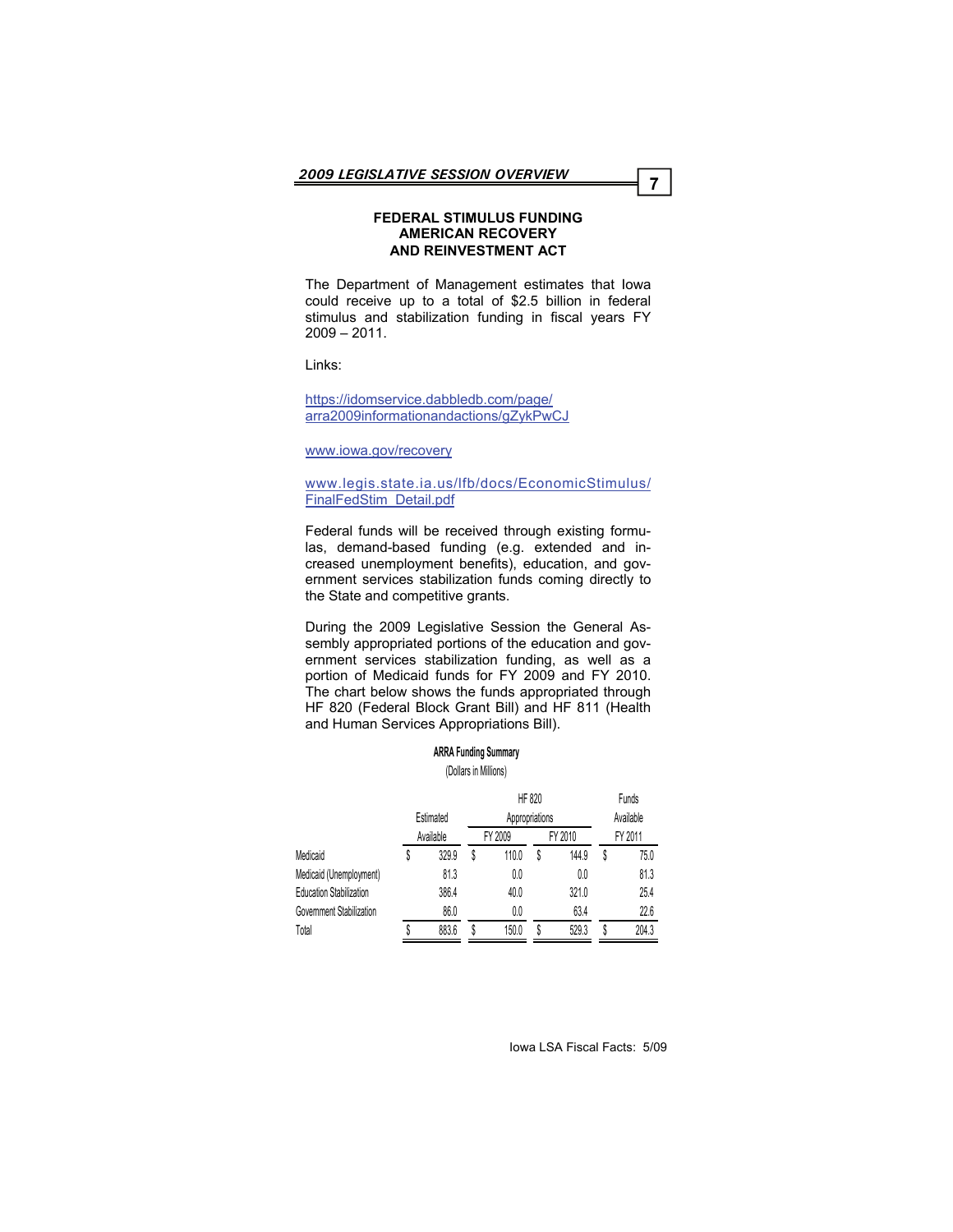#### **FEDERAL STIMULUS FUNDING AMERICAN RECOVERY AND REINVESTMENT ACT (Continued)**

**State School Aid** – HF 820 provided \$40.0 million for FY 2009 and \$202.5 million for FY 2010 to be used to fulfill funding for a portion of State school aid. The FY 2009 amount will be distributed with May 2009 State aid payment to school districts if the ARRA funding is available at that time, otherwise it will be distributed with payments in the first month the funding is available. The amounts will be distributed equally with the monthly payments to school districts for the FY 2010 year.

**Instructional Support State Aid** – HF 820 provided \$13.1 million in lieu of State aid for the Instructional Support Program in FY 2010. SF 478 (FY 2010 Standing Appropriation Bill) eliminated State funding for the Program for FY 2010. School districts with the Program are also required to providing local funding through a local property tax or income surtax.

**Teacher Professional Development** – HF 820 provided an FY 2010 appropriation of \$2.0 million of ARRA education stabilization funds to be allocated to school districts for the purpose of funding professional development for the model core curriculum. This is a one-time appropriation that will be distributed to school districts and cannot be used to supplant any additional professional development funding.

**Regents Universities** – HF 820 provided an FY 2010 appropriation of \$80.3 million in ARRA Education Stabilization funds to the Department of Management for distribution to the Regents universities. Senate File 470 (FY 2010 Education Appropriations Bill) made total reductions of \$80.3 million compared to estimated net FY 2009 to the Regents budget units under the control of the Education Appropriations Subcommittee. These federal funds did not offset the Regents' FY 2010 reductions from the Economic Development Appropriations Subcommittee and the Agriculture and Natural Resources Appropriations Subcommittee.

**Community Colleges** – HF 820 provided an FY 2010 appropriation of \$23.1 million in ARRA education stabilization funds and \$2.5 million in ARRA government stabilization funds to the Department of Management for distribution to the community colleges. Senate File 470 made total reductions of \$22.2 million compared to estimated net FY 2009 for general aid to community colleges. In addition, the FY 2010 community college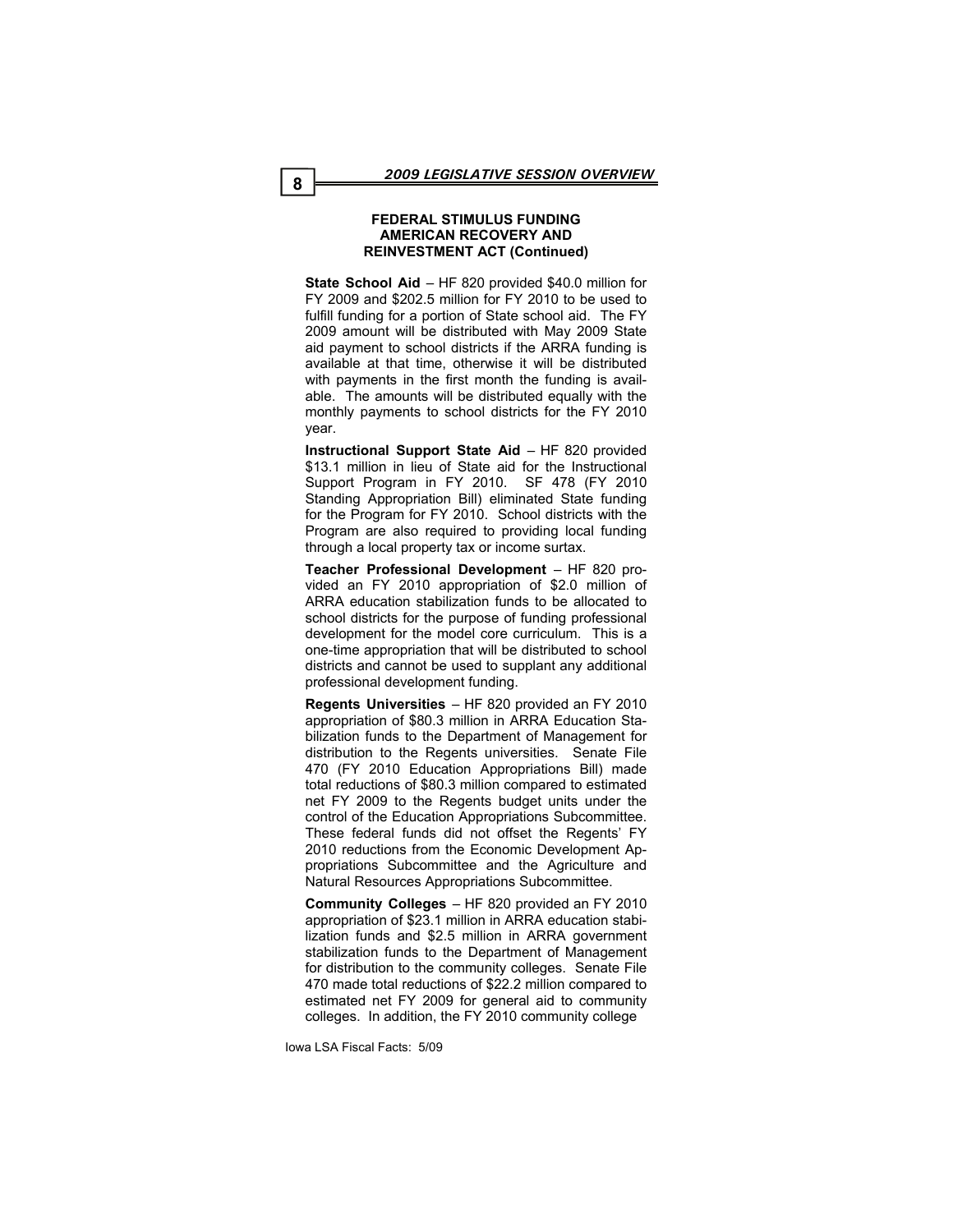#### **FEDERAL STIMULUS FUNDING AMERICAN RECOVERY AND REINVESTMENT ACT (Continued)**

salary appropriation in SF 470 is \$561,000 less than the estimated net FY 2009 appropriation. The salary funding becomes part of the colleges' base for general aid in the subsequent year.

**Medicaid** – HF 811 provided \$110.0 million for FY 2009 and \$144.9 million for FY 2010 to be used to supplement the Medicaid Program. Funding is received through an enhanced Federal Medical Assistance Percentage (FMAP) match of 6.2%. This means the federal government pays an extra 6.2% for every dollar the State spends on the Program. The new federal FMAP rate with the additional federal support is 67.05% for FY 2009 and 69.49% for FY 2010. The additional funds for FY 2009 are currently being collected.

**Justice System** – HF 820 provided an FY 2010 appropriation of \$14.0 million in ARRA government stabilization funds to the Department of Corrections prison system and Central Office. The Bill also uses ARRA government stabilization funds to make FY 2010 appropriations of \$180,000 to the Department of Public Defense's Military Division and \$750,000 to the Department of Public Safety.

**Related Legislation** - Senate File 197 (Unemployment Insurance Modernization Bill) relates to unemployment benefits and brings Iowa into compliance with federal law. This will result in the receipt of one-time additional federal funding of approximately \$70.8 million by the State's enactment of an extended training period, codifying the part-time worker provision, and the State's enactment of an alternative base period. Annual benefit payments from the Unemployment Trust Fund will increase by approximately \$20.2 million annually and General Fund expenses will increase by approximately \$350,000 annually for Iowa Workforce Development administrative expenses.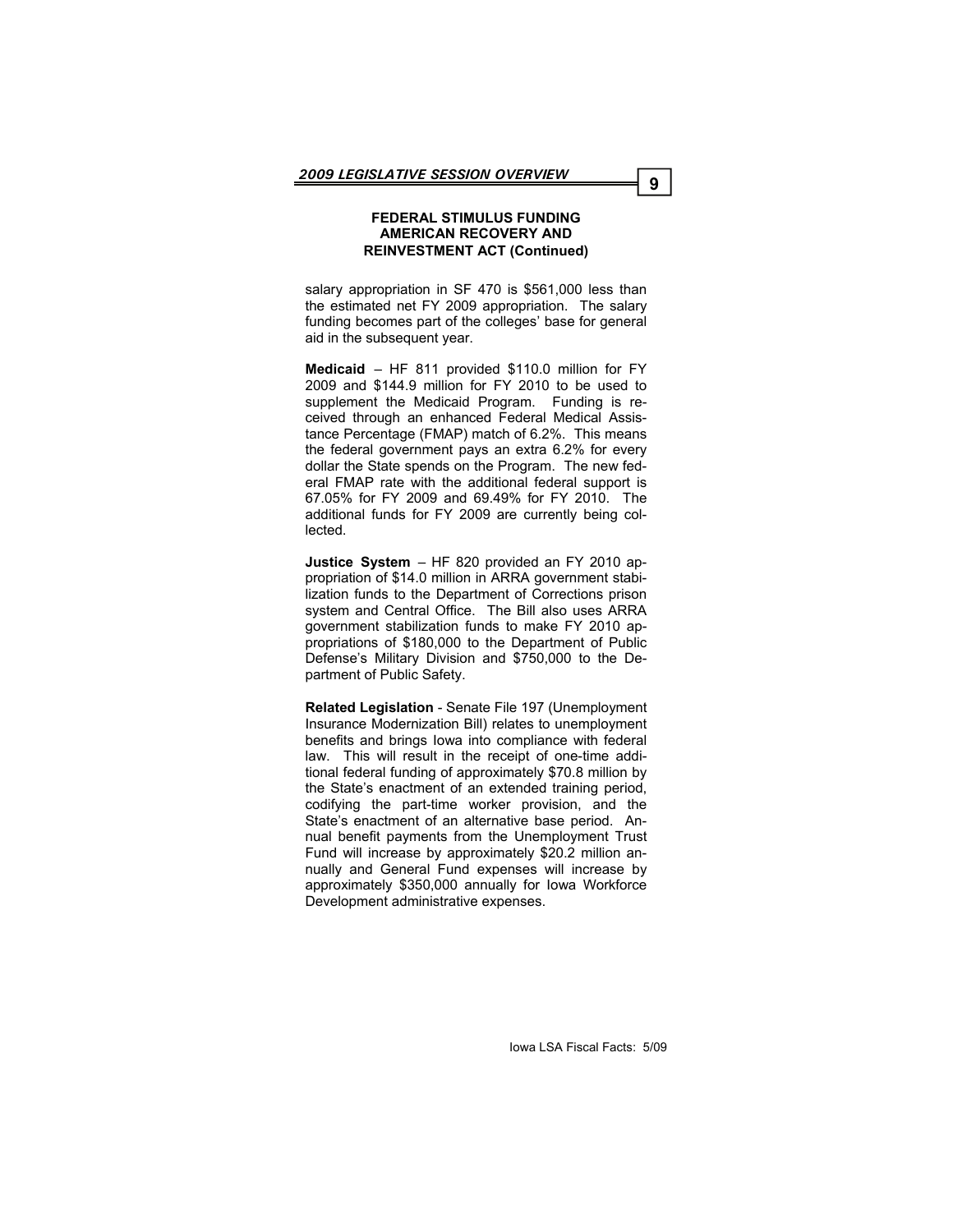# **DISASTER RECOVERY**

# **Disasters:**

During the summer months of 2008, the majority of the State was impacted by severe weather, tornadoes, and flooding. Of the 99 counties, 85 were declared Presidential federal disaster areas.

# **Executive Branch:**

Governor Culver issued Executive Order Seven that created the Rebuild Iowa Office (RIO) and the Rebuild Iowa Advisory Commission (RIAC). The RIAC met multiple times and issued a 45-day report and a 120 day report including recommendations and suggested action steps. The reports can be found at <http://www.rio.iowa.gov/index.html>.

# **Jumpstart Iowa Recovery:**

The Governor redirected \$40.0 million to address housing needs in storm-impacted communities and to help small businesses damaged by the severe conditions. Additional federal money is available. The Iowa Finance Authority and the Department of Economic Development administer the Jumpstart Iowa Housing Assistance Program and the Jumpstart Iowa Small Business Assistance Program. Information regarding these Programs can be found at <http://www.iowafinanceauthority.gov/>a nd [http://www.iowalifechanging.com/jumpstart](http://www.iowalifechanging.com/flood.html)

# **General Assembly:**

The General Assembly created the Senate and House Rebuild Iowa Standing Committee and the Rebuild Iowa and Disaster Recovery Standing Committee respectively. Legislation sent to the Governor is included in the following pages. Funding made available and the delineated sources of the funding is included.

The General Assembly created the Rebuild Iowa Office in HF 64 (Disaster Recovery Assistance Act). The Office is repealed on June 30, 2011. The Office has multiple funding sources and the operational budget is included in HF 809 (FY 2010 Administration and Regulation Appropriations Bill).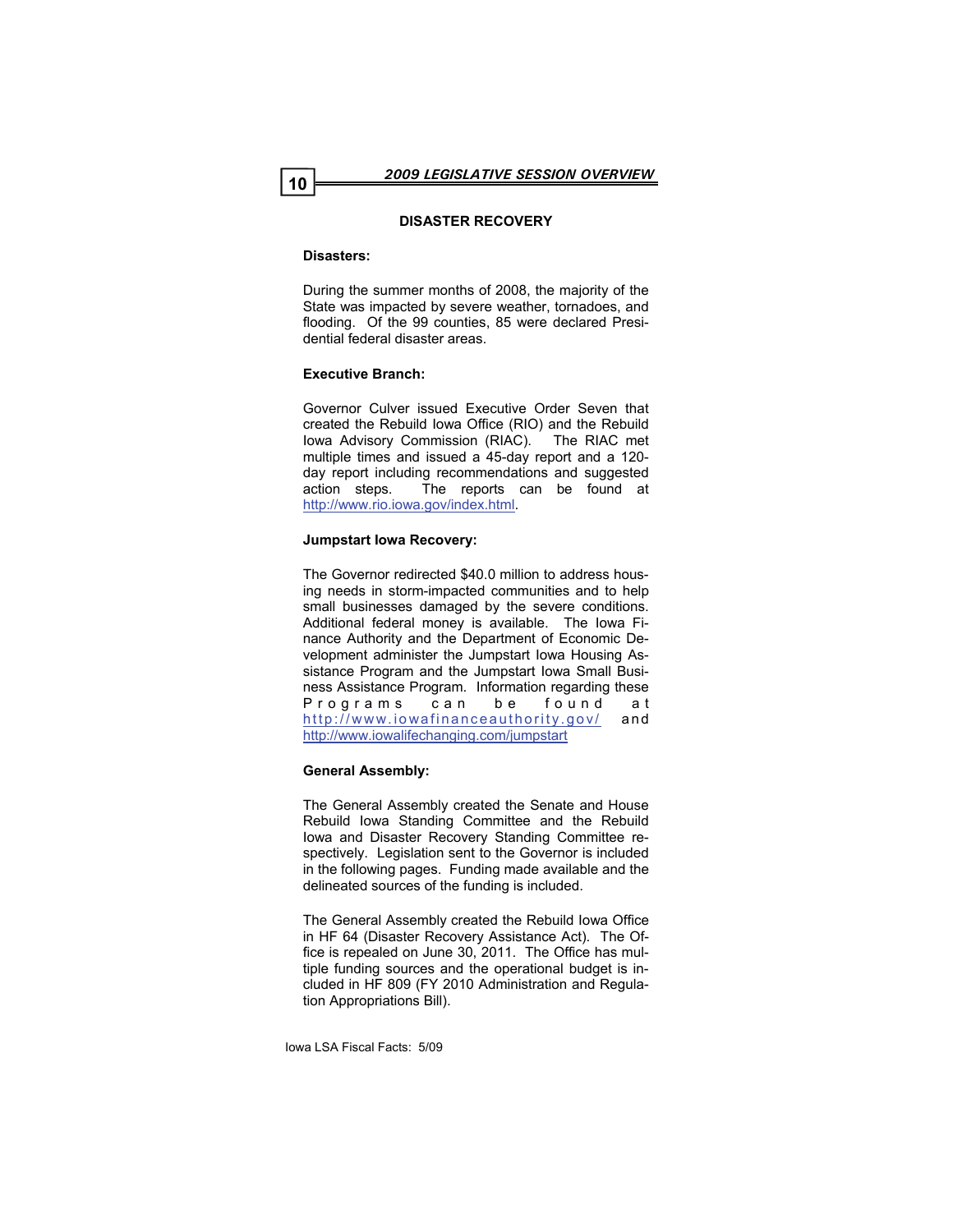# **DISASTER RECOVERY (Continued)**

| HF 64<br>Disaster<br>Assistance<br>Appropriations<br>Bill         | Created the Jumpstart Housing Assistance at the<br>lowa Finance Authority, the Unmet Needs<br>Disaster Grant Program with the Department of<br>Human Services and the Community Disaster<br>Grant Program with the Department of Public<br>Defense Homeland Security and Emergency<br>Management Division. Total appropriations were<br>\$56.0 million in FY 2009 from the Economic<br>Emergency Fund (EEF). |
|-------------------------------------------------------------------|--------------------------------------------------------------------------------------------------------------------------------------------------------------------------------------------------------------------------------------------------------------------------------------------------------------------------------------------------------------------------------------------------------------|
|                                                                   | Created the Rebuild Iowa Office. The Office is<br>repealed June 30, 2011.                                                                                                                                                                                                                                                                                                                                    |
| <b>HF 414</b><br>FY 2009<br>Appropriations                        | Miscellaneous Appropriations Bill that included<br>various Divisions as a result of the disaster<br>recovery. These included:                                                                                                                                                                                                                                                                                |
| <b>Adjustment Bill</b>                                            | Captured various unexpended FY 2009 State<br>۰<br>and other funds and transferred them to the<br>Jumpstart Small Business Disaster Recovery<br>Assistance<br>Program<br>Financial<br>and<br>the<br>Jumpstart Housing Assistance Program, and<br>majority of the Governor's<br>enacted<br>the<br>transfers<br>that took place<br>prior<br>the<br>to<br>Legislative Session.                                   |
|                                                                   | Made an FY 2009 General Fund supplemental<br>٠<br>appropriation to the Department of Natural<br>Resources for flood damage to State parks.                                                                                                                                                                                                                                                                   |
|                                                                   | Made an FY 2009 General Fund supplemental<br>٠<br>appropriation for vaccinations used during the<br>2008<br>disasters<br>that<br>summer<br>were<br>not<br>reimbursed<br>Federal<br>bv<br>the<br>Emergency<br>Management Administration (FEMA).                                                                                                                                                               |
| HF 705 Rebuild<br>Iowa Policy,<br>Safe Rooms                      | Requires the Commissioner of Public Safety to<br>adopt optional construction standards for safe<br>rooms and storm shelters in new construction.<br>Requires a best practices report.                                                                                                                                                                                                                        |
| SF 44 Local<br><b>Option Sales</b><br>Tax for<br><b>Disasters</b> | Permits a city or unincorporated area located in a<br>2008 Presidential disaster area that does not<br>currently have a local option sales tax (LOST) to<br>process of<br>voting<br>expedite<br>the<br>and<br>on<br>implementing a LOST. Requires the election to<br>be held on March 3, 2009, or May 5, 2009, and if<br>approved, be effective April 1, 2009, or July 1,<br>2009.                           |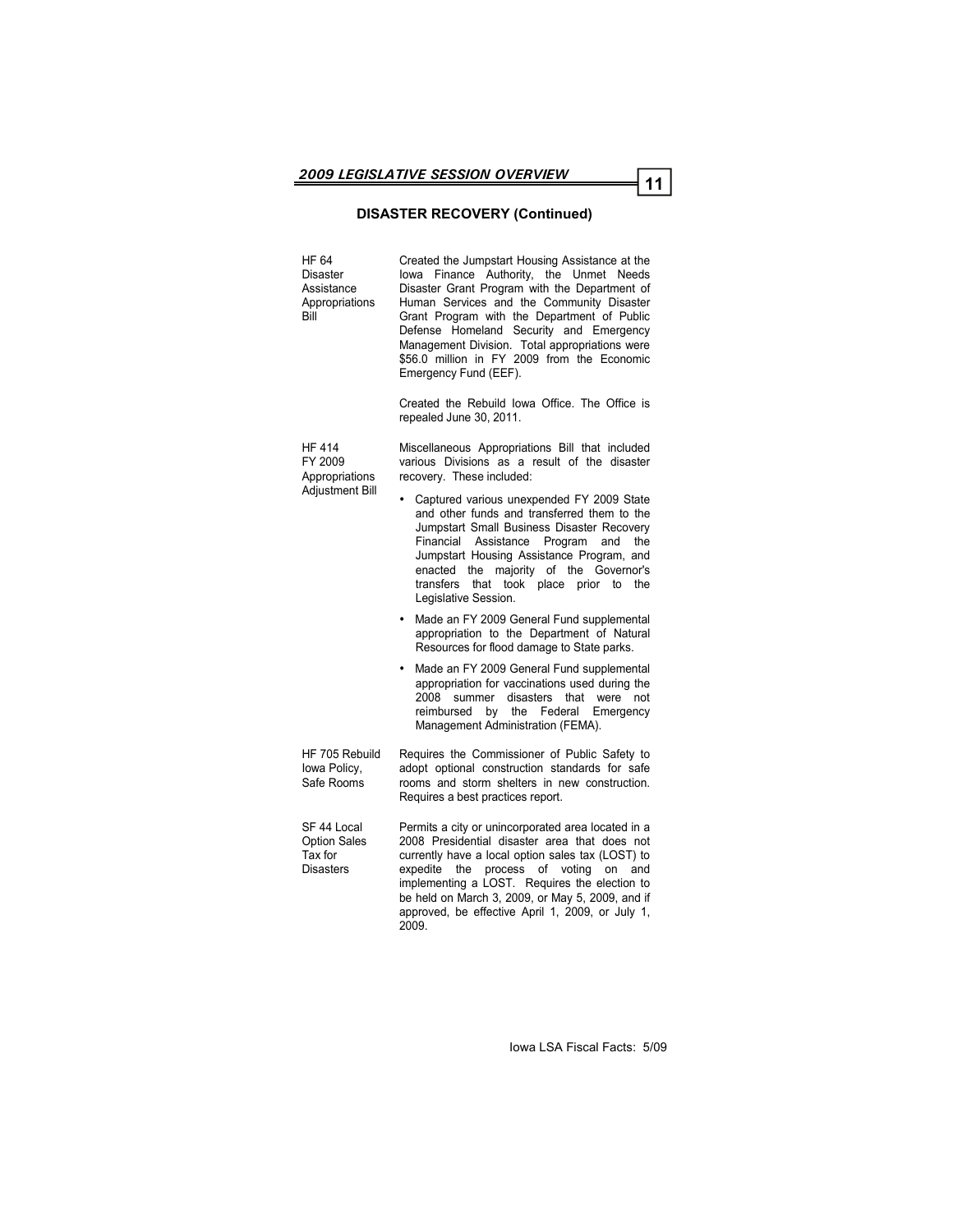#### **DISASTER RECOVERY (Continued)**

SF 81 - School District Disaster Relief Adjustments

Program

Permits disaster-impacted school districts to levy for an emergency property tax levy with approval of the School Budget Review Committee. Permits the Department of Education to grant waivers from statutory obligations to school districts if the school district is unable to meet the requirements due to a disaster.

SF 280 - Emergency Aid Immunity Includes a disaster emergency within the civil damages immunity for a person rendering care without compensation.

SF 289 - **Jumpstart** Housing Loan Forgiveness Reduces the loan forgiveness period from 10 years to five years. The loan will be forgiven at the rate of 20.0% per year for each year the recipient remains in the home.

SF 377 - Prescription Drug Donation **Repository** Permits the Department of Public Health to access drugs from the Iowa Drug Donation Repository Program in a disaster situation.

SF 457 - Local Government Bonding Legalizes certain actions taken and proceedings conducted by cities and counties in response to a natural disaster, designates certain activities as essential purposes, amends local bonding authority and contract letting requirements, amends emergency contract letting requirements for joint governmental entities and institutions under the control of the Board of Regents, amends city and county lease contracts and loan agreements, modifies municipal support of certain projects, amends expenditures from certain revolving loan funds, and authorizes cities and counties to create disaster revitalization areas.

SF 336 - Community Attraction and Tourism Program Waiver Permits the Vision Iowa Board to grant waivers of required local match monies from recipients of funds from the Community Attractions and Tourism Program or the River Enhancement Program if the applicant is located in an area declared a disaster area by the Governor or Federal Official.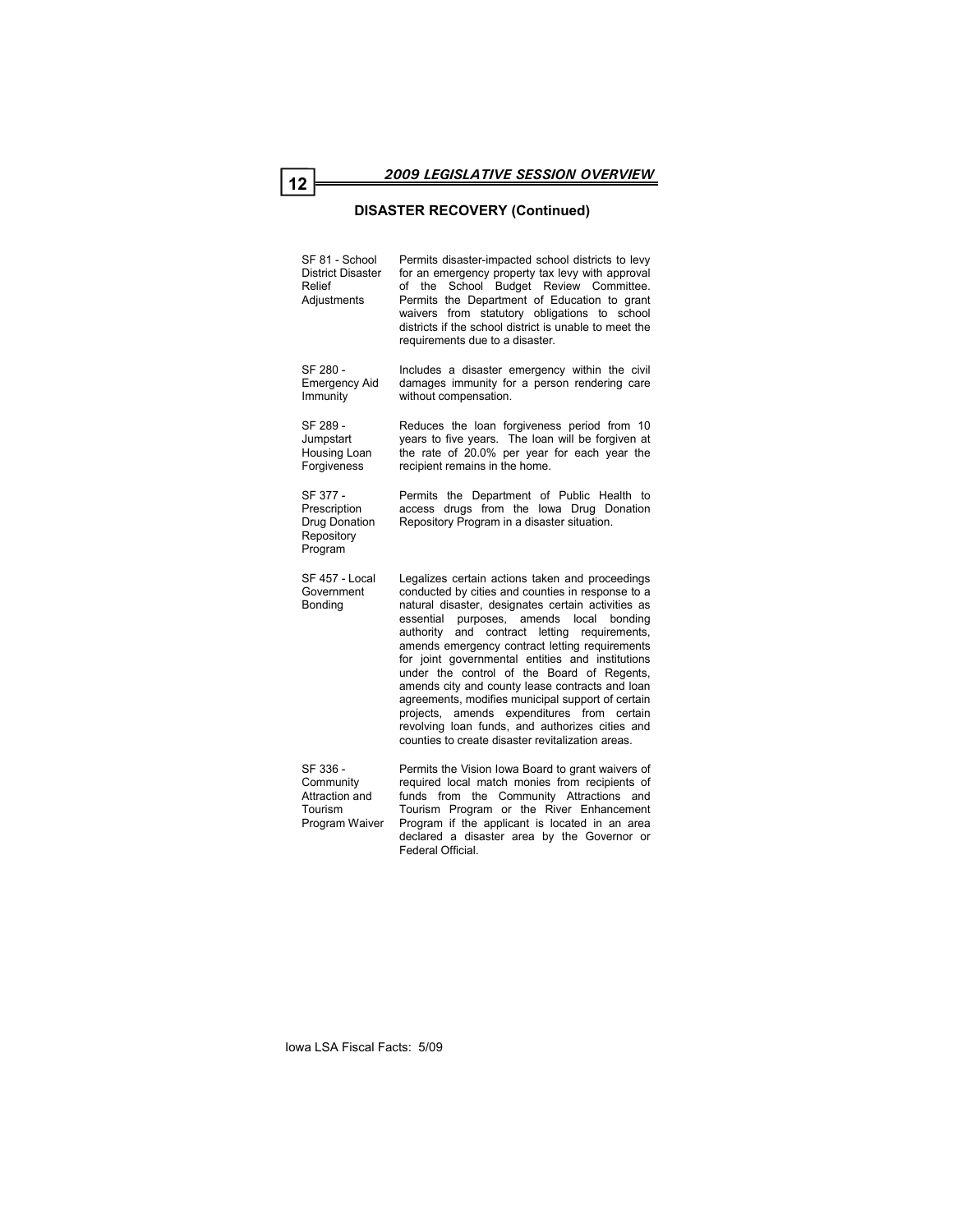# **DISASTER RECOVERY (Continued)**

| SF 478 -<br>Standing<br>Appropriations                           | Decreases the \$10.0 million EEF appropriation for<br>FY 2009 to the DHS for the Unmet Needs<br>Program to \$7.9 million. Adds an FY 2009 EEF<br>appropriation of \$1.5 million for grants to tornado-<br>impacted cities. |
|------------------------------------------------------------------|----------------------------------------------------------------------------------------------------------------------------------------------------------------------------------------------------------------------------|
| <b>HF 759 - Flood</b><br>Insurance for<br>Cities and<br>Counties | Requires counties and cities with flood hazard<br>areas to participate in the National Flood<br>Insurance Program. Requires preparation of a<br>Flood Insurance Report by the Insurance<br>Commissioner.                   |
| HF 822 -<br>Infrastructure<br>Appropriations                     | Creates and funds the lowa Flood Center at the<br>University of Iowa; makes various Rebuild Iowa<br>Infrastructure appropriations attributed to the<br>disaster recovery.                                                  |

Please refer to the section on Bonding Bills passed during the 2009 Legislative Session for information on bonding for disaster-related projects.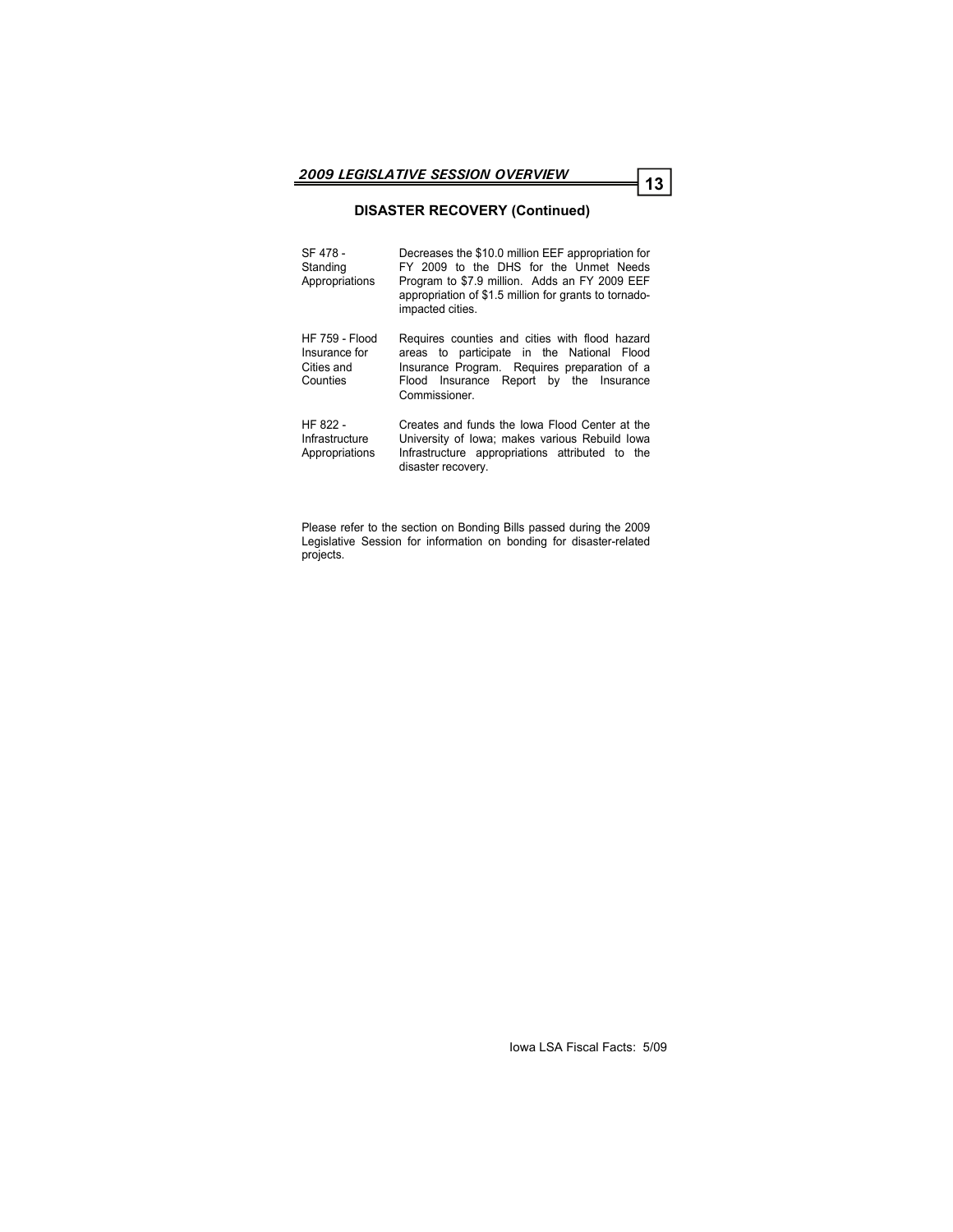# **BONDING BILLS**

The 2009 General Assembly passed several bills providing authorization for new bond issuances. In March 2009, the Governor proposed a \$750.0 million I-JOBS initiative guaranteed by wagering tax revenue. The final bills passed by the General Assembly are a result of negotiations between the Governor and the General Assembly to merge their respective bonding plans. The Governor recommended bonding for roads, bridges, and multimodal transportation projects. The General Assembly included the bridges in the bonding plan, but provided for the other transportation projects from the Rebuild Iowa Infrastructure Fund (RIIF) in HF 822 (FY 2010 Infrastructure Appropriations Bill).

#### **Senate File 376 (Revenue Bonding and I-JOBS Program Bill)**

The Bill creates the I-JOBS Program, Board, and Fund. The Treasurer of State is authorized to issue revenue bonds with net proceeds of \$545.0 million. As the bonds are issued, interest will be capitalized, so the first debt service payment will be in FY 2011. Debt service payments are estimated to be approximately \$49.1 million per year for the period of FY 2011 through FY 2032. In FY 2033 and FY 2034 the debt service payment will be approximately \$8.0 million per year as the debt service reserve fund is used to pay the last of the debt. The last bond payment is expected to be in FY 2034. Estimated debt on the issuance is \$635.9 million of principal and \$562.8 million of interest, for a total of \$1.2 billion in projected new debt. Projected interest rate on the revenue bonds is approximately 5.7%. The funds for the debt service payments are allocated from wagering tax revenue. Before the legislation, there was \$80.0 million of wagering tax revenue allocated before the remainder was deposited in the RIIF. For FY 2011, estimated gambling revenue to the State is \$278.4 million, with \$198.4 million expected to be deposited in the RIIF. The issuance of revenue bonds will reduce RIIF revenues by \$49.1 million annually for the life of the debt. For FY 2011, the impact is a 24.7% decrease in wagering tax revenue deposited in the RIIF.

Any revenue bonds pledged with wagering tax revenue must include a secondary source of funds because of a concern that there could be a loss of revenue due to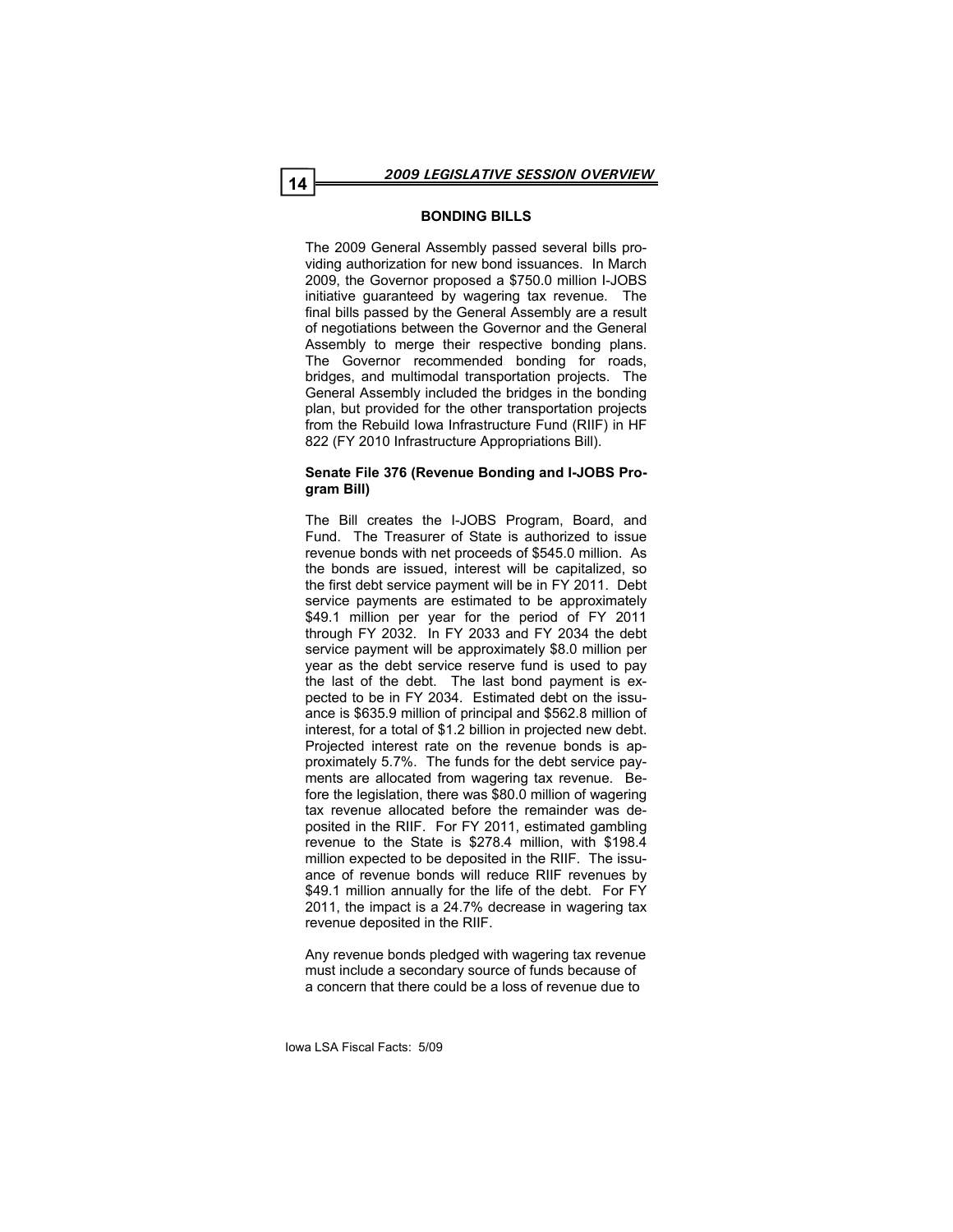potential changes in county laws. Every 10 years, the counties with casinos must vote whether or not to authorize continued gambling. The existing Vision Iowa and School Infrastructure bonds have lottery revenues pledged as their respective secondary sources. Senate File 376 provides a secondary source of funding, the Beer and Liquor Control Fund, in the event wagering tax revenue funding is not sufficient. The Bill also includes moral obligation language to assure continued solvency of any bonds issued.

Of the \$545.0 million in net proceeds, \$185.0 million is appropriated from the new Revenue Bonds Capitals (RBC) Fund for FY 2009, primarily to restore funding for \$128.9 million of FY 2009 projects that were delayed because the planned securitization of the remaining tobacco payments did not occur, as well as appropriating funding for projects that were not a part of the planned securitization. In addition, the Bill appropriates \$360.0 million from the RBC Fund, including \$118.5 million to the I-JOBS Board for competitive grants for local infrastructure for projects related to disaster and flood rebuilding and prevention, \$46.5 million for targeted flood recovery rebuilding projects in Linn County, Cedar Rapids, and specified cities, and \$50.0 million for the new Bridge Safety Fund that will be used by the Department of Transportation to repair functionally obsolete and structurally deficient bridges.

Senate File 376 includes expanded authority for counties to bond for capital projects for the construction, reconstruction, improvement, repair, or equipping of bridges, roads, and culverts if the projects relate to damage caused by a disaster as defined in Section 29C.2, Code of Iowa, or if the projects are designed to prevent or mitigate damage from future disasters.

#### **Senate File 477 (Phase III Bonding Bill)**

The Bill creates the Appropriation Bonds Capitals Fund (ABC Fund) to receive net bond proceeds of \$105.0 million from the issuance of appropriation bonds in FY 2011. The Bill appropriates \$5.0 million from the ABC Fund to the Iowa Energy Center for the Alternate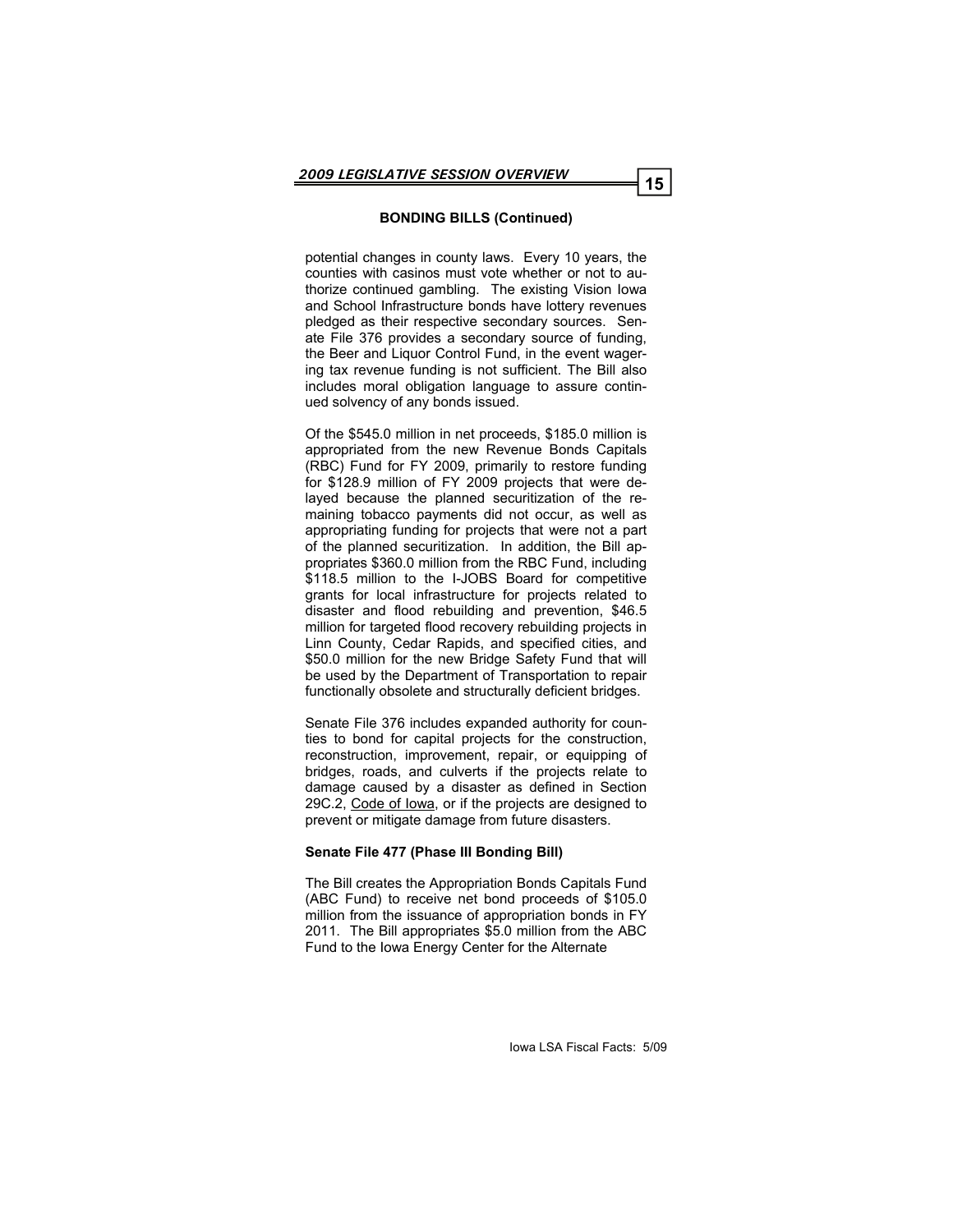Energy Revolving Loan Program and \$100.0 million from the ABC Fund to the new Vertical Infrastructure Restricted Capitals Fund (VIRC). The General Assembly will be able to appropriate from the VIRC during the 2010 Legislative Session.

The Bill authorizes the Treasurer of State to issue appropriation bonds. Appropriation bonds are a special type of limited obligation bond that do not require a designated revenue stream as does a typical revenue bond, thus the State may opt for any source of funds for repayment. Appropriation bonds also do not require the State to pledge its full faith or credit through taxes and resources or charge against the general credit or General Fund of the State as would be required for General Obligation (GO) bonds. Iowa does not have any outstanding GO bonds. Appropriation bonds are expressly conditioned on the State making an affirmative act to appropriate funds for repayment each fiscal year. Debt service on the proposed bonds is estimated to be \$8.4 million per year if a debt service reserve fund is needed. In contrast to revenue bonds, appropriation bonds are marketable without a reserve fund. For a revenue bond, the source of repayment is a designated revenue stream and the debt service reserve fund is needed to protect bondholders in case the revenue stream is inadequate. For appropriation bonds, the source of funds for repayment is flexible and bondholders may not require a reserve fund. Bonds will be issued and interest will be capitalized. The first debt service payment will be in FY 2012 and bonds will have a duration of approximately 22 years. The last bond payment is expected to be in FY 2034. Estimated debt on the issuance is \$117.2 million in principal and \$95.8 million in interest for a total of \$213.0 million in projected debt. The projected interest rate on the revenue bonds is approximately 4.9%.

# **Senate File 474 (Regents Bonding Bill)**

The Bill authorizes the Board of Regents to issue and sell academic revenue bonds totaling \$100.0 million for flood recovery efforts at the University of Iowa and \$15.0 million for the Iowa State University (ISU) Phase II Veterinary Laboratory. The \$100.0 million in net proceeds will be used to provide the State match to leverage Federal Emergency Management Agency (FEMA) funding and provide funding for repairs and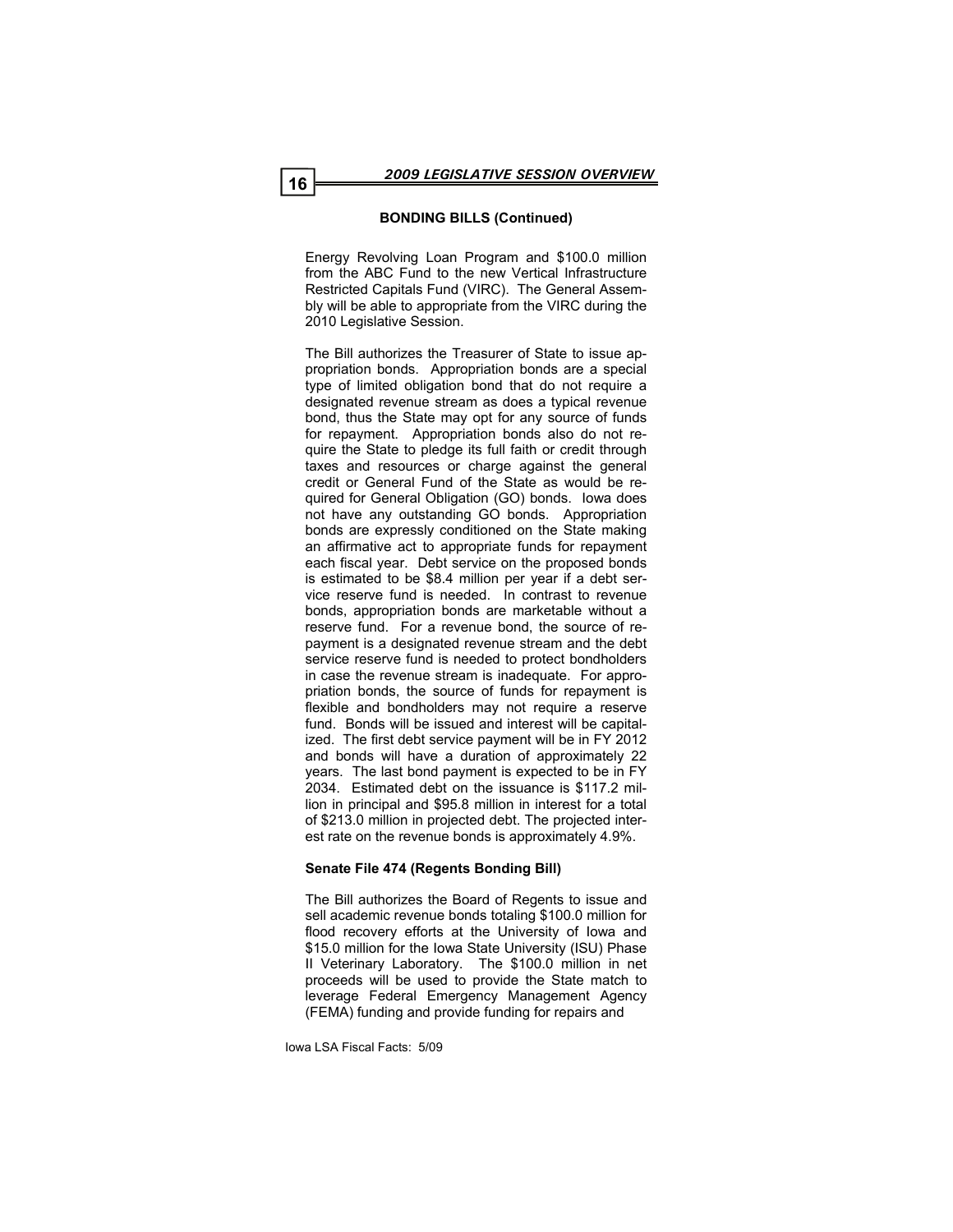replacement of facilities that were damaged during the flooding on the University of Iowa campus in June 2008. Total damage from the 2008 floods is estimated to be \$743.0 million. According to the Board of Regents, the funding for flood recovery is from several sources:

- \$478.0 million in federal funding from FEMA.
- \$80.0 million from insurance proceeds.
- \$30.0 million in private funds.
- \$30.0 million in bond proceeds from the selfsupporting University of Iowa Parking System.
- \$25.0 million in bond proceeds from the bonding authorization approved in prior years.
- $\bullet$  \$100.0 million in bond proceeds from the authorization in this Bill.

The \$15.0 million in net proceeds for ISU will provide a portion of the estimated \$38.0 million for Phase II of the Veterinary Laboratory project that includes renovation and modernization of the area formerly occupied by the large animal area for expanded clinical services for a small animals hospital.

Academic revenue bonds must be authorized by the General Assembly and Governor. In recent years, SF 2298 (FY 2005 Omnibus Appropriations Act) from the 2004 Legislative Session and HF 920 (Regents Bonding Act) from the 2007 Legislative Session authorized the Board to issue bonds totaling \$120.0 million and \$131.4 million, respectively. The Board approves a schedule for bond issuances for projects at the three universities under its jurisdiction. The 2007 bonding authorization has two remaining issuances scheduled in calendar year 2009 and one scheduled for 2010.

Academic revenue bonds are guaranteed by student tuition fees, but the General Assembly annually appropriates funds to the Board to pay the debt service and minimize tuition increases. The Board of Regents advises that without the tuition replacement appropriation, the aggregate increase in tuition fees could be 5.0%.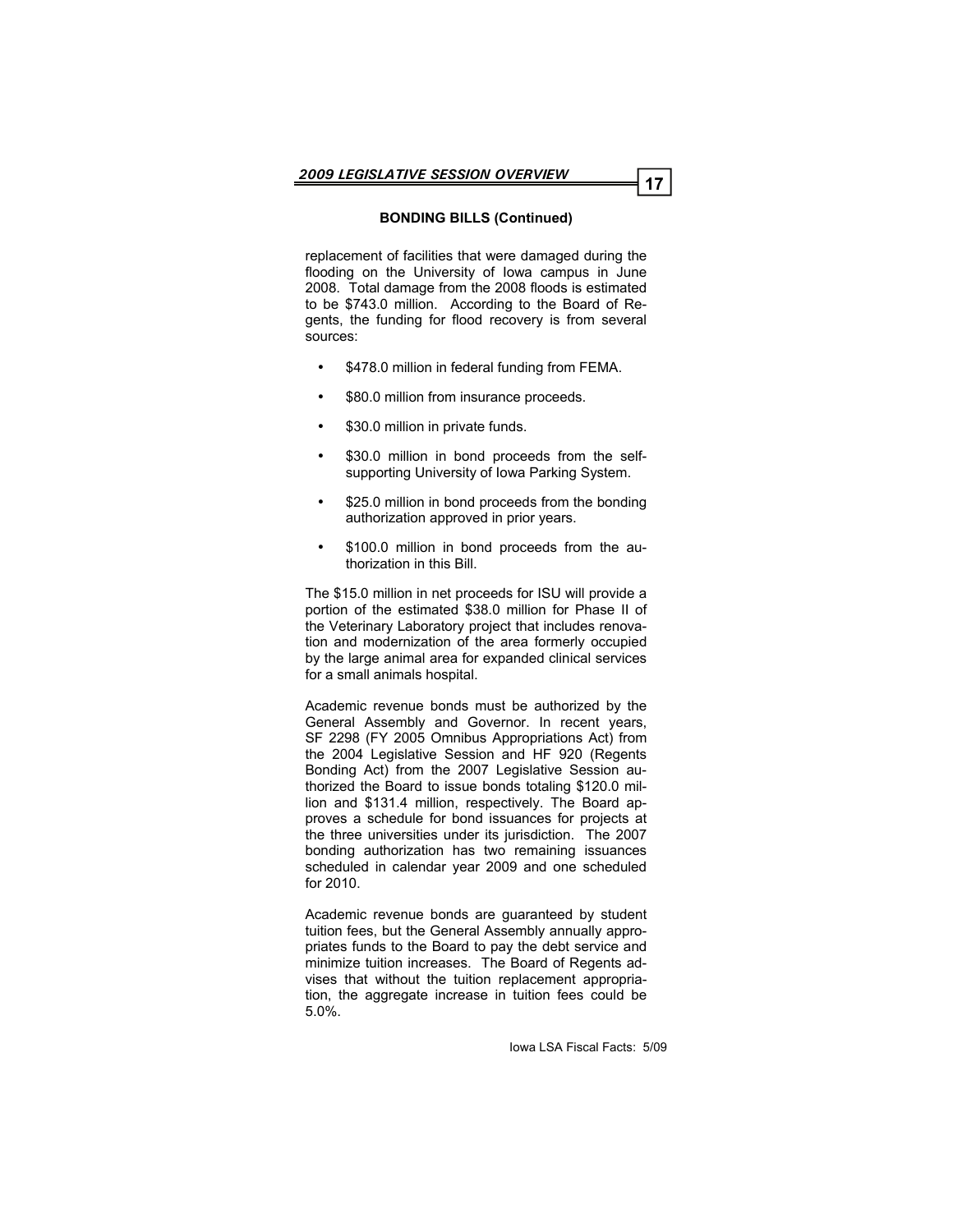The tuition replacement appropriation provides most of the annual debt service, but a portion of the debt service is paid from reserve fund interest. For example, in FY 2009 the total debt service payment will be \$29.8 million, but the tuition replacement appropriation is \$24.3 million. Projections for total debt on all outstanding academic revenue bonds that will include all 2007 authorized bonds once they are issued, is estimated to be \$600.2 million. Of this amount, the total estimated tuition replacement needed is \$503.8 million. Debt service is scheduled through FY 2035. Total debt for academic revenue bonds with the additional 2009 authorized bonding is estimated to be \$852.8 million. Of this amount, the total estimated tuition replacement need is \$758.0 million. This is an increase of \$254.2 million compared to the tuition replacement from the 2004 and 2007 bonding authorizations. In addition, debt service payments will continue until FY 2040. The increase in the tuition replacement appropriation will not occur until FY 2013, when the amount needed will be \$29.3 million.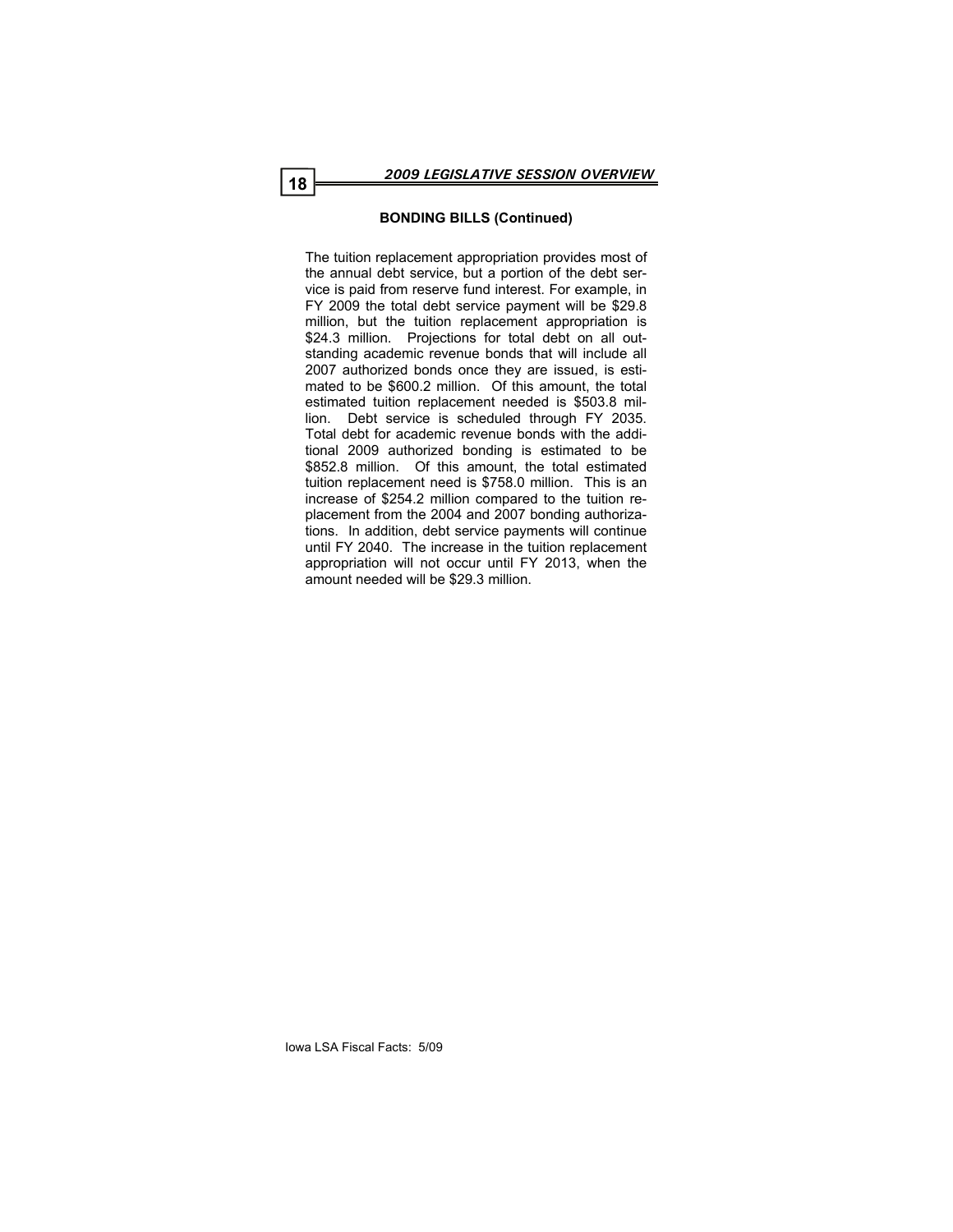#### **HEALTH CARE OMNIBUS II**

During the 2009 Legislative Session, the General Assembly passed SF 389 (Health Care Omnibus II). The Bill creates the Legislative Health Care Coverage Commission to consider options for health care coverage for Iowans, exempts the value of health insurance from State income tax for dependents between the ages of 18 and 25, provides health insurance coverage for all children of families with incomes up to 300.0% of federal poverty level, adds specialty health care provider offices to the existing list of eligible entities under the Volunteer Health Care Provider Program (VHCPP) under the Department of Public Health (DPH), establishes the Health Care Workforce Shortage Fund under the DPH and implements provisions related to transparency and gifts to health professionals.

The total fiscal impact of SF 389 is an estimated General Fund cost of \$7.9 million for FY 2010 and \$22.0 million for FY 2011.

House File 820 (FY 2010 Federal Block Grant Bill) appropriates the following amounts from the Human Services Reinvestment Fund to fund the activities provided for in SF 389 for a total of \$7,516,000 for FY 2010:

- \$7,181,000 and 17.00 FTE positions to the Department of Human Services for services related to providing additional health care coverage for children.
- \$20,000 to the Department of Public Health for increased staff workload associated with the Volunteer Health Care Provider Program.
- \$200,000 to the Legislative Services Agency for administrative support costs for the Legislative Health Care Coverage Commission.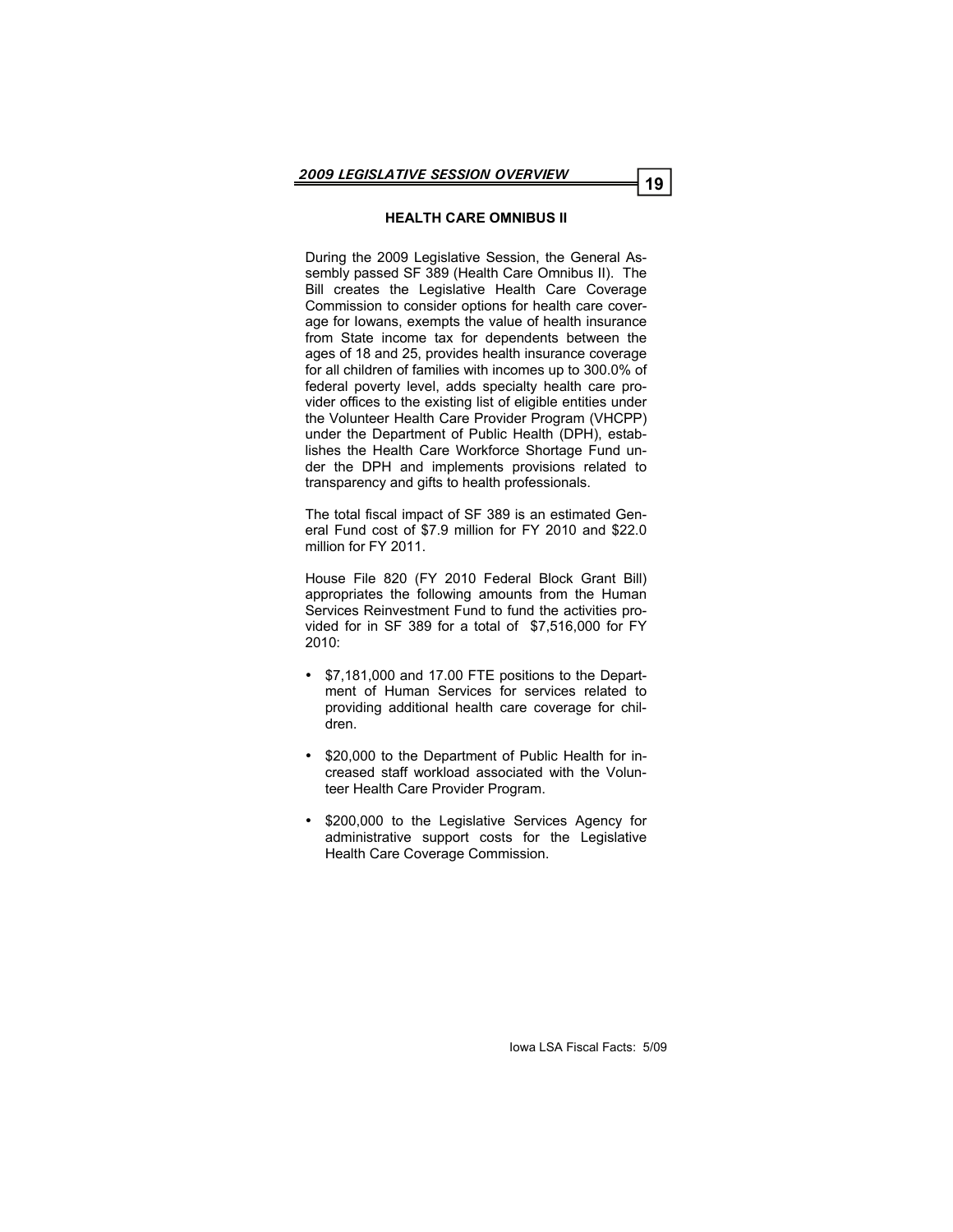# **COURT FEES**

Senate File 478 (FY 2010 Standing Appropriations Act) increased various fees estimated to generate an additional \$760,000 in FY 2009 and \$16.7 million in revenue for the General Fund in FY 2010.

The Bill increased the following fees:

- Filing and docketing of civil cases from \$100 to \$185 (except the filing and docketing fee for domestic relations and adoptions remain at \$100.)
- Filing and docketing of modifications of dissolution decrees from \$50 to \$100.
- Appeals from a judgment in small claims cases from \$75 to \$185.
- Filing fee for liens from \$20 to \$50.
- Certification of Court Records from \$10 to \$20.
- Certification of a Change in Real Estate Title from \$20 to \$50.
- Establishes a Lis Pendens filing fee of \$50. Lis Pendens refers to "suit pending" regarding certain real estate property claims.
- Filing and docketing of a simple misdemeanor, scheduled traffic, and non-scheduled traffic case from \$50 to \$60.
- Appeals from a simple misdemeanor to District Court from \$50 to \$75.
- Court reporter services from \$15 to \$40.
- Filing and docketing a small claims case from \$50 to \$85.
- Settlement fee on an estate with a value in excess of \$25,000, from \$25 to \$50.
- Criminal Penalty Surcharge from 32.0% to 35.0%.

The increase in the Criminal Penalty Surcharge is also estimated to generate approximately \$109,000 for the Victim Compensation Fund and \$34,000 for county and local governments.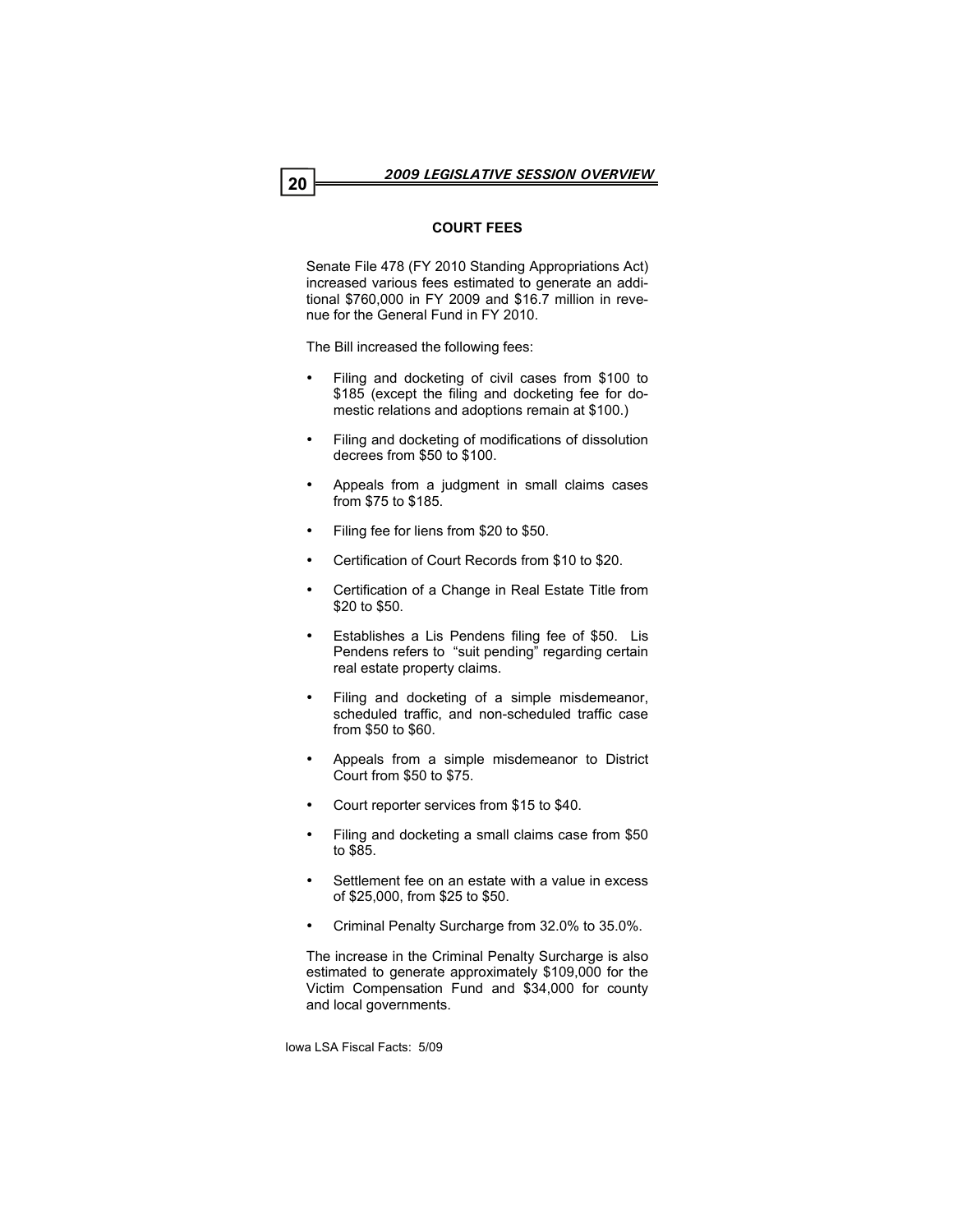# **COURT FEES (Continued)**

Of the fee increases, the Bill appropriates the following:

- Provides an FY 2009 supplemental appropriation to the Judicial Branch of \$760,000.
- Increases the General Fund appropriation to the Judicial Branch in SF 472 (FY 2010 Judicial Branch Appropriations Bill) by \$11.0 million.
- Increases the General Fund appropriations for Community-Based Corrections in SF 475 (FY 2010 Justice System Appropriations Bill) for Drug Courts by \$2.2 million.
- Increases the General Fund appropriation to the Department of Public Safety in SF 475 by \$1.6 million.
- Increases the General Fund appropriation to the Office of Attorney General for Victim Assistance Grants in SF 475 by \$1.0 million.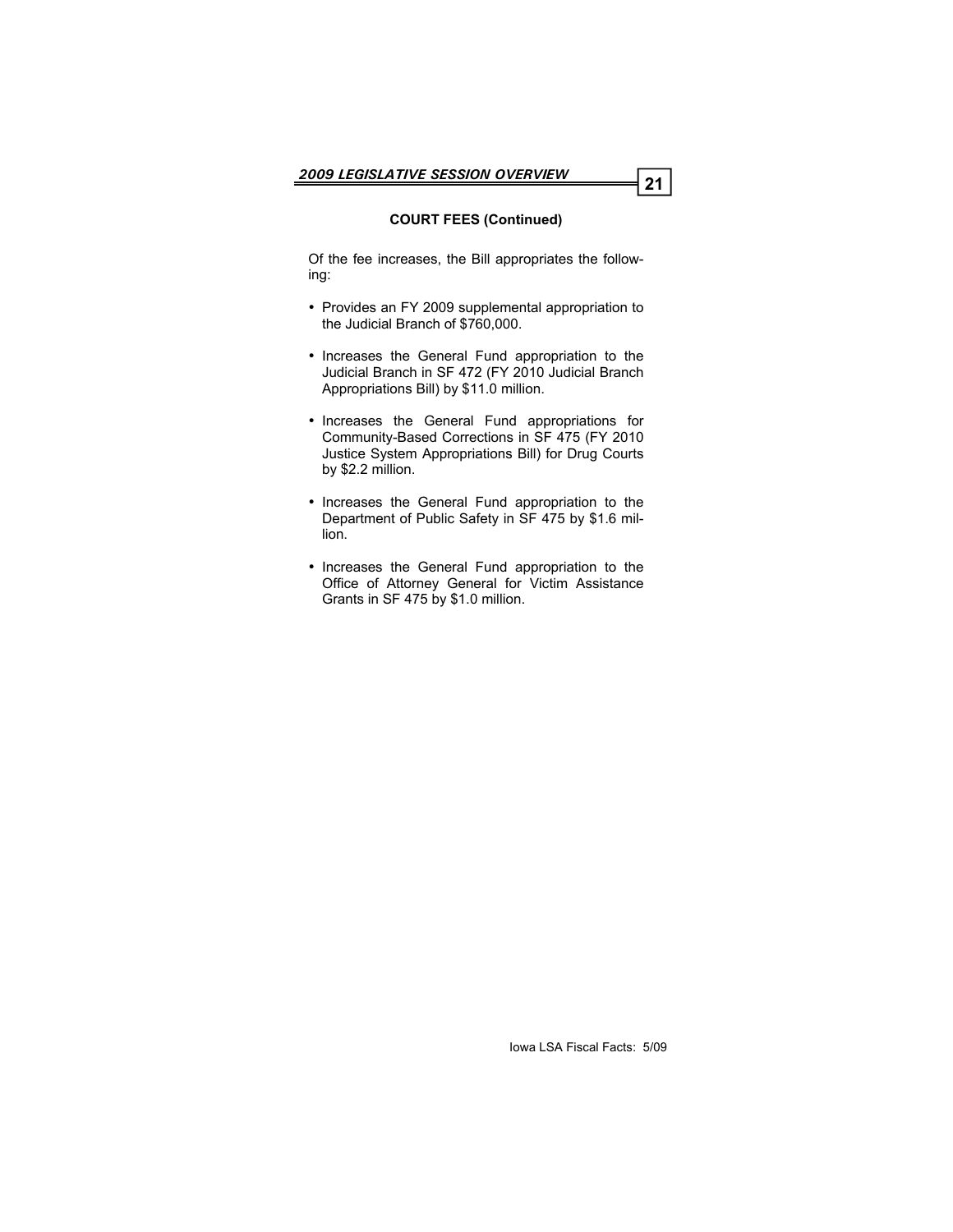#### **DEPARTMENT OF COMMERCE REVOLVING FUND**

During the 2009 Legislative Session, the General Assembly passed HF 809 (Administration and Regulation Appropriations Bill) which included the creation of the Department of Commerce Revolving Fund in the State Treasury. The Fund consists of moneys collected by the Banking Division, Credit Union Division, Insurance Division, Utility Division, and the Office of Consumer Advocate within the Justice Department. Nearly all costs for operating the Divisions and the Office of Consumer Advocate are to be paid from the Revolving Fund, subject to an appropriation by the General Assembly.

Each Division and the Office of Consumer Advocate is permitted to temporarily use funds from the General Fund to pay expenditures in excess of the amount of money available in the Revolving Funds to meet cash flow needs; the General Fund must be reimbursed by the close of the fiscal year. Each Division and the Office of Consumer Advocate generates fees by charging their specifically regulated industry. The agencies may only charge the regulated industry up to the amount that they are appropriated.

The General Assembly allocated \$26.2 million to the Department of Commerce Revolving Fund for FY 2010 from the General Fund. This decreased appropriations to specific Divisions within the Department of Commerce by a total of \$23.1 million and decreased the Office of Consumer Advocate's appropriation from SF 475 (Justice System Appropriation Bill) by \$3.1 million. Each Commerce Division and the Office of Consumer Advocate's funding was returned to the estimated net 2009 level.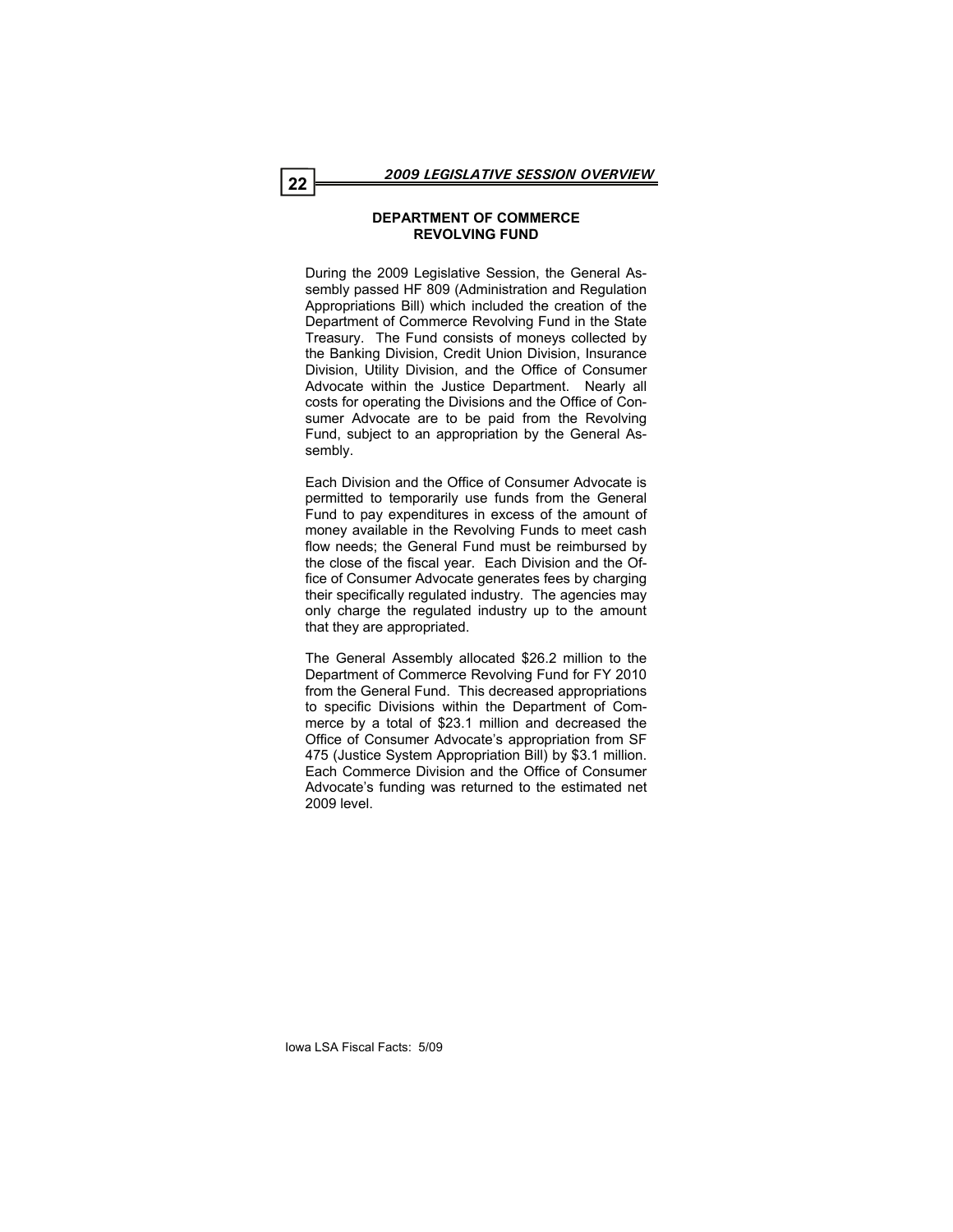# **NONRESIDENT DEER HUNTING LICENSE FEES**

Senate File 478 (FY 2010 Standing Appropriations Bill) increased nonresident hunting license fees as follows:

- Hunting license for 18 years of age or older -- \$80 to \$110.
- Antlered or any sex deer hunting license -- \$221 to \$295.
- Antlerless deer hunting license, required with purchase of antlered or any sex deer license -- \$101 to \$125.
- Antlerless deer hunting license -- \$151 to \$225.

The fiscal impact of these fee increases is estimated to generate \$1.8 million that will be deposited in the Fish and Game Protection Fund. The Agriculture and Natural Resources Appropriations Subcommittee appropriates funds from the Fish and Game Protection Fund to the Department of Natural Resources to pay for expenditures in the Law Enforcement Bureau, Wildlife Bureau, and the Fisheries Bureau.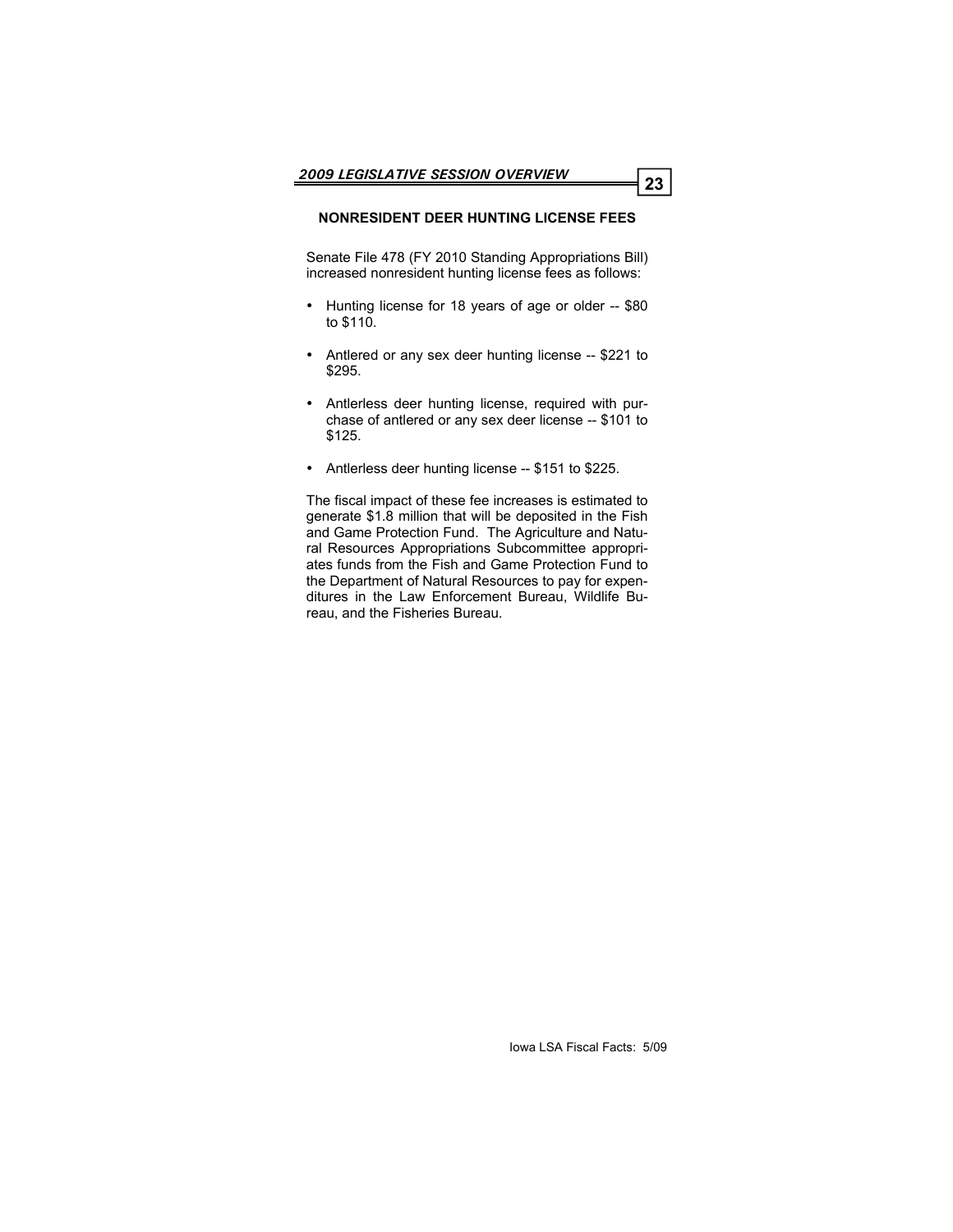#### **NATURAL RESOURCES AND OUTDOOR RECREATION TRUST FUND**

House Joint Resolution 1 proposes to amend the Constitution of the State of Iowa by creating a Natural Resources and Outdoor Recreation Trust Fund. The Resolution specifies that funding for the Trust Fund will be from three-eighths of one percent of the sales tax collected on retail sales and services sold in Iowa. It is estimated this would generate \$150.0 million. However, funds will not be collected until the next sales tax increase.

The Legislative Council created the Sustainable Funding for Natural Resources Study Committee in 2007, with the charge to determine how best to provide sustainable funding for natural resources. The Committee was also to cooperate with members of the Sustainable Natural Resource Funding Advisory Committee established in 2006, and other interested persons in performing the study.

The 18-member Sustainable Natural Resource Funding Advisory Committee completed a needs assessment. This included a review of current funding sources and budgets. The Advisory Committee identified annual needs of \$150.0 million above current funding.

This is the second General Assembly to adopt the proposed Amendment. The Amendment will now be submitted to the electorate for ratification.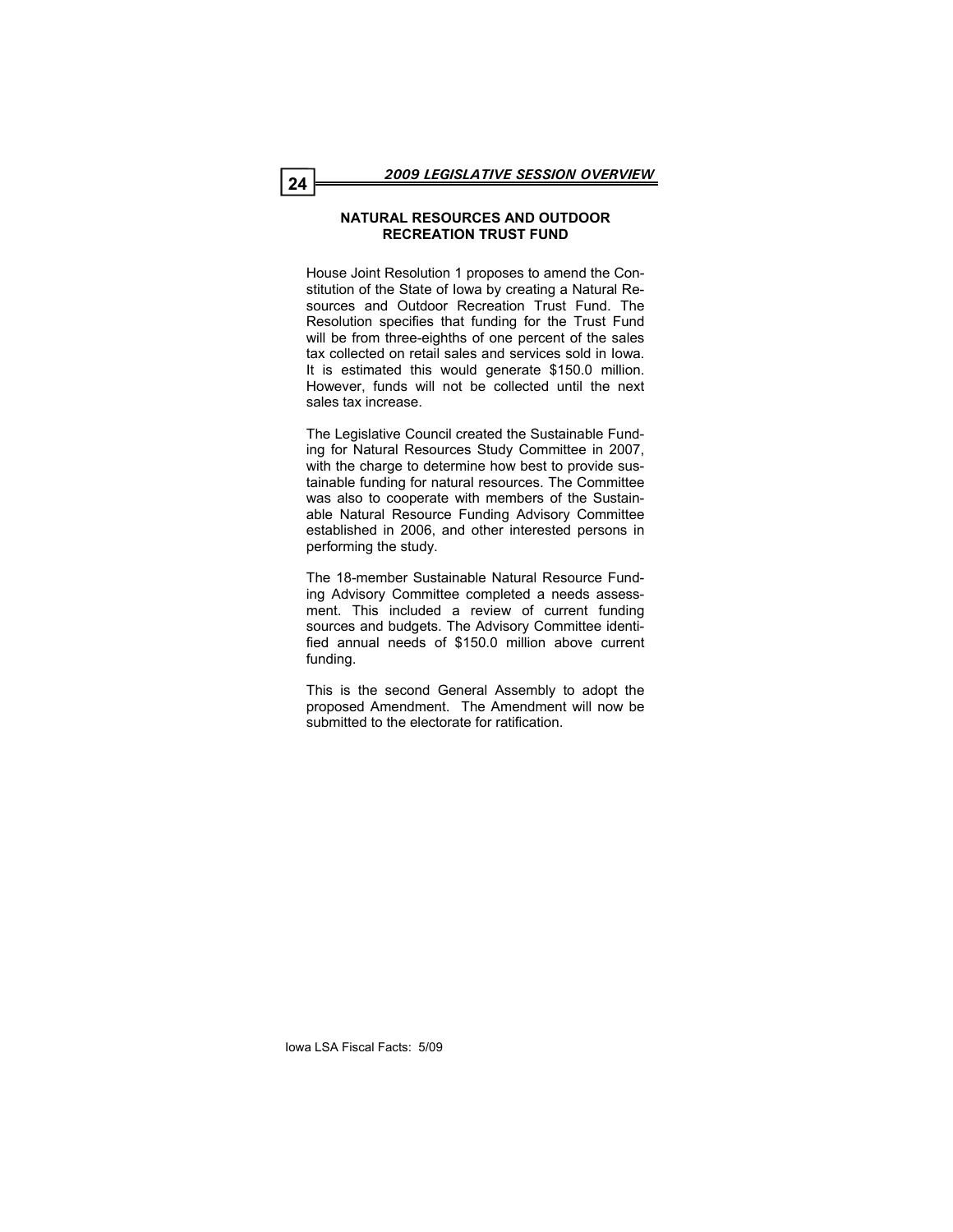# **TAX ISSUES**

#### **Expanded Historic Preservation and Cultural & Entertainment District Tax Credits**

#### **SF 481 – Historic Preservation**

- Increases the maximum annual amount of tax credits that may be awarded under the historic preservation and cultural & entertainment district tax credit program to \$50.0 million from the current maximum of \$20.0 million.
- Requires the annual tax credits available to be initially allocated as follows:
	- 10.0% to projects with rehabilitation costs of \$500,000 or less.
	- 30.0% to projects in cultural and entertainment districts.
	- 20.0% to disaster recovery projects.
	- 20.0% to projects that involve more than 500 jobs.
	- 20.0% to any eligible project.

The program expansion will increase available tax credits by \$30.0 million per year. Provisions in the Bill limiting redemptions will delay the full General Fund impact several fiscal years.

# **Expanded Wind Energy Tax Credits**

#### **HF 810 – Small Wind Innovation Zones**

- Provides for the establishment of wind innovation zones. A small wind innovation zone requires the adoption of a model ordinance.
- Allows small wind projects (less than 100 kilowatt nameplate capacity) to qualify for the 1.5 cent per kilowatt-hour production tax credit available under Chapter 476C, Code of Iowa.
- Directs the Iowa Utilities Board to develop a small wind innovation zone model utility interconnect agreement by June 1, 2010.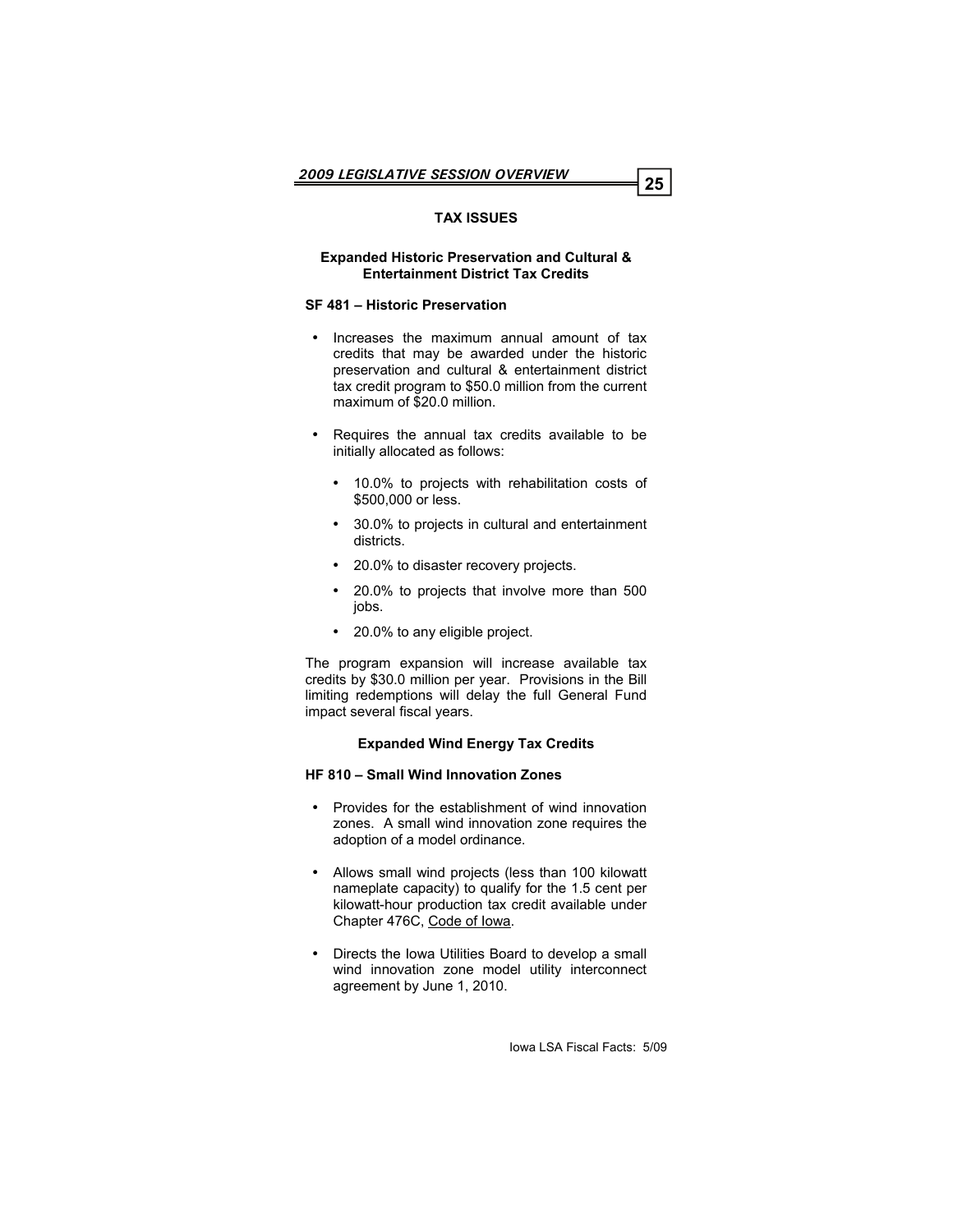# **TAX ISSUES (Continued)**

# **SF 456 – Wind Energy Production Tax Credits**

- Increases the total nameplate capacity that may be approved under Chapter 476C, Code of Iowa, from 180 megawatts to 330 megawatts. This Chapter provides a tax credit of 1.5 cents per kilowatt-hour of qualified electricity generated.
- Decreases the total nameplate capacity that may be approved under Chapter 476B, Code of Iowa, from 450 megawatts to 150 megawatts. This Chapter provides a tax credit of 1.0 cent per kilowatt-hour of qualified electricity generated.
- Allows projects approved under Chapter 476B, Code of Iowa, to also take advantage of property tax abatements and sales tax exemptions not previously available to projects approved under the Chapter.
- Provides a 30 megawatt maximum nameplate capacity for a project approved under Chapter 476B, Code of Iowa.
- Permits projects initiated by Board of Regents institutions, private colleges and universities, community colleges, public and accredited nonpublic elementary and secondary schools, and public hospitals to qualify under Chapter 476B, Code of Iowa.

#### **HF 817 – Innovative Renewable Energy Generation Components Tax Credit**

- Increases the maximum amount of tax credits that may be awarded under the innovative renewable energy generation components tax credit program from the existing \$1.0 million to \$2.0 million (see Section 15.335(1), Code of Iowa).
- Transfers \$1.0 million from the Grow Iowa Values Fund to the State General Fund.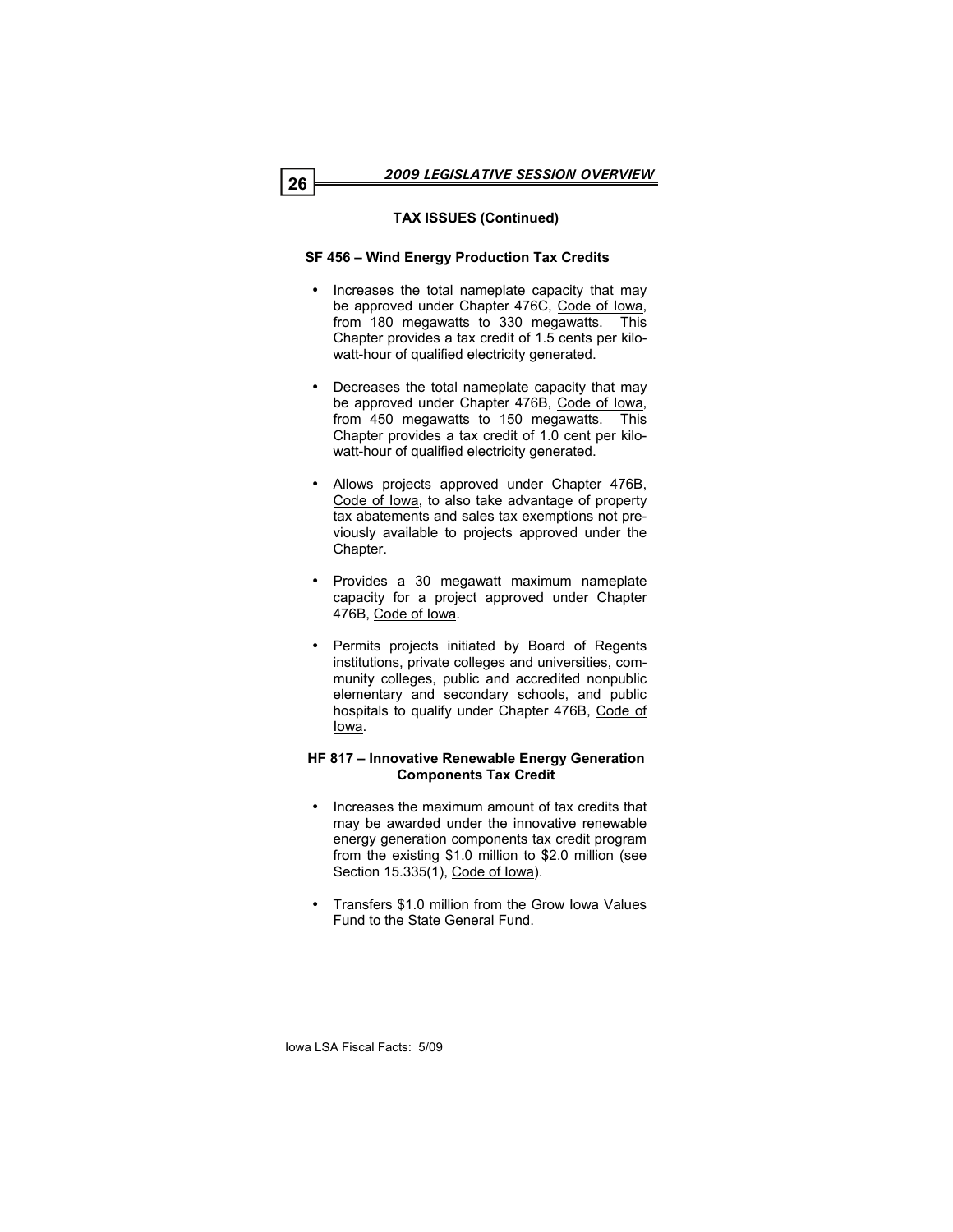# **TAX ISSUES (Continued)**

#### **SF 478 – Standings Bill**

- Permits two special projects in Cerro Gordo County to qualify for wind energy production tax credits under Chapter 476B, Code of Iowa.
- Permits that the special projects to earn a production tax credit equal to 1.5 cents per kilowatt-hour of qualified electric generation.

#### **SF 471 – Office of Energy Independenc**e

- Provides up to \$1.0 million annually in innovative renewable energy generation component tax credits. The credits are in addition to those available under Section 15.335(1), Code of Iowa.
- Transfers up to \$1.0 million annually from the Power Fund to the Department of Economic Development to fund any additional tax credits awarded under the innovative renewable energy generation tax credit program.

The program expansion and changes will increase production tax credits and innovative renewable energy generation components tax credits issued by \$102.6 million over the next 14 fiscal years.

#### **Expanded Film Production Tax Credits**

#### **SF 480 – Film Production**

- Includes compensation, up to specified thresholds, paid to the principal director, producer, and cast members in the calculation of two 25.0% film, television, and video production tax credits.
- Specifies that the production tax credits are "up to" a maximum of 25.0% of allowed expenditures.
- Requires income earned under the program as tax exempt income to be claimed over four tax years.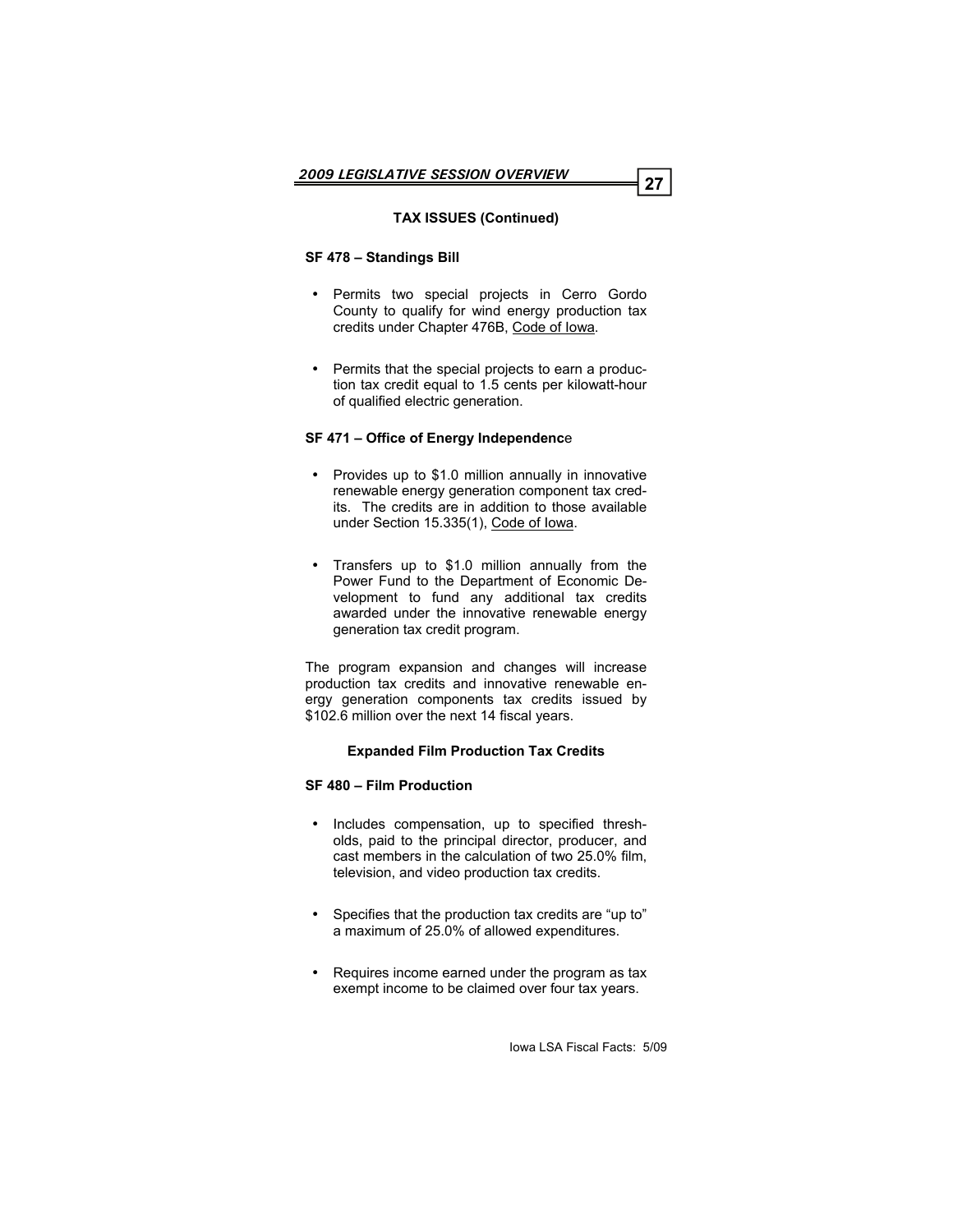# **TAX ISSUES (Continued)**

 Permits the Department of Economic Development to charge a fee for administration of the program.

The program expansion and other changes are projected to reduce the General Fund impact of the tax credits and tax exemptions available under the program by \$3.2 million over five years. However, if the changes entice a single film project with \$20.0 million in qualified Iowa expenditures, Iowa will issue \$10.0 million in transferable tax credits to the project sponsors.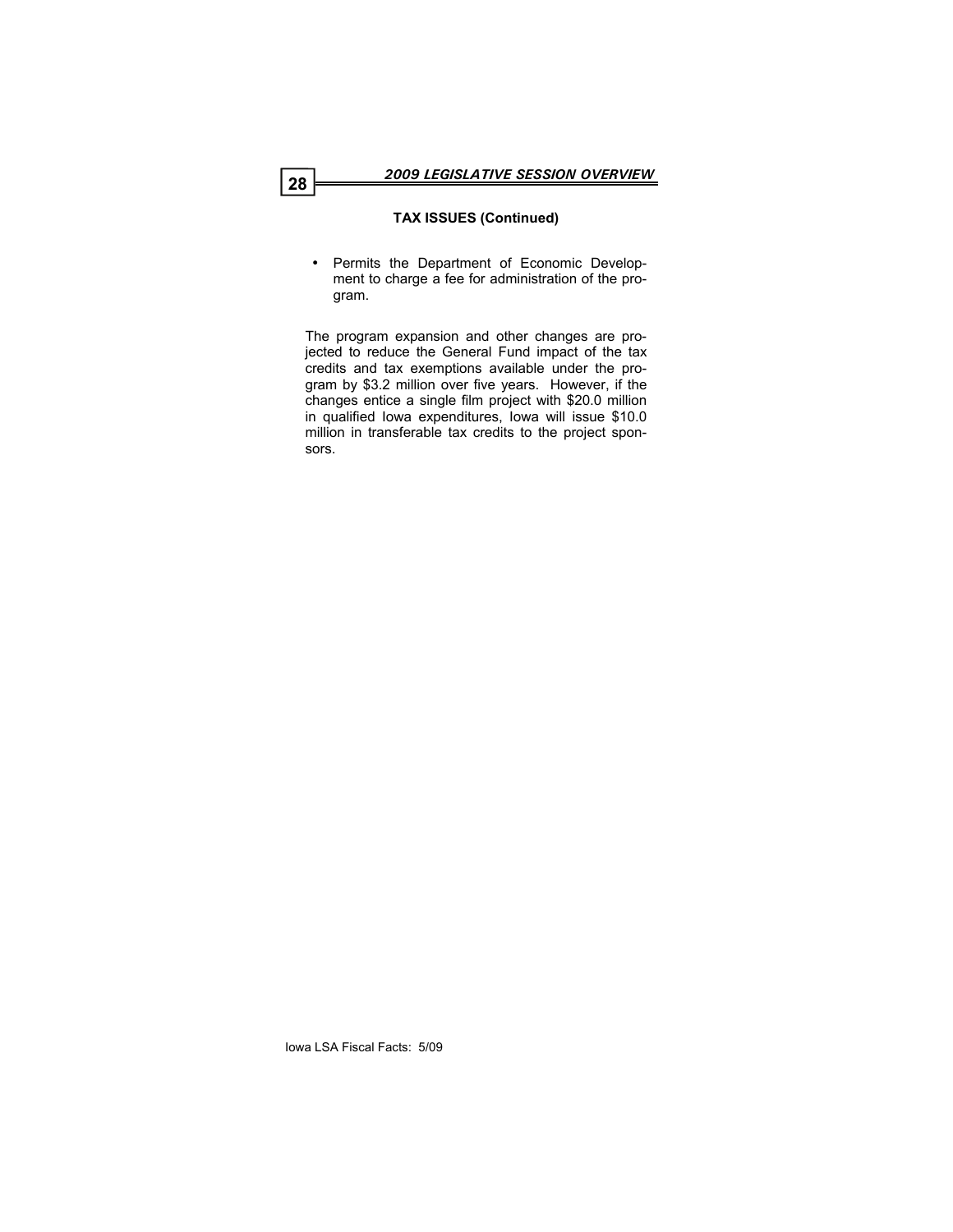# **EXPENDITURE LIMITATION**



In the 1980s and early 1990s, Iowa experienced serious financial problems including tax revenues below expectations; expenditures above budget; and a lack of reserves. The Legislature established spending limits and reformed

the budget process restoring fiscal integrity, improving cash flow, and creating balances in reserve funds.

The Governor and the General Assembly have statutory responsibility to balance the budget. In 1992, several statutory reforms were enacted to provide long-term solutions to the State's budget problems. These included the "Expenditure Limitation" laws.

- Spending is limited to 99.0% of adjusted revenues, 95.0% of any new revenue implemented in a fiscal year, and any carryover from the previous year.
- The Governor and the General Assembly are required to use the revenue estimates agreed to by the December Revenue Estimating Conference or a later estimate during the legislative session, if it is lower, as a basis to determine the General Fund budget for the following fiscal year. If the General Assembly holds an Extraordinary Session, the lower estimate applies, and the Governor and the General Assembly are required to use the lower estimate.
- Three reserve accounts or funds have been created: the Cash Reserve Fund; the GAAP Deficit Reduction Account; and the Economic Emergency Fund (Rainy Day Fund).
- Expenditures from these reserve funds are limited by statute.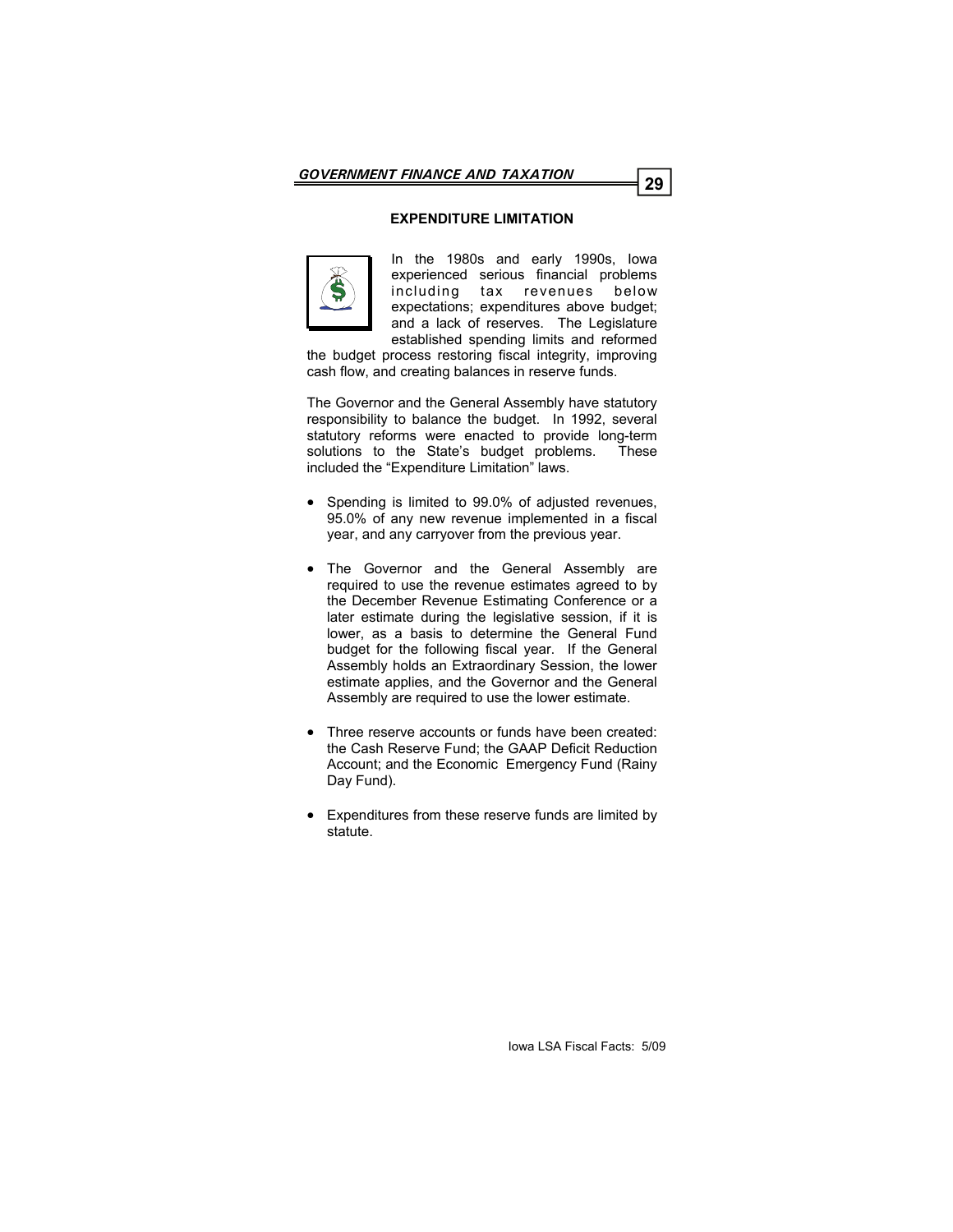#### **IOWA'S RESERVE FUNDS (RAINY DAY FUNDS)**

Iowa's reserve funds are comprised of the Cash Reserve Fund and the Economic Emergency Fund. Together, the ending balance in these funds is projected to total \$441.3 million in FY 2010.

# **Cash Reserve Fund**

- The year-end General Fund Surplus (ending balance) is appropriated to the Cash Reserve Fund. An amount equal to 1.0% of the adjusted revenue estimate is appropriated from the General Fund Surplus to the Senior Living Trust Fund before funds are transferred to the Cash Reserve Fund. If the surplus is less than 2.0% of the adjusted revenue estimate, then the amount appropriated is equal to one-half of the surplus. The appropriation to the Senior Living Trust Fund will continue each year until a total of \$300.0 million has been appropriated.
- The maximum balance the Fund may attain is equal to 7.5% of the General Fund adjusted revenue estimate, as established by the REC.
- Moneys in the Cash Reserve Fund may be used for cash flow purposes but are to be returned by the end of the fiscal year.
- Expenditures from the Cash Reserve Fund are limited to nonrecurring emergency expenditures.
- For FY 2010, \$22.3 million of the FY 2009 General Fund surplus is appropriated to the Senior Living Trust Fund and \$22.3 million to the Cash Reserve Fund.

Generally Accepted Accounting Principles (GAAP) Deficit Reduction Fund

- Unexpended money from the General Fund, after the Cash Reserve Fund target is made, is also deposited to the GAAP Fund.
- Funds are appropriated for the purpose of eliminating the State's GAAP deficit. The GAAP deficit was eliminated during FY 1995.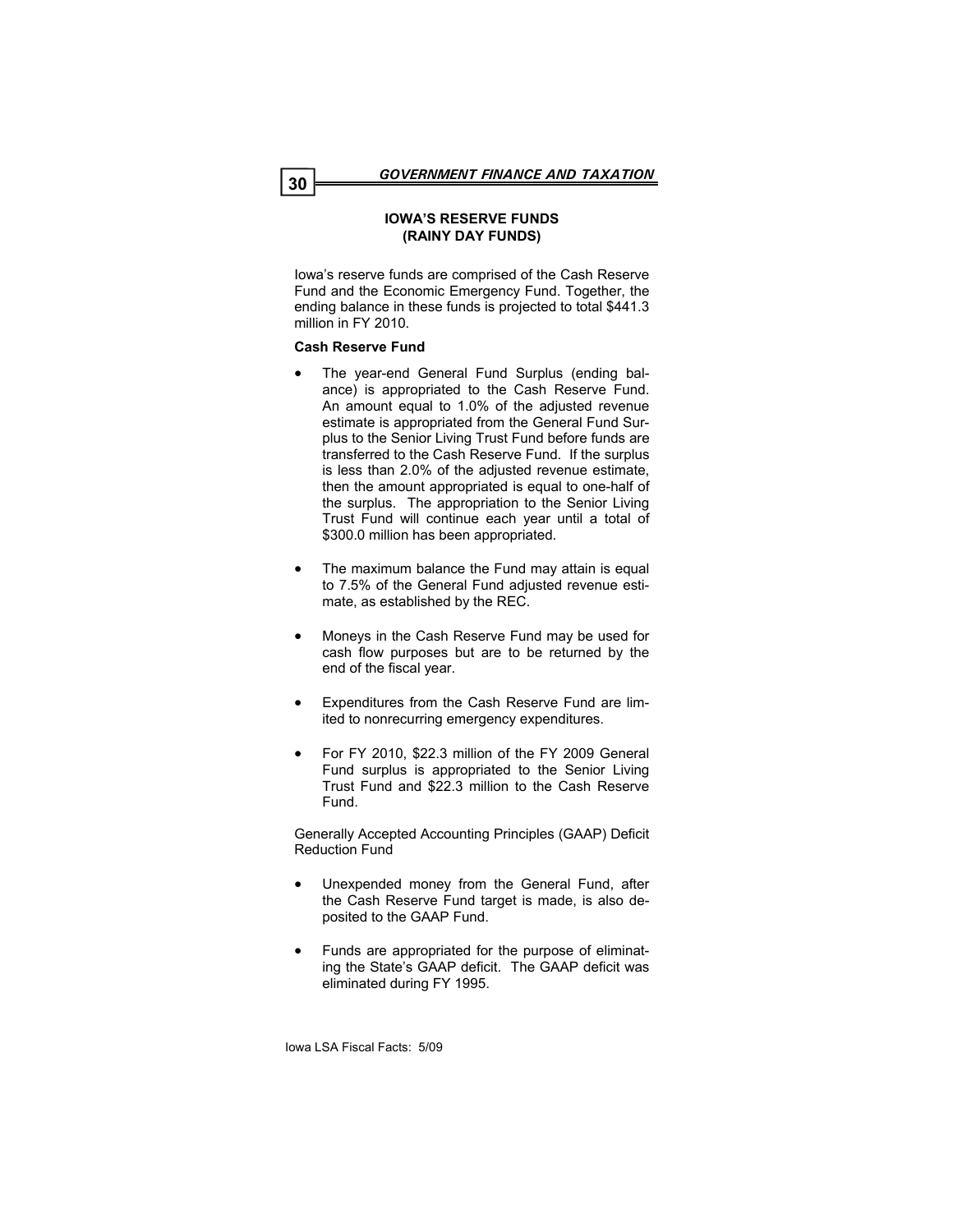#### **IOWA'S RESERVE FUNDS (RAINY DAY FUNDS) (Continued)**

- The General Assembly appropriated a total of \$145.3 million from the Cash Reserve Fund for FY 2010. This includes:
	- \$65.0 million to the General Fund.
	- \$25.6 million to the Executive Council for disasterrelated costs.
	- \$54.7 million to the Property Tax Credit Fund.

#### **The Economic Emergency Fund**

- Established in 1984 and modified in recent years.
- The maximum balance the Fund may attain is equal to 2.5% of the General Fund adjusted revenue estimate.
- Once all GAAP obligations are retired, remaining funds are credited to the Economic Emergency Fund.
- Moneys in the Economic Emergency Fund may be used for cash flow purposes but are to be returned by the end of the fiscal year.
- Spending from the Fund is limited to emergency expenditures.
- Allows for an appropriation from the Economic Emergency Fund to reduce a negative ending balance in the State General Fund. The appropriation is limited to \$50.0 million and is contingent on certain circumstances.
- Moneys in excess of the maximum balance are to first be transferred to the Senior Living Trust Fund (SLTF) until the balance of the SLTF reaches \$300.0 million. Once this requirement is met, the excess moneys are transferred to the General Fund.
- House File 64 (Disaster Assistance Appropriations Bill) provides a \$56.0 million supplemental appropriation from the Economic Emergency Fund for disaster assistance Programs.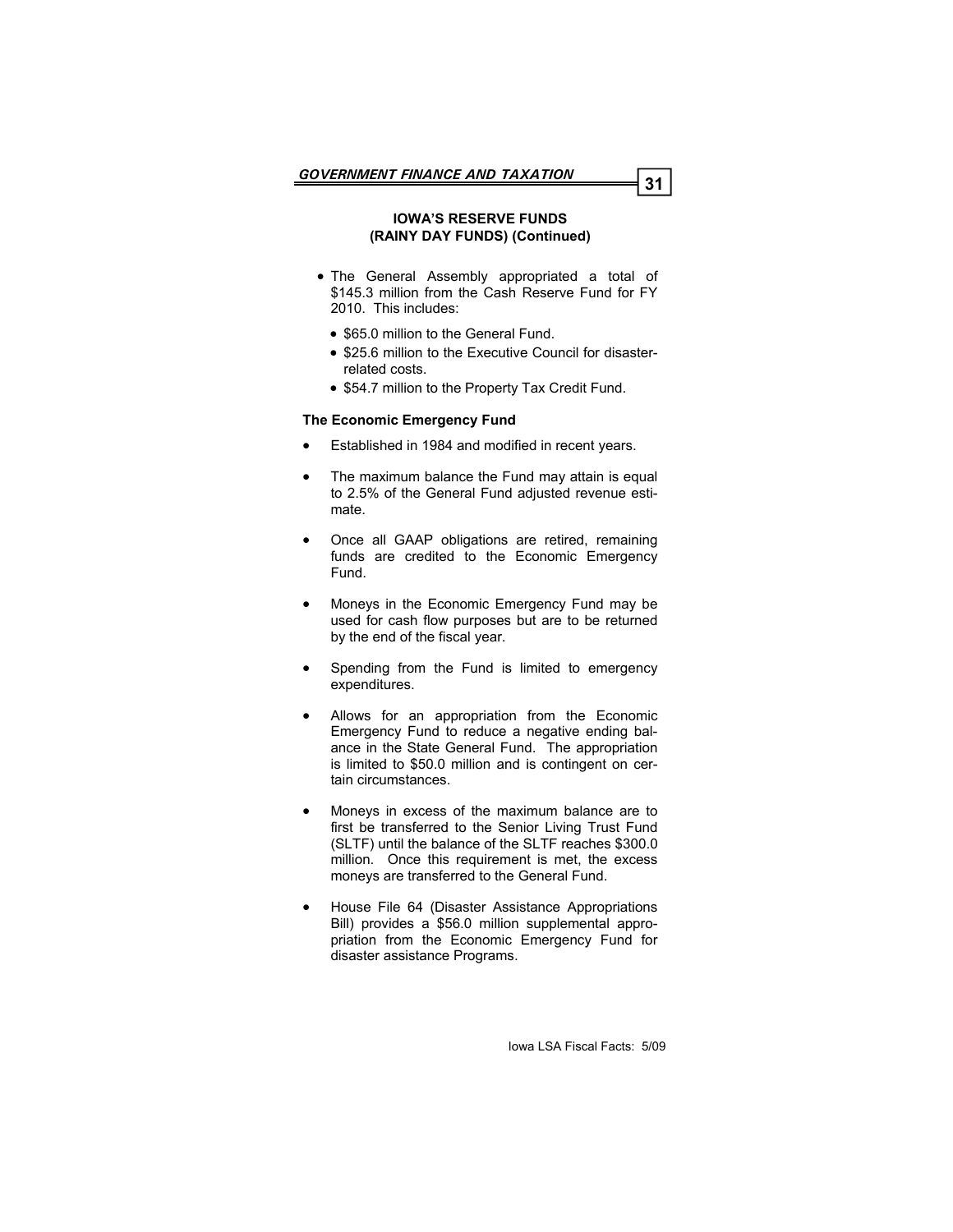### **Cash Reserve Fund (Dollars in Millions)**

|                                 | FY 2009 |         |    | FY 2010 |
|---------------------------------|---------|---------|----|---------|
| <b>Balance Forward</b>          | S       | 444.3   | S  | 465.2   |
| <b>General Fund Surplus</b>     |         | 48.3    |    | 22.3    |
| <b>Total Revenue</b>            | \$      | 492.6   | \$ | 487.5   |
| Transfer to Gen Fund            |         | 0.0     |    | -65.0   |
| <b>Executive Council Approp</b> |         | 0.0     |    | $-25.6$ |
| Property Tax Credit Fund        |         | 0.0     |    | $-54.7$ |
| Transfer to EFF                 |         | $-27.4$ |    | 0.0     |
| <b>Ending Balance</b>           | \$      | 465.2   | ድ  | 342.2   |
| Max. 7.5%                       | S       | 465.2   | \$ | 439.2   |

### **Economic Emergency Fund (Dollars in Millions)**

|                               | FY 2009 |         |    | FY 2010  |  |  |
|-------------------------------|---------|---------|----|----------|--|--|
| <b>Balance Forward</b>        | \$      | 148.1   | \$ | 99.1     |  |  |
| <b>CRF</b> Excess             |         | 27.4    |    | 0.0      |  |  |
| <b>Total Revenue</b>          | \$      | 175.5   | \$ | 99.1     |  |  |
| Transfer to SLTF              |         | $-20.4$ |    | 0.0      |  |  |
| Rebuild Iowa Approp           |         | $-56.0$ |    | 0.0      |  |  |
| <b>Ending Balance</b>         | \$.     | 99.1    | \$ | 99.1     |  |  |
| Max. 2.5%                     | \$      | 155.1   | \$ | 146.4    |  |  |
| Summary                       |         |         |    |          |  |  |
|                               |         | FY 2009 |    | FY 2010  |  |  |
| <b>Total Combined Balance</b> | S       | 564.3   | \$ | 441.3    |  |  |
| <b>Total Combined Goal</b>    |         | 620.3   |    | 585.5    |  |  |
| <b>Difference</b>             | \$      | $-56.0$ | \$ | $-144.2$ |  |  |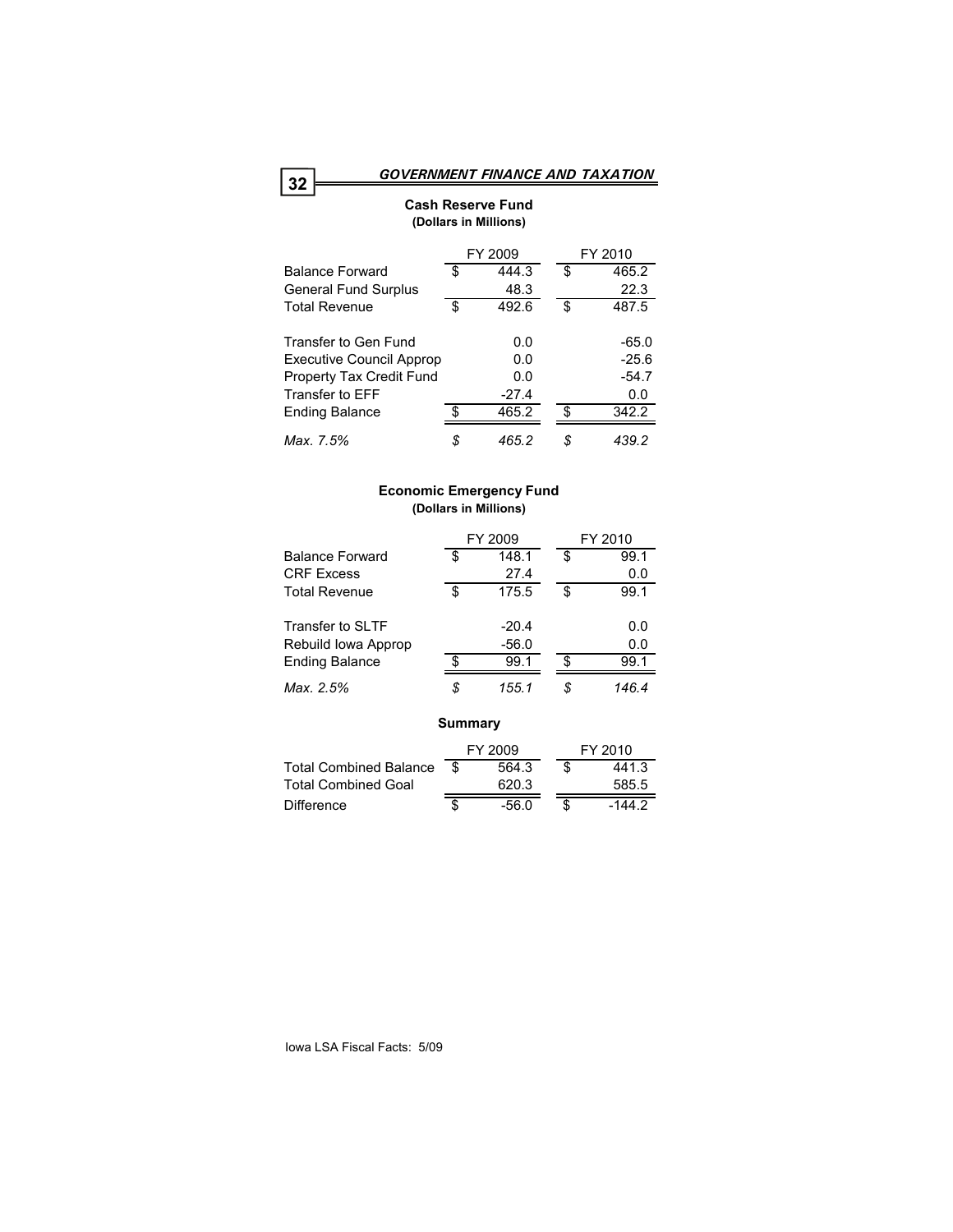### **STATE FUNDING SOURCES**

Most State operations are accounted for through governmental fund types (as specified in the Iowa Comprehensive Annual Financial Report). Governmental revenues and other financing sources totaled \$12.2 billion for FY 2008. Net tax receipts increased \$519.2 million (7.6%) compared to FY 2007. Refunds and reimbursements increased \$19.8 million (4.8%) and receipts from other entities increased \$670.5 million (19.0%) compared to FY 2007.

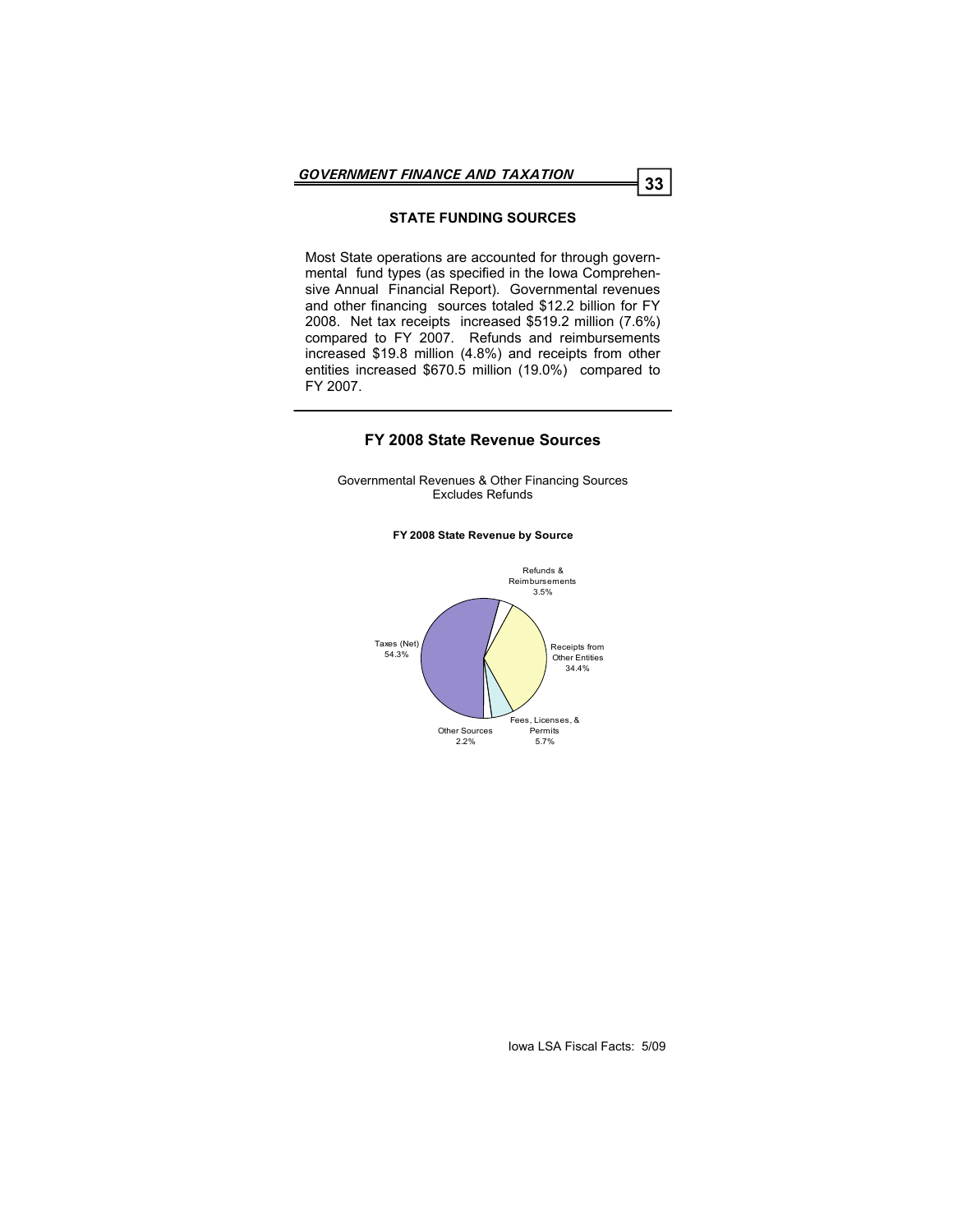### **STATE EXPENDITURES GOVERNMENTAL FUNDS**



# **FY 2008 State Governmental Expenditures**

- Includes General Fund and all other governmental funds. (Comprehensive Annual Financial Report)
- Governmental expenditures totaled \$11.4 billion for FY 2007, an increase of \$785.3 million (7.4%) compared to FY 2007.
- Revenues for FY 2008 exceeded expenditures by \$757.3 million. Net transfers and other financing uses resulted in a positive net Fund balance change of \$167.8 million.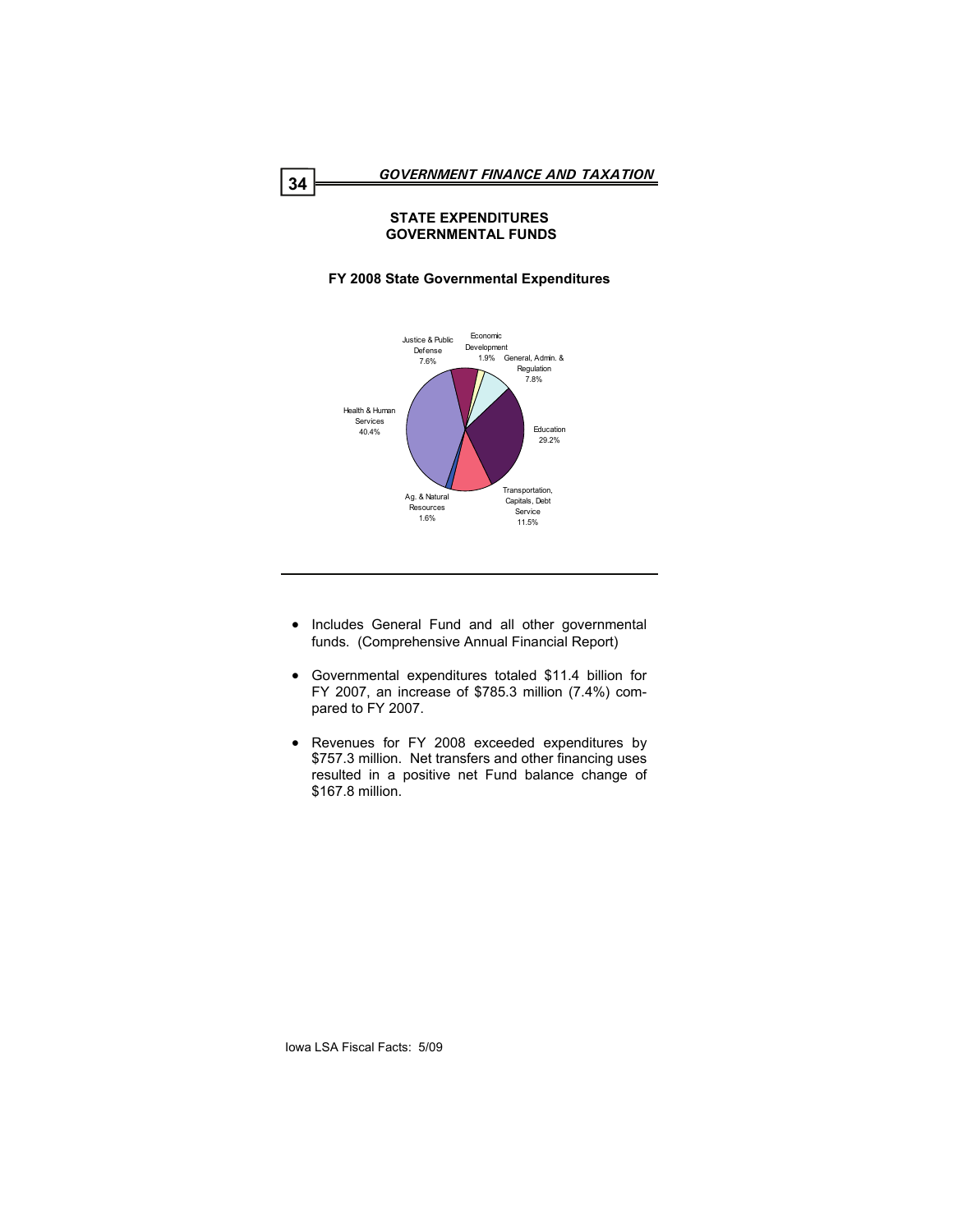#### **SOURCES OF GENERAL FUND GROWTH FY 1998 - FY 2008**



- The chart above does not include transfers to the General Fund from other funds, or accrued revenue, and has not been adjusted for refunds.
- Since FY 1998, growth in personal income tax accounted for 56.8% of the total increase in gross General Fund receipts. Sales and use tax was second, and accounted for 25.7% of the total increase. Taxes paid by businesses (corporate income tax, franchise tax, and insurance tax) account for 10.7% of the increase. The percentages in this paragraph have not been adjusted for refunds.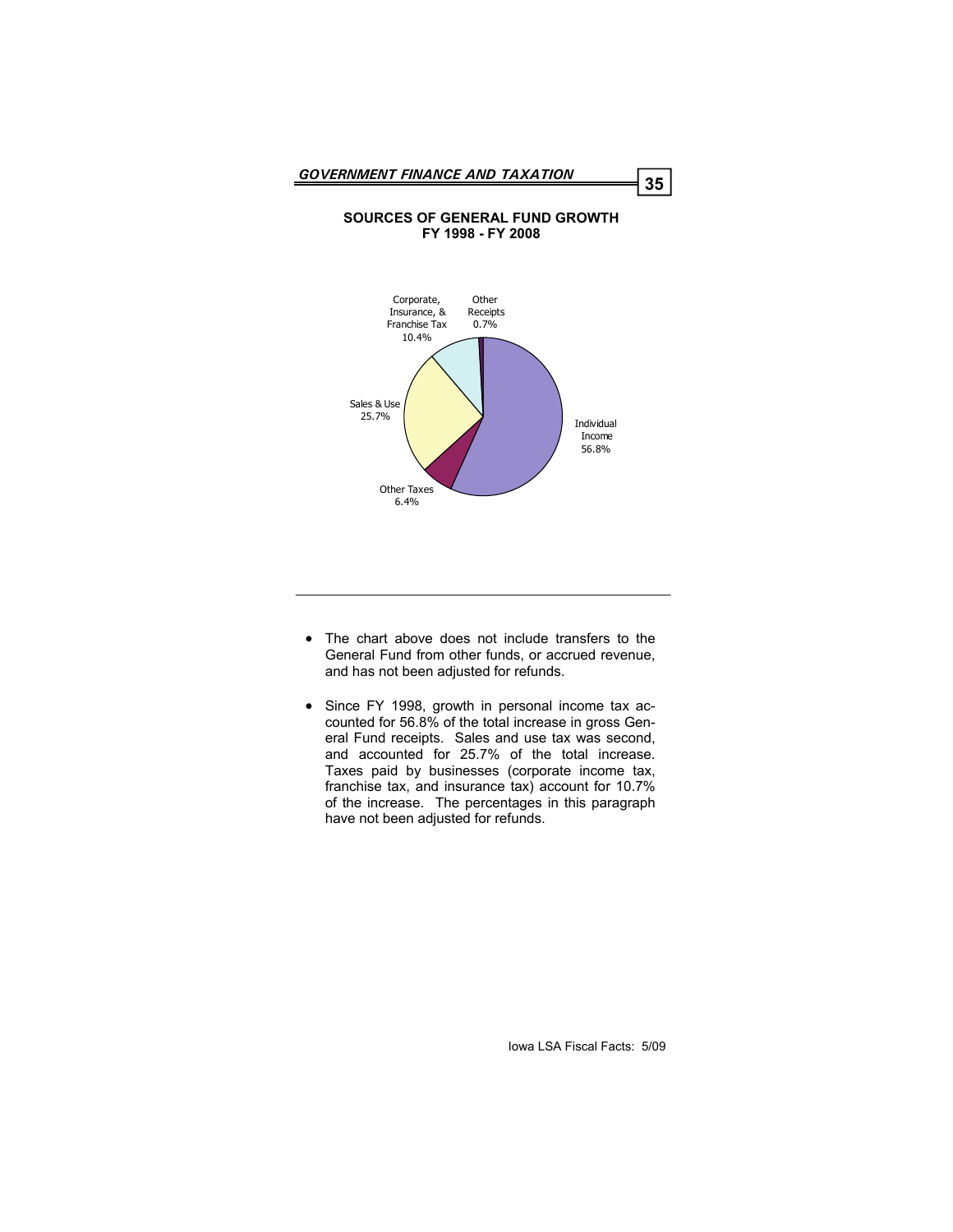

**GENERAL FUND RECEIPTS HISTORY FY 1998 - FY 2008** 

- Actual General Fund receipts are net of refunds but are not adjusted for accrued revenue or transfers.
- Real receipts are actual net General Fund receipts adjusted for inflation, using the Consumer Price Index - (CPI-U).
- Receipts as a percentage of personal income are actual net receipts divided by personal income. This is a measure of the change in the magnitude of the General Fund relative to the income of all Iowans.
- From FY 1998 through FY 2008, Iowa General Fund net receipts grew \$1.670 billion (38.2%). During that same period, Iowa's total State personal income grew \$38.4 billion (53.6%).
- In FY 2008, Iowa General Fund net receipts equaled 6.1% of total State personal income. In FY 2008, net General Fund receipts equaled 5.5% of personal income.
- Adjusted for inflation, General Fund net receipts increased 2.9% from FY 1998 to FY 2008.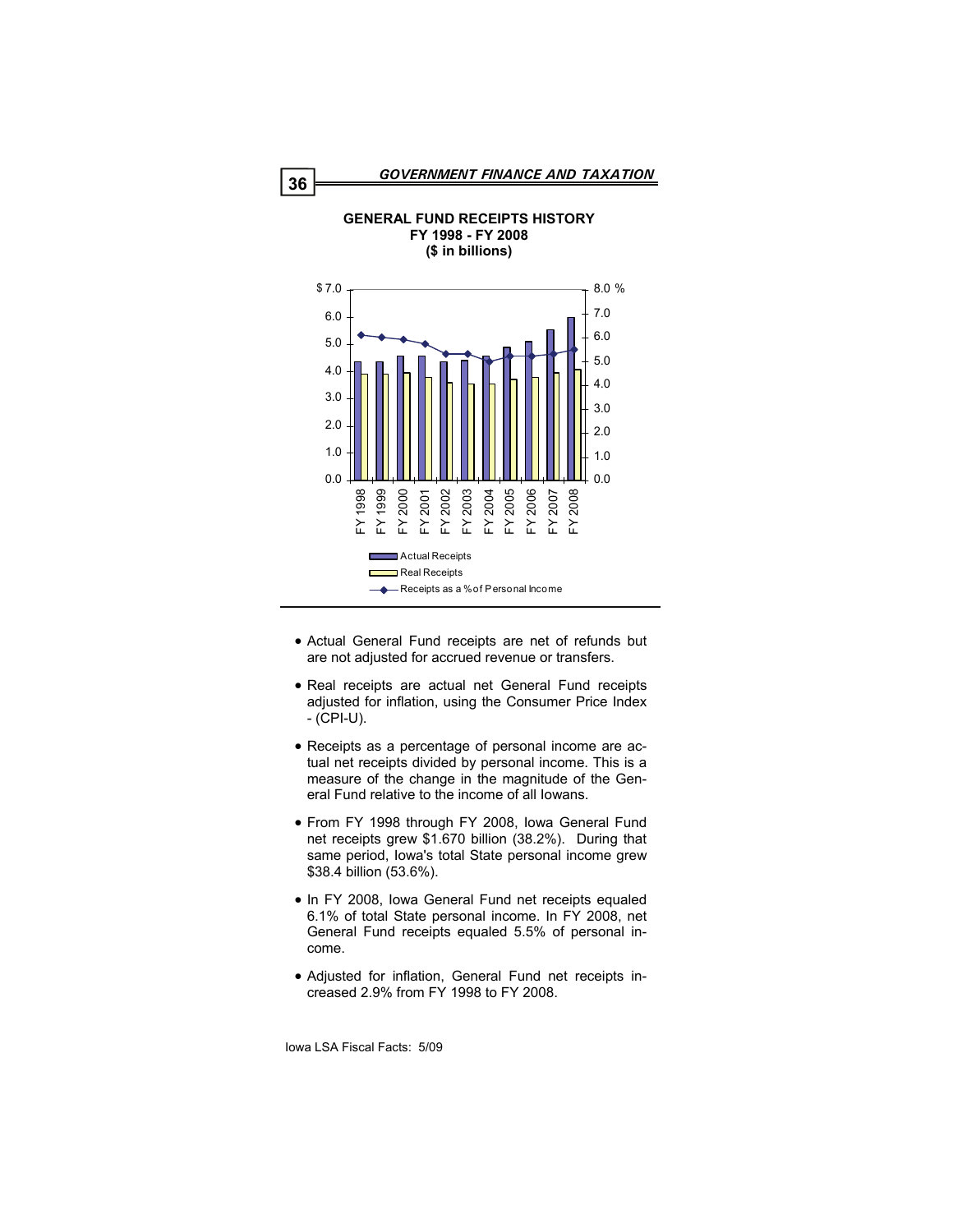#### **GENERAL FUND EXPENDITURES SHIFTED TO OTHER FUNDING SOURCES (\$ in millions)**

#### **General Fund Expenditures Shifted to Other Funding Sources (\$ in millions)**

|                                       | Est.        | Est.        |  |
|---------------------------------------|-------------|-------------|--|
|                                       | FY 2009     | FY 2010     |  |
| <b>Property Tax Credits</b>           | 115.5<br>\$ | \$<br>58.5  |  |
| Medicaid                              | 111.8       | 39.1        |  |
| Department of Commerce                | 0.0         | 26.2        |  |
| Human Service Programs (HSRF)         | 9.4         | 7.5         |  |
| <b>IowaCare Account Programs</b>      | 36.2        | 27.3        |  |
| Grow Iowa values Fund                 | 50.0        | 45.0        |  |
| <b>Technology Reinvestment Fund</b>   | 17.5        | 14.5        |  |
| Community Attaction and Tourism Fund  | 7.0         | 7.0         |  |
| Substance Abuse Treatment             | 13.8        | 0.0         |  |
| <b>Tuition Replacement</b>            | 24.3        | 24.3        |  |
| <b>Elderly Services</b>               | 8.5         | 8.5         |  |
| Soil Conservation Cost Share          | 7.0         | 7.0         |  |
| <b>DHS Provider Increases</b>         | 3.9         | 0.0         |  |
| <b>DNR Park Operations</b>            | 2.5         | 2.5         |  |
| <b>DAS Distribution Account</b>       | 2.0         | 3.7         |  |
| Other                                 | 1.9         | 1.3         |  |
| Total                                 | 411.3       | 272.4       |  |
| Federal Recovery & Reinvestment Fund* | 150.0       | 511.7       |  |
| Total                                 | 561.3<br>\$ | \$<br>784.1 |  |
|                                       |             |             |  |

\* Implementation of the federal American Recovery and Reinvestment Act (ARRA) resulted in various General Fund appropriations being shifted to the Human Services Reinvestment Fund (HSRF).

DHS = Department of Human Services DNR = Department of Natural Resources DAS = Department of Administrative Services

#### **NON-GENERAL FUND EXPENDITURES SHIFTED TO OTHER FUNDING SOURCES (\$ in millions)**

#### **Non-General Fund Expenditures Shifted to the General Fund (\$ in millions)**

|                                  | Est.<br>FY 2009 | Est.<br>FY 2010 |
|----------------------------------|-----------------|-----------------|
|                                  |                 |                 |
| <b>Property Tax Credits</b>      | 15.7            | 57.7            |
| Medicaid                         | 35.0            | 35.0            |
| Human Service HITT Programs      | 0.0             | 4.4             |
| <b>IowaCare Account Programs</b> | 0.0             | 9.0             |
| Public Health HITT Programs      | 0.0             | 24.8            |
| <b>Corrections Drug Courts</b>   | 0.0             | 1.9             |
| Total                            | 50.7            | 132.8           |

HITT = Healthy Iowans Tobacco Trust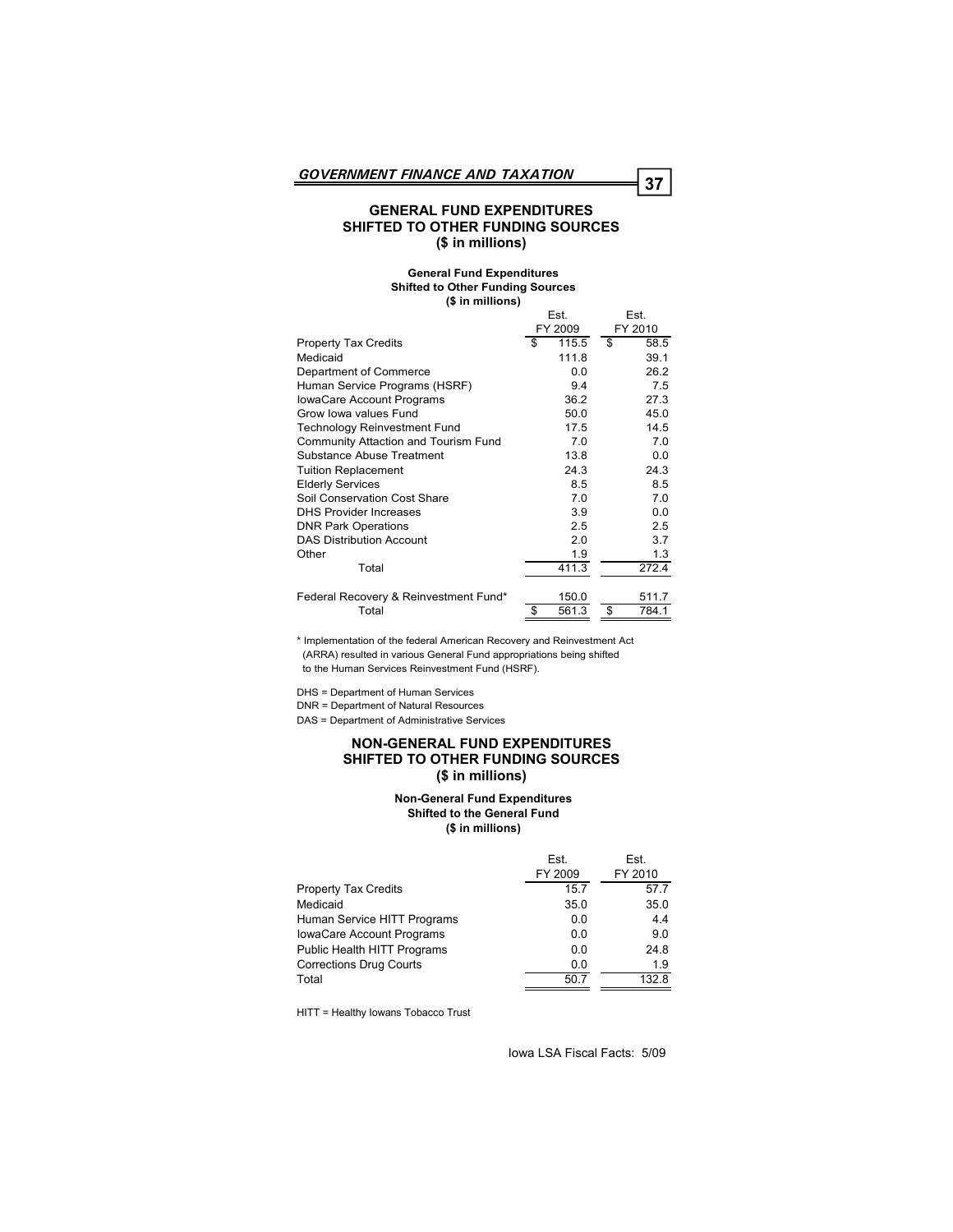*GOVERNMENT FINANCE AND TAXATION* **<sup>38</sup>**

# **GENERAL FUND RECEIPTS (\$ in millions)**

|                               | Estimated     | Percent of |
|-------------------------------|---------------|------------|
|                               | FY 2010       | Total      |
|                               | <b>REC</b>    | Receipts   |
| <b>Tax Receipts</b>           |               |            |
| Personal Income Tax           | \$<br>3,363.1 | 47.4%      |
| Sales/Use Tax                 | 2,355.1       | 33.2       |
| Corporate Income Tax          | 407.3         | 5.7        |
| <b>Inheritance Tax</b>        | 78.4          | 1.1        |
| Insurance Premium Tax         | 112.9         | 1.6        |
| Cigarette Tax                 | 217.0         | 3.1        |
| <b>Tobacco Tax</b>            | 21.8          | 0.3        |
| <b>Beer Tax</b>               | 14.7          | 0.2        |
| <b>Franchise Tax</b>          | 33.5          | 0.5        |
| Miscellaneous Tax             | 1.0           | 0.0        |
| <b>Total Tax Receipts</b>     | 6,604.8       | 93.2%      |
| <b>Other Receipts</b>         |               |            |
| <b>Institutional Payments</b> | 13.7          | 0.2%       |
| <b>Ligour Profits</b>         | 81.6          | 1.2        |
| Interest                      | 14.7          | 0.2        |
| Fees                          | 71.6          | 1.0        |
| <b>Judicial Revenue</b>       | 93.3          | 1.3        |
| Miscellaneous                 | 39.5          | 0.6        |
| Racing and Gaming             | 60.0          | 0.8        |
| <b>Transfers</b>              | 108.7         | 1.5        |
| Accruals (Net)                | (0.1)         | 0.0        |
| <b>Total Other Receipts</b>   | 483.0         | 6.8%       |
| <b>Total Receipts</b>         | 7,087.8       | 100.0%     |
| Refunds                       | $-1117.5$     | -15.8%     |
| <b>Net Receipts</b>           | \$<br>5,970.3 | 84.2%      |

REC = Revenue Estimating Conference (March 2009)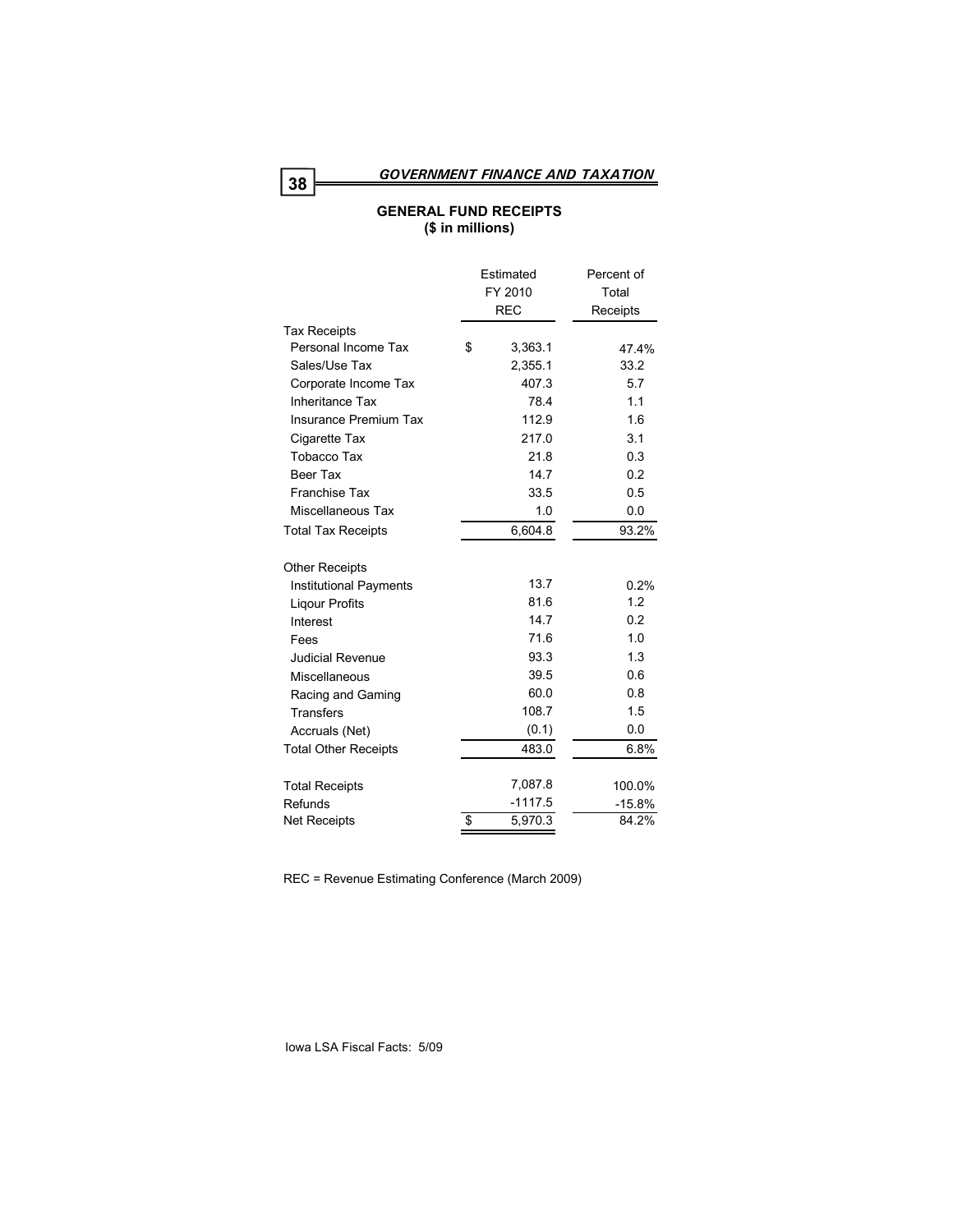

| Tax                       | Rate                     | Actual<br>FY 2008 | Percent of<br>Major Tax<br>Sources |
|---------------------------|--------------------------|-------------------|------------------------------------|
| Property                  | Varies                   | 3,942.1<br>\$     | 34.5%                              |
| Individual Income         | $0.36\% - 8.98\%$        | 2.857.2           | 25.0%                              |
| Sales & Use               | 5.00%                    | 2,244.5           | 19.6%                              |
| <b>Local Option Sales</b> | 1.00% to 2.00%           | 581.9             | 5.1%                               |
| Local Option Income       | up to 20.0% of state tax | 91.9              | 0.8%                               |
| Local Option Hotel/Motel  | up to 7.00%              | 34.9              | 0.3%                               |
| Motor - Fuel              | \$0.190 to \$0.225       | 477.2             | 4.2%                               |
| Environ, Prot. Fee        | \$0.01 per gallon        | 21.3              | 0.2%                               |
| Corporate Income          | $6.00\% - 12.00\%$       | 371.9             | 3.3%                               |
| <b>Insurance Premium</b>  | 1.00%                    | 111.7             | 1.0%                               |
| Cigarettes & Tobacco      | \$1.36 per pack          | 250.2             | 2.2%                               |
| Beer & Wine               | \$0.19 per gallon        | 20.7              | 0.2%                               |
| Gambling/Other            | Varies                   | 308.2             | 2.7%                               |
| Inheritance               | 1.00% - 15.00%           | 77.4              | 0.7%                               |
| Franchise                 | 5.0% of net income       | 34.2              | 0.3%                               |
| Total                     |                          | \$11,425.3        | 100.0%                             |

#### Notes:

Totals may not add due to rounding. Property tax includes Tax Increment Financing revenue. Property tax includes gas & utility replacement tax. Sales/use includes motor vehicle use tax and fee for new registration.

Cash Basis - July 1 through June 30.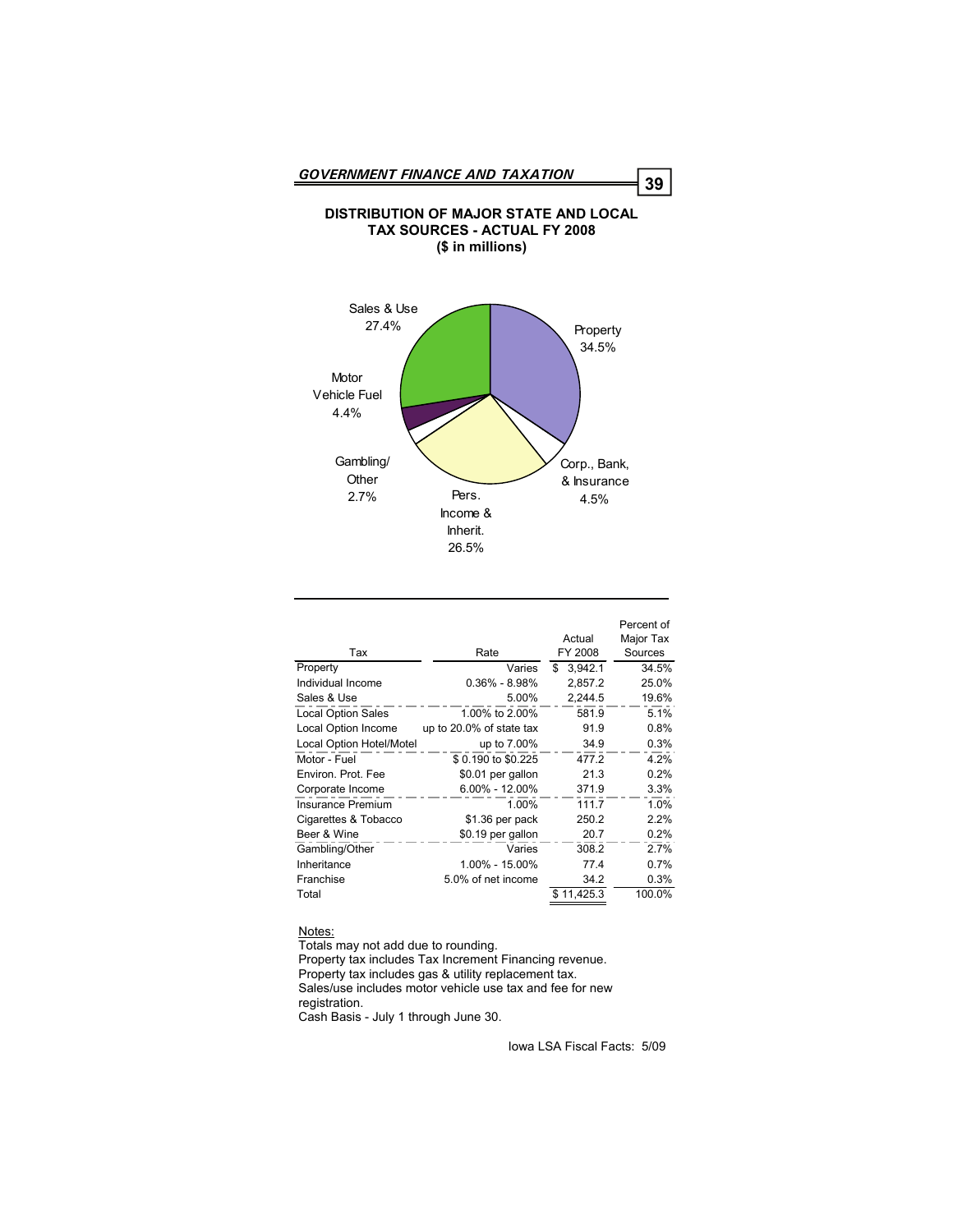### **IOWA'S CASH MANAGEMENT PRACTICES**



Iowa's cash is managed by the State Treasurer's Office. To earn the most interest possible, cash is invested as soon as it is collected, while enough cash remains on hand to pay State bills. Funds of State agencies that are

temporarily available for investment are pooled together and invested in certificates of deposit, U.S. Treasury bills and notes, and other corporate debt instruments as allowed by law. Investment goals are set by statute:

- Safety restrictions on types of investments, limits on credit risk, maturities, and use of leverage is prohibited.
- Liquidity always have the next 60 days of bills funded; purchase liquid securities.
- Yield core portfolio invested for longer periods; use of laddered maturities.

The current size of the investment pool is approximately \$2.8 billion. The realized cash annual rate of return for FY 2008 was 4.48%.

#### **DEBT ADMINISTRATION**

The Constitution of the State of Iowa prohibits the State from exceeding a maximum of \$250,000 in general obligation debt without voter approval. However, statute authorizes the issuance of Tax and Revenue Anticipation Notes (TRANS), provided the total issuance does not exceed anticipated revenue receipts for the fiscal year and the total issuance mature during the fiscal year.

- In FY 2008, the State issued \$500.0 million in TRANS.
- To date in FY 2009, the State has not issued any TRANS.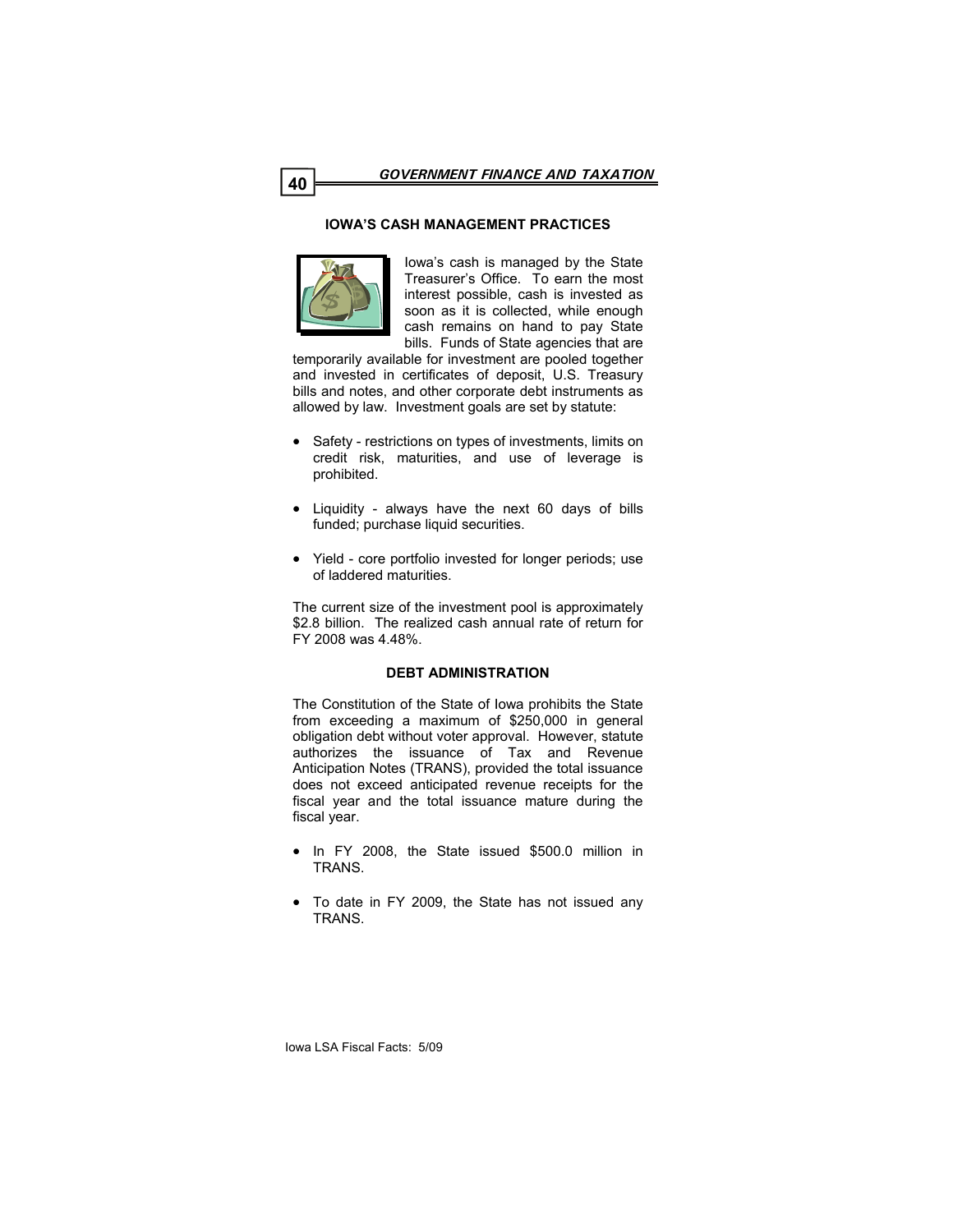### **DEBT MANAGEMENT**



The State of Iowa reported total outstanding debt of \$10.945 billion on June 30, 2008, for all governmental entities. This represents an increase of \$591.8 million (5.7%) compared to FY 2007.

Entities that reported increases in debt during FY 2008 include: cities - \$132.0 million (5.7%), counties - \$47.3 million (9.0%), community colleges - \$61.2 million (16.8%), the Board of Regents - \$148.4 million (16.0%), and State Authorities - \$278.7 million (13.9).

Entities that reported decreases in debt during FY 2008 include: schools - \$18.3 million (0.8%) and State agencies \$55.3 million (19.5%).

Debt financing is used for a variety of purposes, including: construction and renovation of public buildings, schools, housing and urban development, utilities, jails and prisons, park and recreational facilities, and local streets and parking lots.

A variety of financing mechanisms are available for use by the State and local units of government for public infrastructure improvements. These include:

- General obligation bonds
- Revenue bonds
- Certificates of participation (lease purchase)
- Special assessments on property
- Tax increment financing
- Special tax allocation and dedication of revenue sources, such as hotel and motel taxes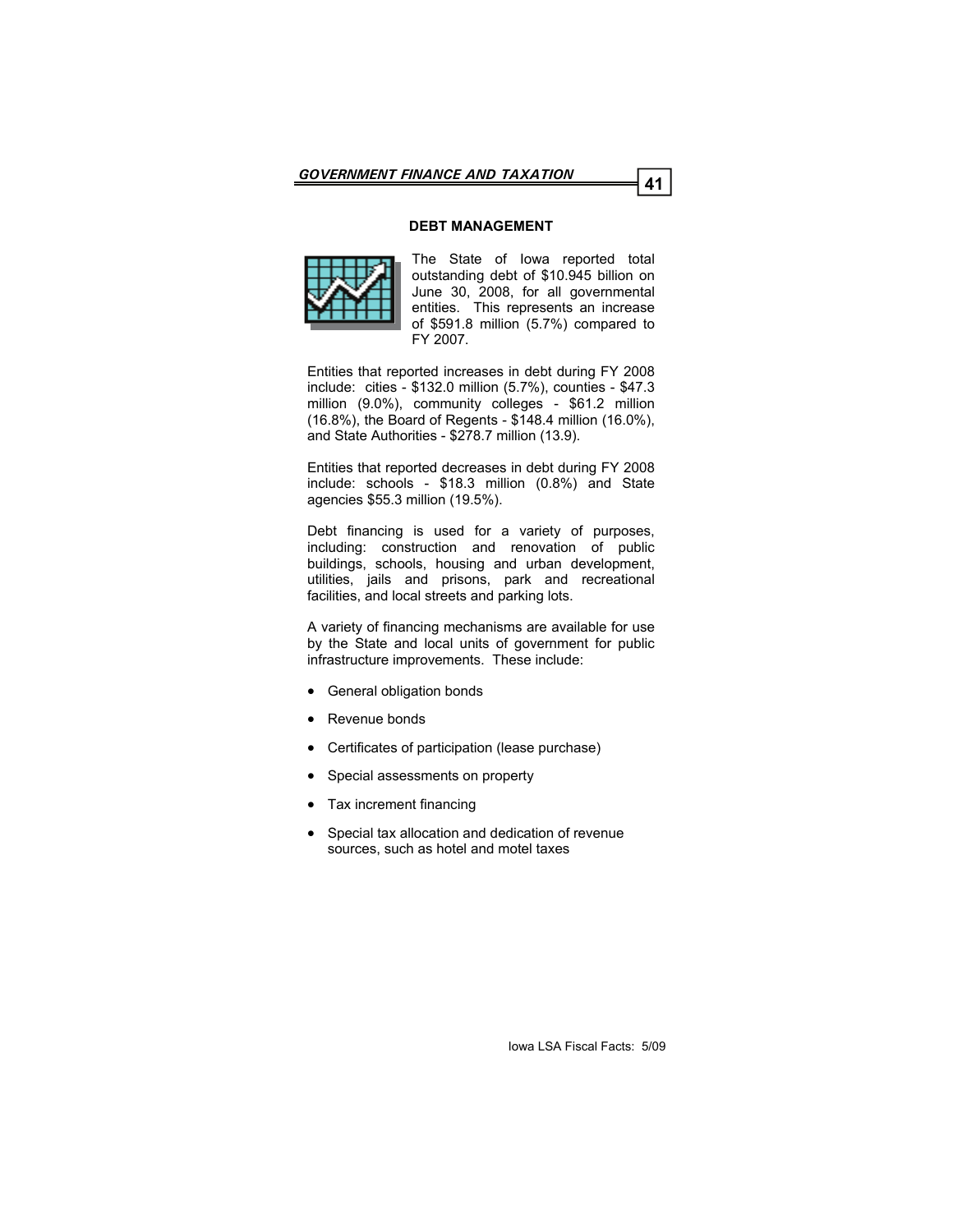**1**

# **IOWA'S BUDGET PROCESS**

- The Governor and the General Assembly allocate Sate resources and set revenue collection levels through the budgeting process.
- The process begins in June of each year for the fiscal year that starts 12 months later on July 1.



- Statute permits agencies to use a "75% modified based budget" method in determining the future fiscal year budget. In this method, 75.0% of the prior year budget is assumed to be recommended and decision packages to reinstate the remaining 25.0% are submitted to the Department of Management. For FY 2007 through FY 2010, this statute has been notwithstood and agencies are required to submit estimates of their expenditure requirements, including every proposed expenditure. The estimates are to be accompanied by performance measures for evaluating the effectiveness of the program or results.
- The Revenue Estimating Conference meets before December 15 to set revenue estimates that will serve as a basis for the General Fund budget for the following fiscal year.
- The Governor submits annual recommendations to the General Assembly in January.
- By statute, the Governor's budget must be balanced and must meet expenditure limitations.
- The General Assembly conducts budget hearings during January and February. Recommendations from the seven joint budget subcommittees and the Oversight Committee are passed on to the full Appropriations Committees and to the floor for debate in each chamber.
- The State Constitution permits the Governor lineitem veto authority over appropriations bills.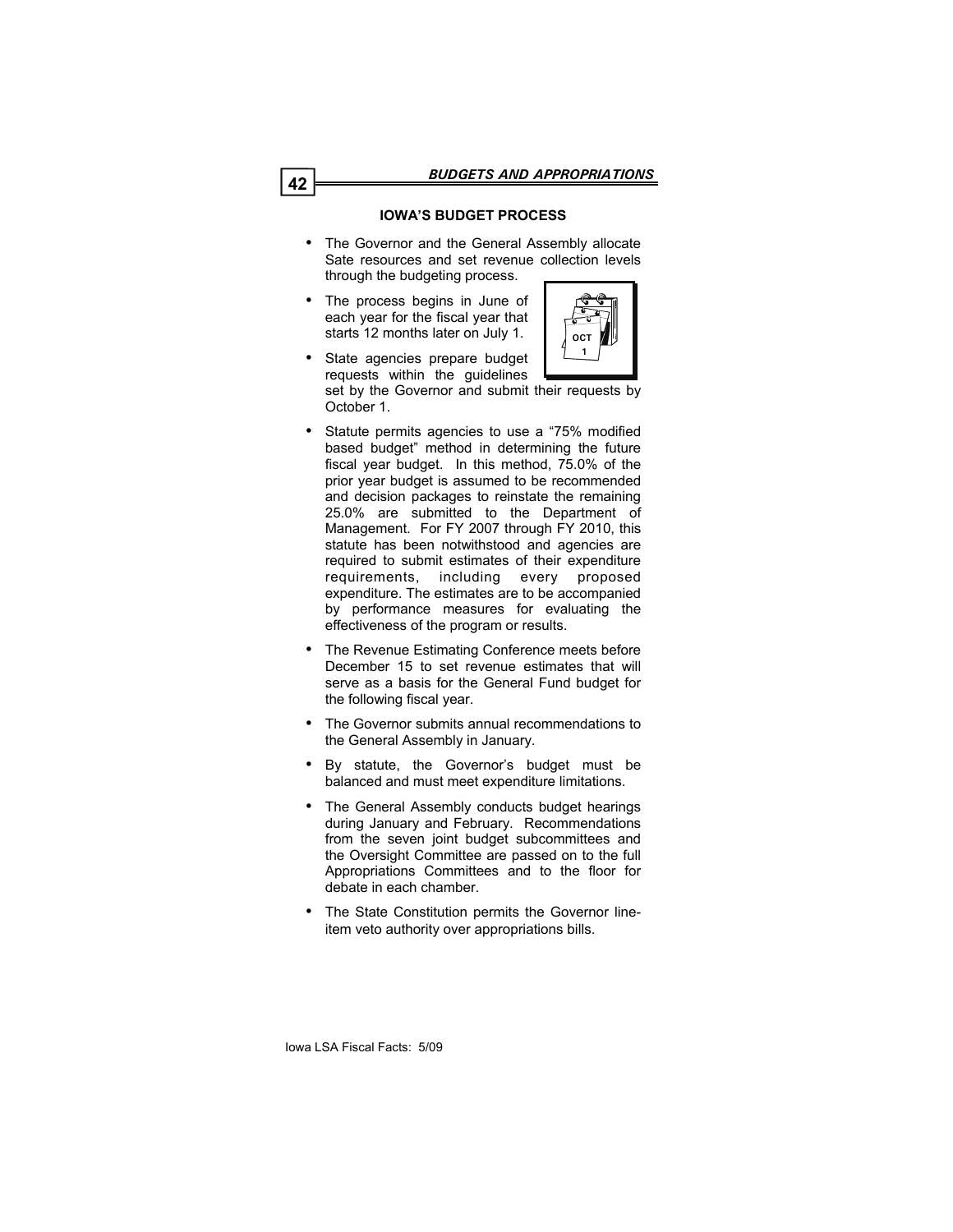# Health and Human **Other** 11.1% **OTHER FUND APPROPRIATIONS ESTIMATED FY 2010 (\$ in millions)**



|                                  | Est. FY 2010<br>Appropriations | Percent of<br>Total |  |  |
|----------------------------------|--------------------------------|---------------------|--|--|
| Administration and Regulation    | \$<br>44 2                     | 2.6%                |  |  |
| Ag. and Natural Resources        | 85.2                           | 5.0                 |  |  |
| Economic Development             | 57.0                           | 3.3                 |  |  |
| <b>Education</b>                 | ი ი                            | 0.0                 |  |  |
| <b>Health and Human Services</b> | 453.9                          | 26.7                |  |  |
| <b>Justice System</b>            | 31                             | 02                  |  |  |
| Trans., Infra., and Capitals     | 804.3                          | 47.2                |  |  |
| Unassigned Standing              | 255.3                          | 15.0                |  |  |
| Total                            | \$<br>1703.0                   | 100.0%              |  |  |

- 1. Sources of other fund appropriations include, but are not limited to: federal funds, the Road Use Tax Fund, the Primary Road Fund, the Tobacco Settlement Fund, and the Rebuild Iowa Infrastructure Fund.
- 2. "Other" includes Administration and Regulation, Agriculture and Natural Resources, Economic Development, and the Justice System.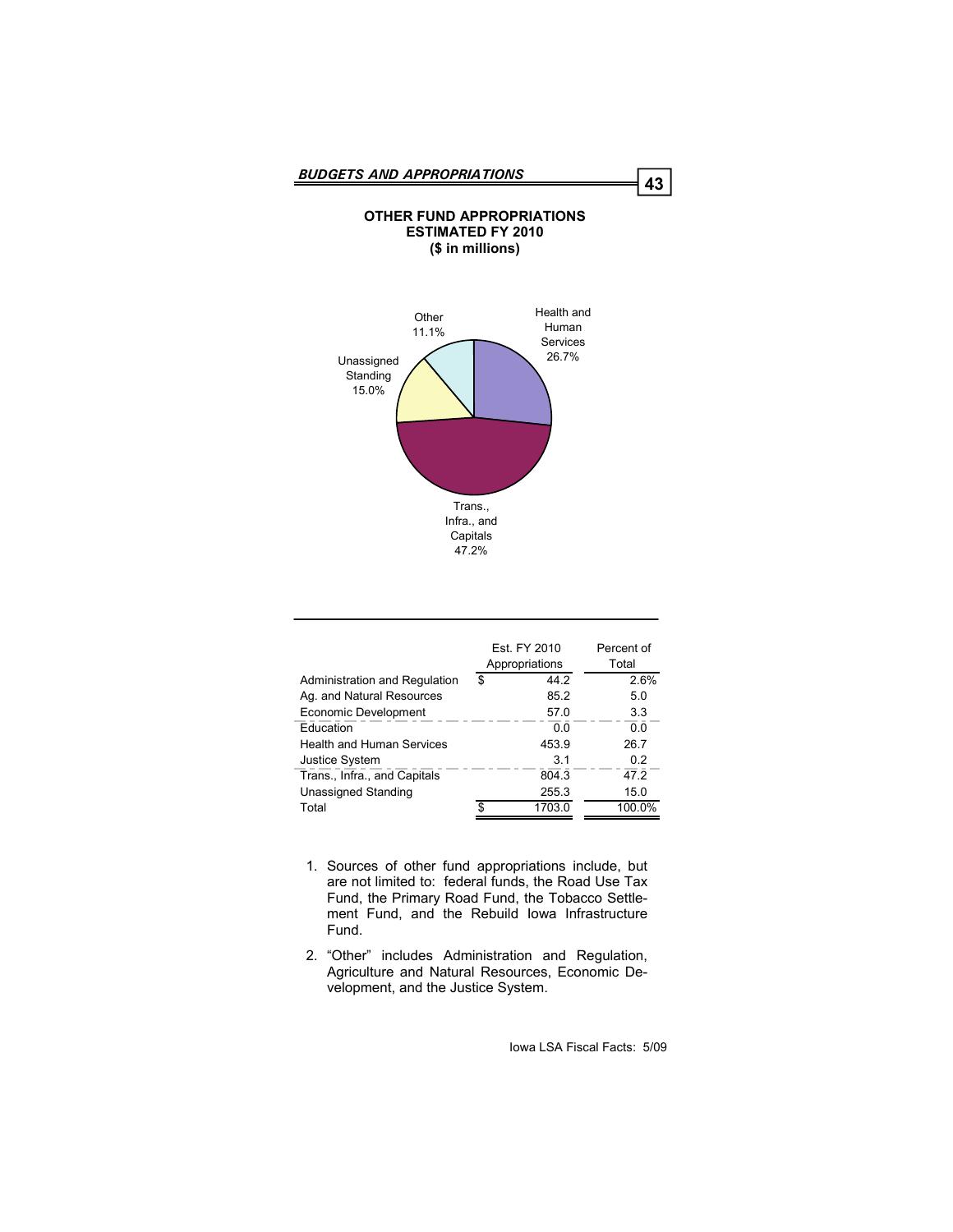### **SALARY ADJUSTMENT**



Salary adjustment is an increase allocated to each State department's personnel services budget to provide funding for such things as Cost of Living Adjustments (COLA), changes in the cost of health insurance premiums, salary annualization, and merit step increases that will take place

sometime during the upcoming fiscal year.

For FY 2010, no funds were appropriated from the General Fund to the Salary Adjustment Fund administered by the Department of Management. The estimated FY 2010 need was identified as \$67.3 million.

Salary annualization is the amount needed to pay for merit step increases that were not included in the prior year's salary adjustment. For example, if an employee received a merit step increase in March 2009, an amount sufficient to pay the merit step increase for three months during FY 2009 would have been included in the FY 2009 salary adjustment. Salary annualization would be included in the FY 2010 salary adjustment for the employee's merit step from July 2009 to March 2010 (nine months).

If all employees had review dates at the beginning of the fiscal year, there would be no salary annualization due to merit step increases. However, if this was the case, the cost of salary adjustment would increase proportionately.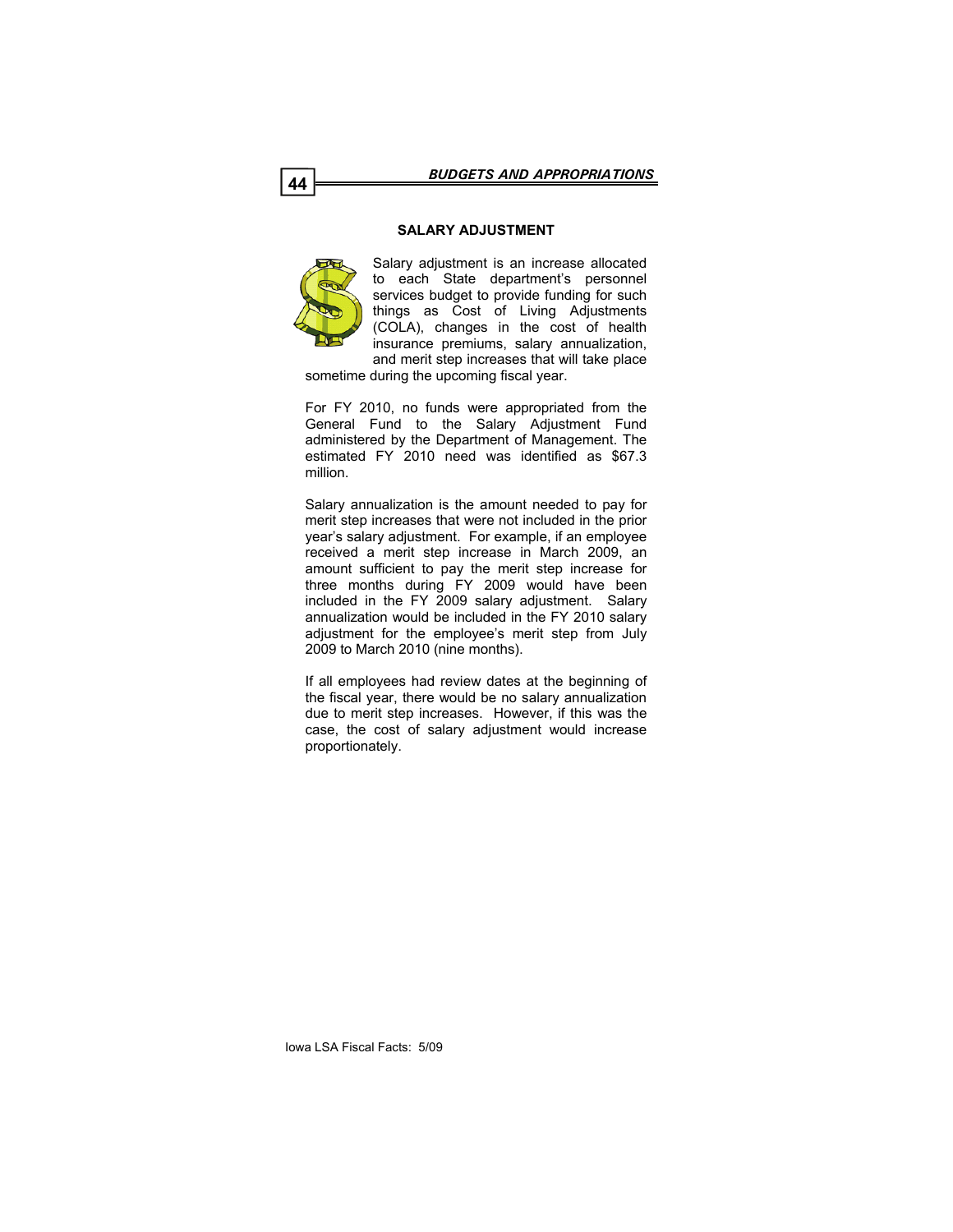### **COLLECTIVE BARGAINING SETTLEMENTS FY 2010 - FY 2011**

The values listed in the table below are the acrossthe-board adjustments specified by State employee collective bargaining contracts.

|                    | FY 2010  | July 1, 2010 | Jan. 1, 2011 |
|--------------------|----------|--------------|--------------|
| <b>AFSCME</b>      | $0.00\%$ | 2.00%        | 1.00%        |
| <b>JUD. AFSCME</b> | $0.00\%$ | 2.00%        | 1.00%        |
| <b>IUP</b>         | $0.00\%$ | 2.00%        | 2.00%        |
| <b>SPOC</b>        | 0.00%    | 1.00%        | 1.00%        |
| UFI                | 0.00%    | 3.00%        | 0.00%        |
| <b>PPME</b>        | $0.00\%$ | 2.00%        | 1.00%        |
| <b>COGS</b>        | 0.00%    | 0.00%        | 0.00%        |
| <b>SEIU</b>        | 1.75%    | 2.00%        | 2.00%        |

#### Note:

All contracts are effective July 1, 2009, and allow for merit step increases for employees granted merit steps for both FY 2010 and FY 2011.

AFSCME = American Federation of State, County, and Municipal Employees

IUP = Iowa United Professionals

SPOC = State Police Officers Council

UFI = United Faculty of Northern Iowa

PPME = Public Professional and Maintenance Employees

COGS = Campaign to Organize Graduate Students

SEIU = Service Employees International Union/ Tertiary Health Care Unit, University of Iowa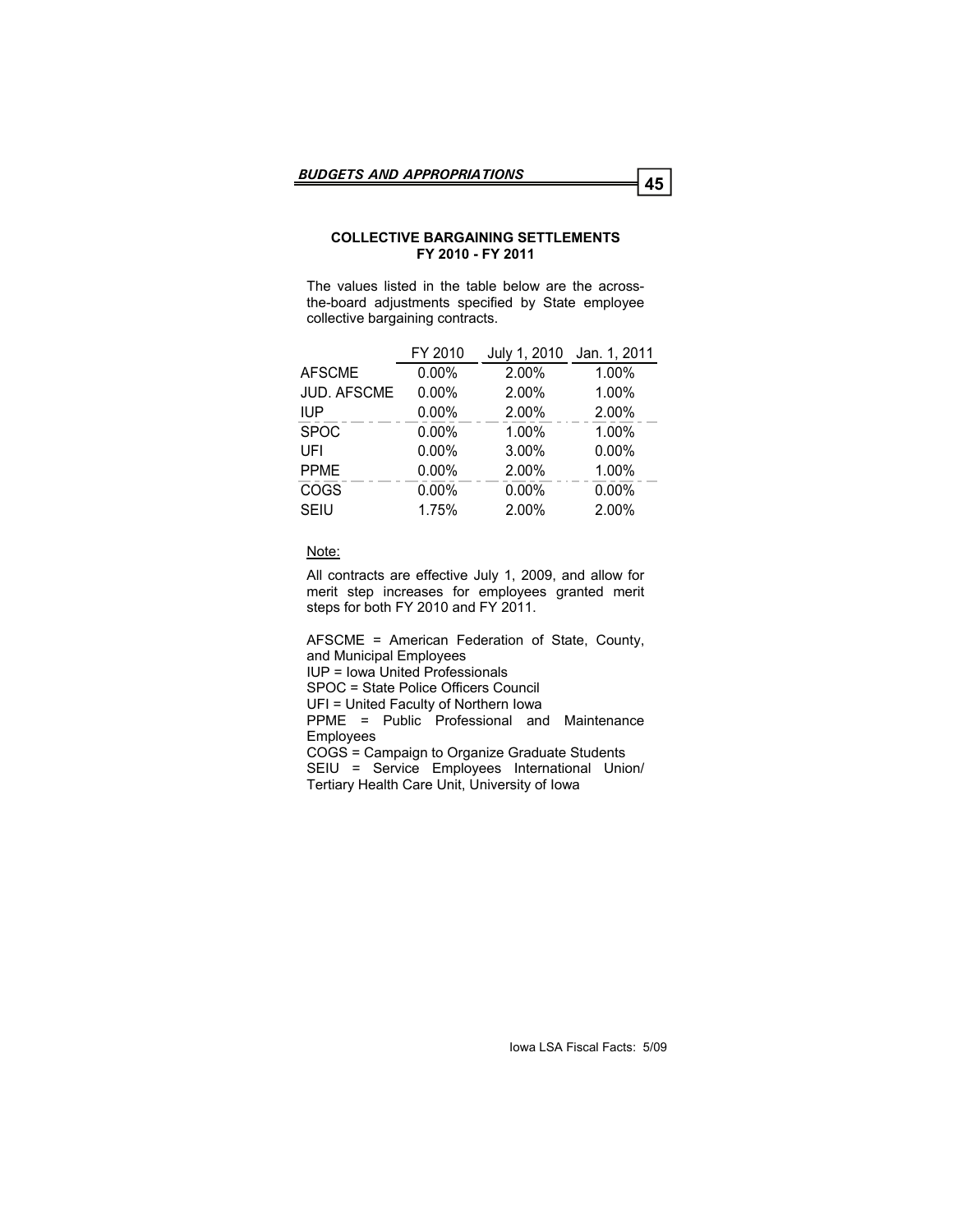# **INFRASTRUCTURE FUNDING**

Appropriations from infrastructure revenue sources include funding for new construction projects, vertical infrastructure projects, major and routine facility maintenance, environmental projects, and technology projects, as well as debt service on certain bonds. The 2009 General Assembly made appropriations for infrastructure-related projects from the following funding sources:

- Rebuild Iowa Infrastructure Fund (RIIF)
- Restricted Capital Fund (RCF)
- Technology Reinvestment Fund (TRF)
- Revenue Bonds Capitals Fund (RBC)
- Appropriation Bonds Capitals Fund (ABC)

The 2006 General Assembly created the TRF with the purpose of funding technology improvements for State government and provided a standing appropriation from the General Fund of \$17.5 million. For FY 2009 and FY 2010, the funding source for the TRF was shifted to the RIIF. For FY 2010, that appropriation was reduced to \$14.5 million.

The 2009 General Assembly provided for new infrastructure funding, including flood recovery rebuilding, sewer infrastructure, and bridge rehabilitation, by creating the RBC and ABC Funds and providing the authorization for the bond issuances that will deposit net proceeds into those funds. SF 376 (Revenue Bonding and I-JOBS Program Bill) and SF 477 (Phase III Bonding Bill) authorize bond issuances with net proceeds of \$545.0 million and \$105.0 million, respectively. For a detailed discussion on the bonding bills, see the *Legislative Session Overview* section of this publication.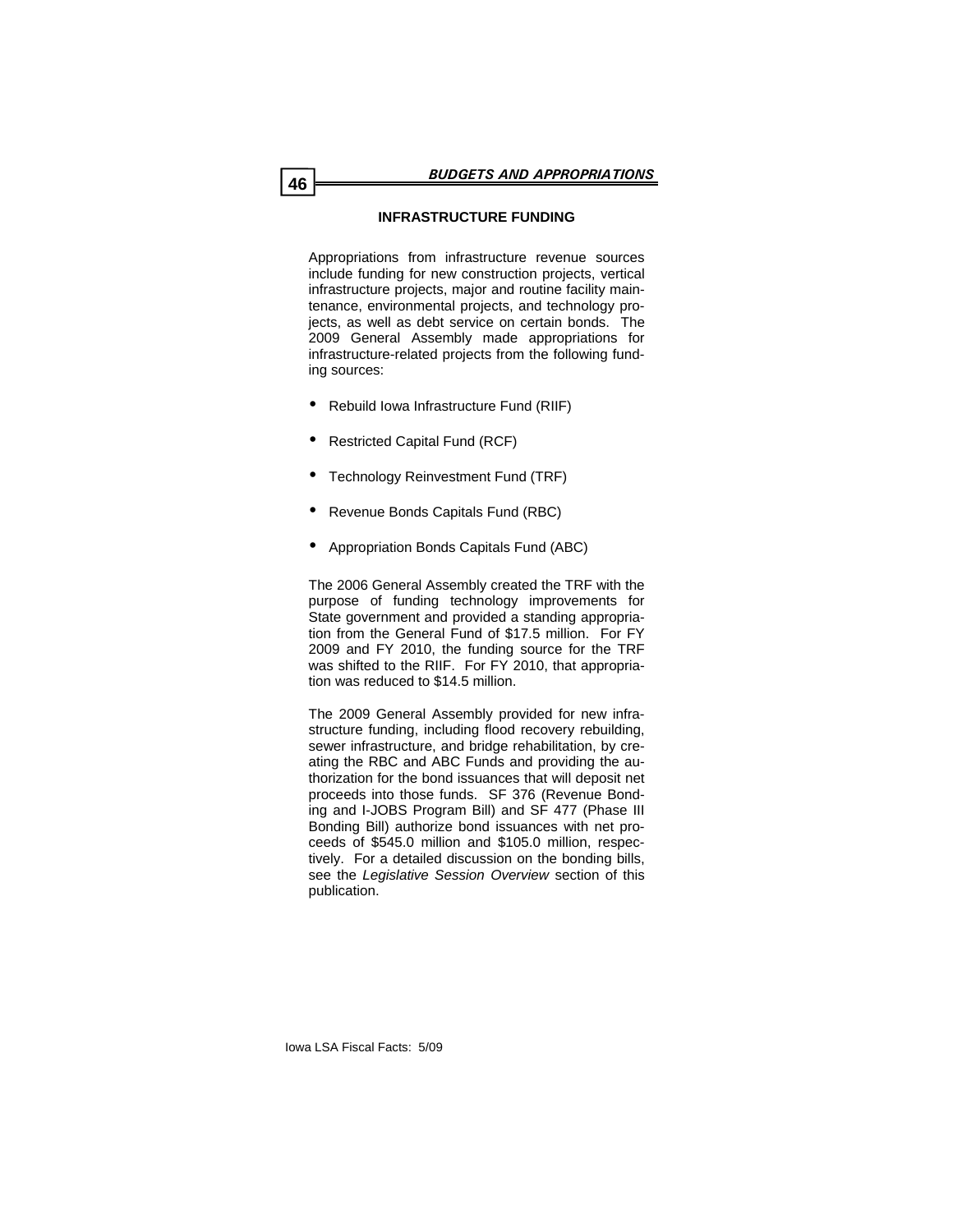# **INFRASTRUCTURE FUNDING (Continued)**

In addition to SF 376 and SF 477, the 2009 General Assembly passed HF 822 (FY 2010 Infrastructure Appropriations Bill). The three Bills appropriate funds over three fiscal years as follows:

### **INFRASTRUCTURE APPROPRIATIONS (\$ in millions)**

| Bill          | Fund       | FY 2010    |    | FY 2011 |    | FY 2012 |
|---------------|------------|------------|----|---------|----|---------|
|               |            |            |    |         |    |         |
| <b>HF 822</b> | RIIF       | \$<br>69.2 | S  | 67.7    | S  | 13.7    |
| <b>HF 822</b> | <b>RCF</b> | 0.2        |    | 0.0     |    | 0.0     |
| <b>HF 822</b> | <b>TRF</b> | 14.3       |    | 0.0     |    | 0.0     |
| SF 376*       | <b>RBC</b> | 360.0      |    | 0.0     |    | 0.0     |
| SF 477**      | ABC        | 0.0        |    | 105.0   |    | 0.0     |
|               |            | 443.7      | \$ | 172.7   | \$ | 13.7    |

In addition, SF 376 appropriates \$185.0 million from the RBC Fund for FY 2009 adjustments, so total funding from the RBC Fund is \$545.0 million.

\*\* The bond issuance that will provide proceeds to the ABC Fund will not occur until FY 2011.

#### *Appropriations that were previously enacted are not included in these totals.*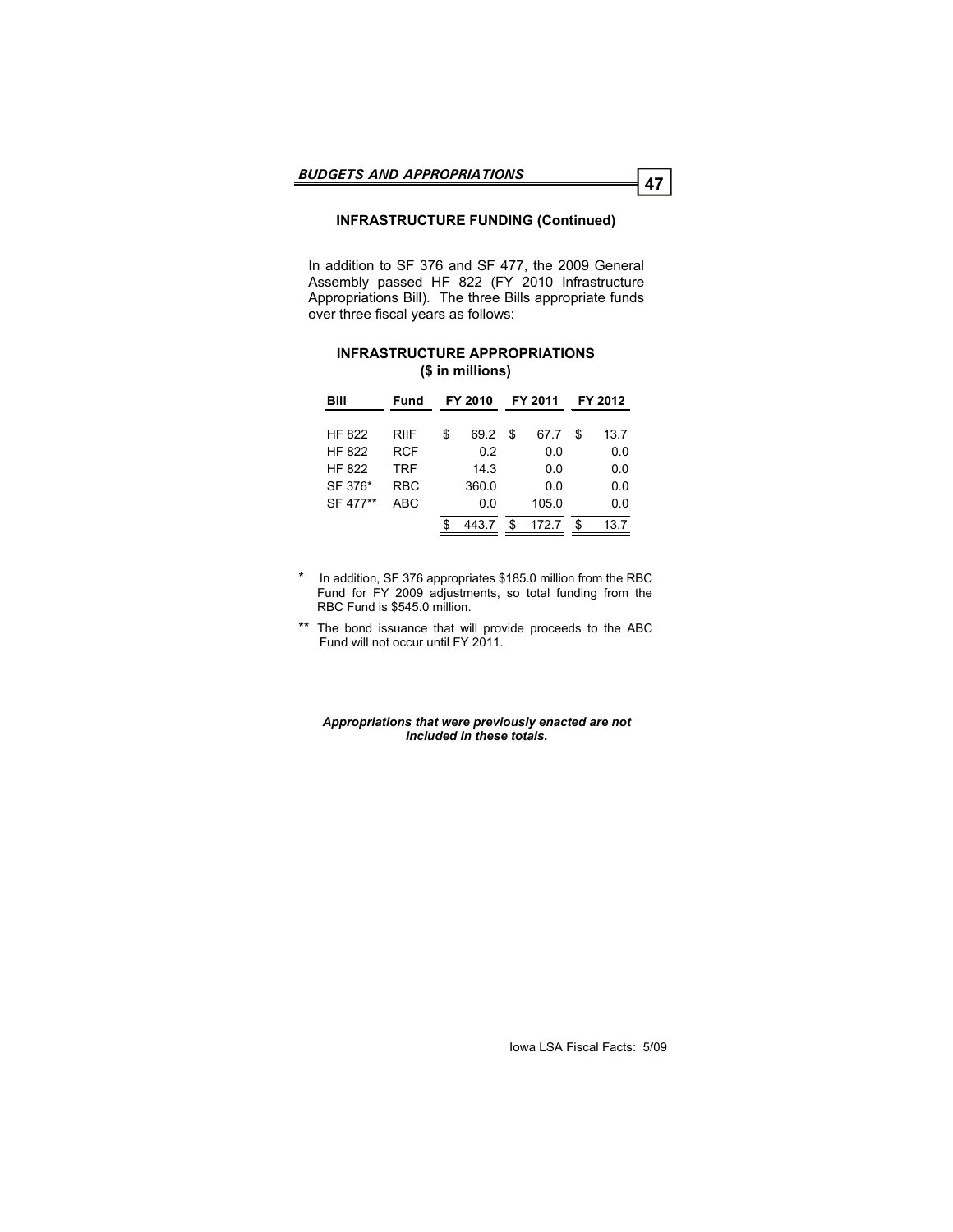### **ENVIRONMENT FIRST FUND**



The Environment First Fund was created by the 2000 General Assembly to provide funding for the protection, conservation, enhancement, or improvement of natural resources or the environment. The

Environment First Fund receives an annual appropriation from the Rebuild Iowa Infrastructure Fund (RIIF). The standing appropriation is \$42.0 million per year and the Agriculture and Natural Resources Appropriations Subcommittee appropriates the funds.

For FY 2010, \$15.7 million was appropriated to the Department of Agriculture and Land Stewardship for conservation programs and \$500,000 was appropriated to the Department of Economic Development for the Brownfield Redevelopment Program. The Department of Natural Resources (DNR) received appropriations totaling \$25.8 million for environmental programs. Included in the DNR funding is an \$18.0 million appropriation for the Resource Enhancement and Protection (REAP) Fund. This is no change in funding compared to estimated FY 2009.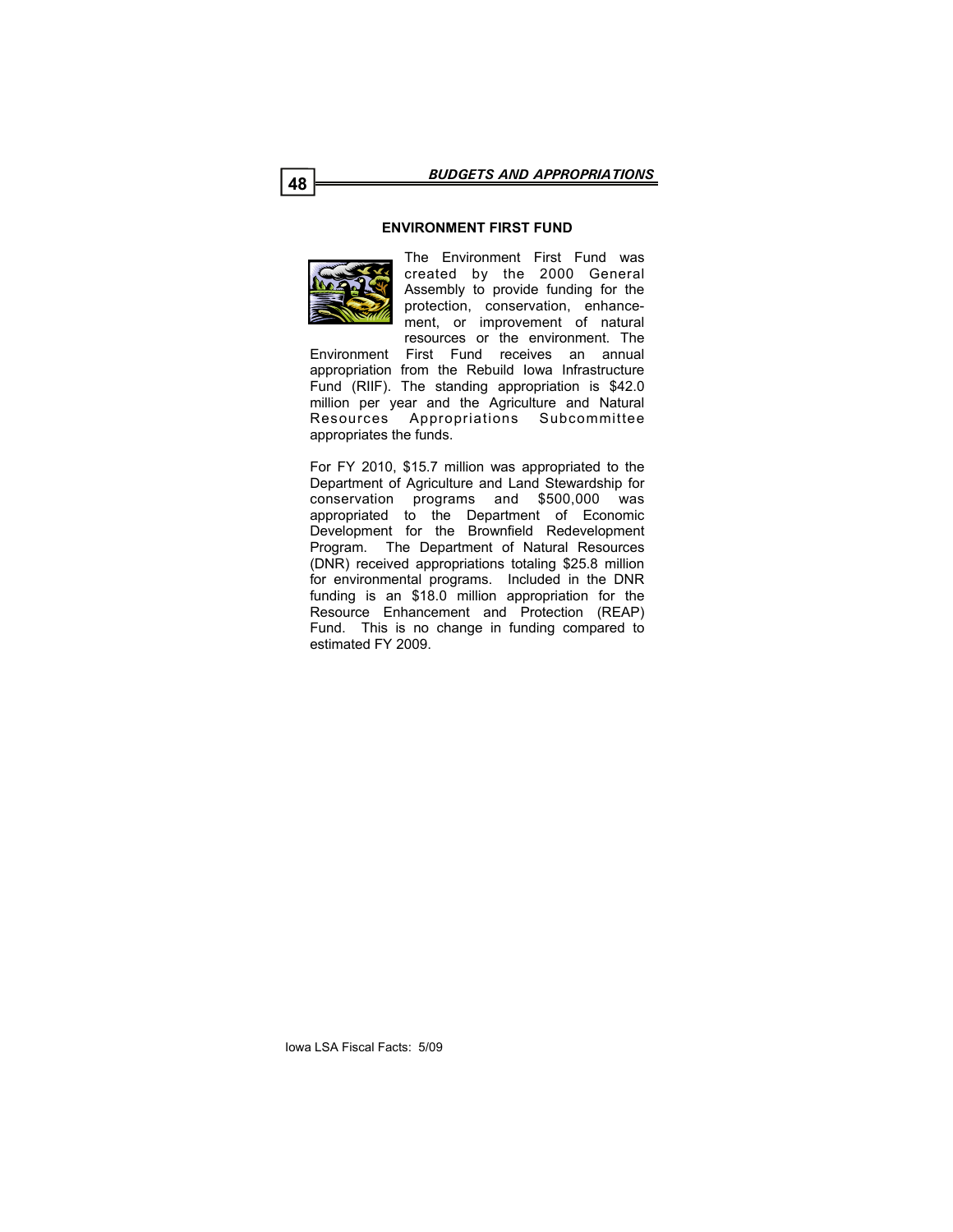# **ENVIRONMENT FIRST FUND (Continued) (\$ in millions)**

| <b>Resources</b>                                                      |     | FY 2010    |
|-----------------------------------------------------------------------|-----|------------|
| Rebuild Iowa Infrastructure Fund                                      | \$  | 42.0       |
| <b>Expenditures</b>                                                   |     |            |
| <b>Department of Agriculture</b>                                      |     |            |
| Conservation Reserve Enhancement Program                              | \$  | 1.5        |
| <b>Watershed Protection Fund</b>                                      |     | 2.6        |
| Farm Management Demonstration                                         |     | 0.8        |
| Agricultural Drainage Wells                                           |     | 1.5        |
| Soil Conservation Cost Share                                          |     | 7.0        |
| <b>Conservation Reserve Program</b>                                   |     | 1.5        |
| Southern Iowa Conservation Dev. Authority                             |     | 0.3        |
| Loess Hills Development Authority                                     |     | 0.6        |
| <b>Total Department of Agriculture</b>                                | -\$ | 15.7       |
|                                                                       |     |            |
|                                                                       |     |            |
| <b>Department of Natural Resources (DNR)</b>                          |     |            |
| <b>REAP</b>                                                           | \$  | 18.0       |
| Volunteers and Keepers of the Land                                    |     | 0.1        |
| Park Operations & Maintenance<br><b>GIS Information for Watershed</b> |     | 2.5        |
|                                                                       |     | 0.2<br>3.0 |
| <b>Water Quality Monitoring</b>                                       |     |            |
| <b>Water Quality Protection Fund</b><br><b>Air Quality Monitoring</b> |     | 0.5<br>0.4 |
|                                                                       |     | 0.4        |
| <b>Animal Feeding Operations</b><br><b>Water Quantity Program</b>     |     | 0.5        |
| <b>Resource Conservation and Development</b>                          |     | 0.3        |
| <b>Total DNR</b>                                                      | \$  | 25.8       |
|                                                                       |     |            |
| <b>Department of Economic Development</b>                             | \$  | 0.5        |
| <b>Total Expenditures</b>                                             | \$  | 42.0       |
|                                                                       |     |            |
| REAP = Resource Enhancement and Protection Fund                       |     |            |

GIS = Geographical Information Systems

NOTE: Totals may not add due to rounding.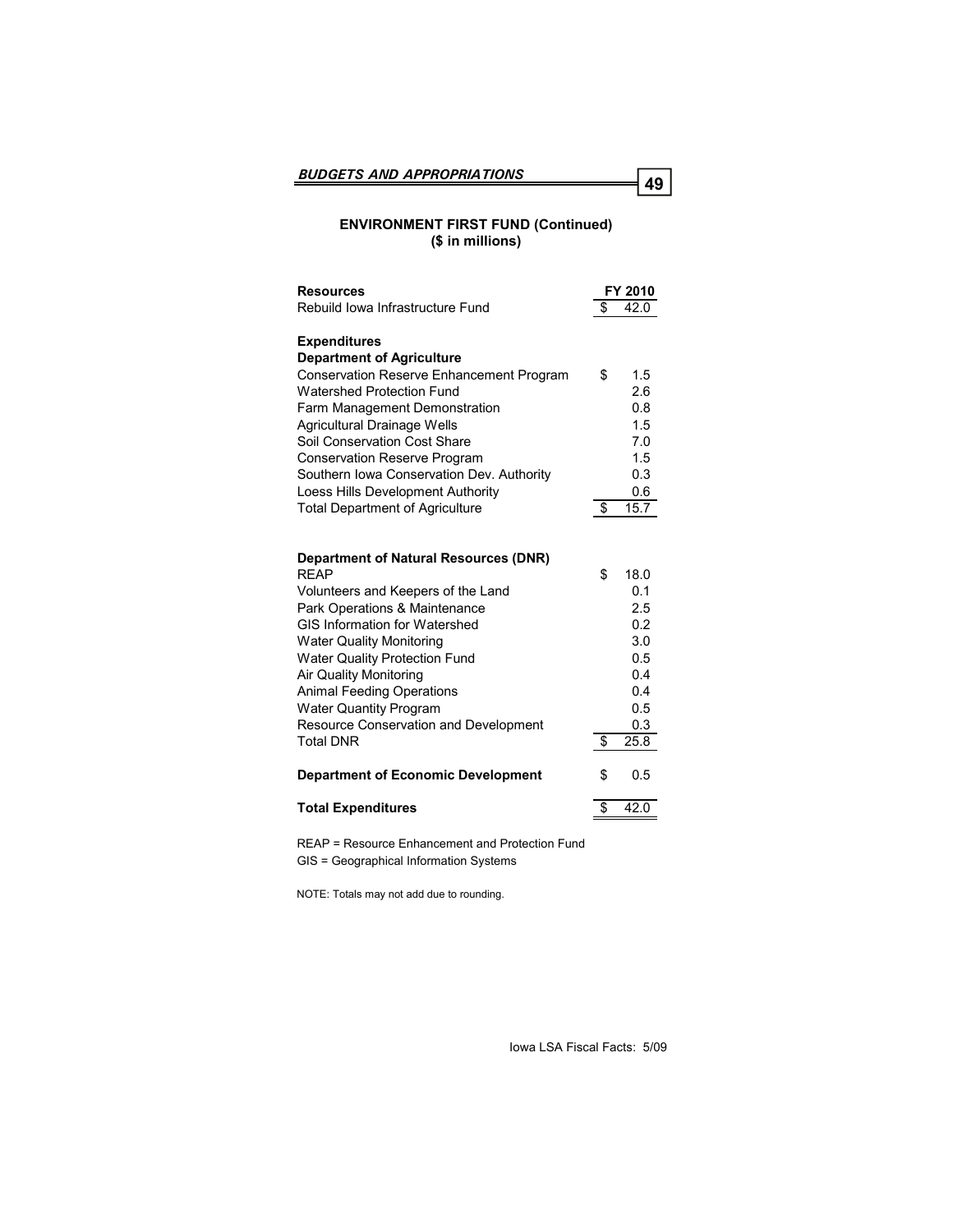# **TOBACCO SETTLEMENT**

On November 20, 1998, 46 states approved a settlement agreement with the four major tobacco industry manufacturers comprising 99.4% of the United States cigarette market.



The manufacturers agreed to a settlement valued at \$206.4 billion to be paid over 25 years to settle tobacco-related lawsuits filed by the states.

Iowa will receive approximately \$1.9 billion (0.87%) of the total funds allocated for distribution to the states. From FY 1998 through FY 2001, Iowa received \$144.4 million under the Master Settlement Agreement (MSA). Iowa securitized 78.0% of the payment stream in 2001 and the Tobacco Settlement Authority (TSA) restructured this debt in 2005. As a result, 78.0% of the payments are made to the trustee to pay the bond obligations. The remaining 22.0% is paid directly to the Endowment for Iowa's Health Account. For FY 2009, the balance in the Endowment for Iowa's Health Account (\$21.9 million), is transferred to the General Fund.

The following table summarizes the net (spendable) proceeds received or projected to be received by the State from tobacco securitizations since 2001.

**Tobacco Securitization**

| TODACCO SECUTILIZATION<br><b>Net Proceeds</b><br>(\$ in millions) |    |                |    |                |    |       |  |
|-------------------------------------------------------------------|----|----------------|----|----------------|----|-------|--|
|                                                                   |    | Series<br>2001 |    | Series<br>2005 |    | Total |  |
| <b>Net Proceeds</b>                                               |    |                |    |                |    |       |  |
| Taxable Bonds                                                     | \$ | 39.6           | \$ | 50.2           | \$ | 89.8  |  |
| Tax-Exempt Bonds                                                  |    | 540.0          |    | 100.5          |    | 640.5 |  |
| Total                                                             | \$ | 579.6          | \$ | 150.7          | S  | 730.3 |  |

The taxable bond proceeds are deposited in the Endowment for Iowa's Health Account. The tax-exempt bond proceeds are deposited in a series of restricted capital funds that are being used primarily to fund large capital projects.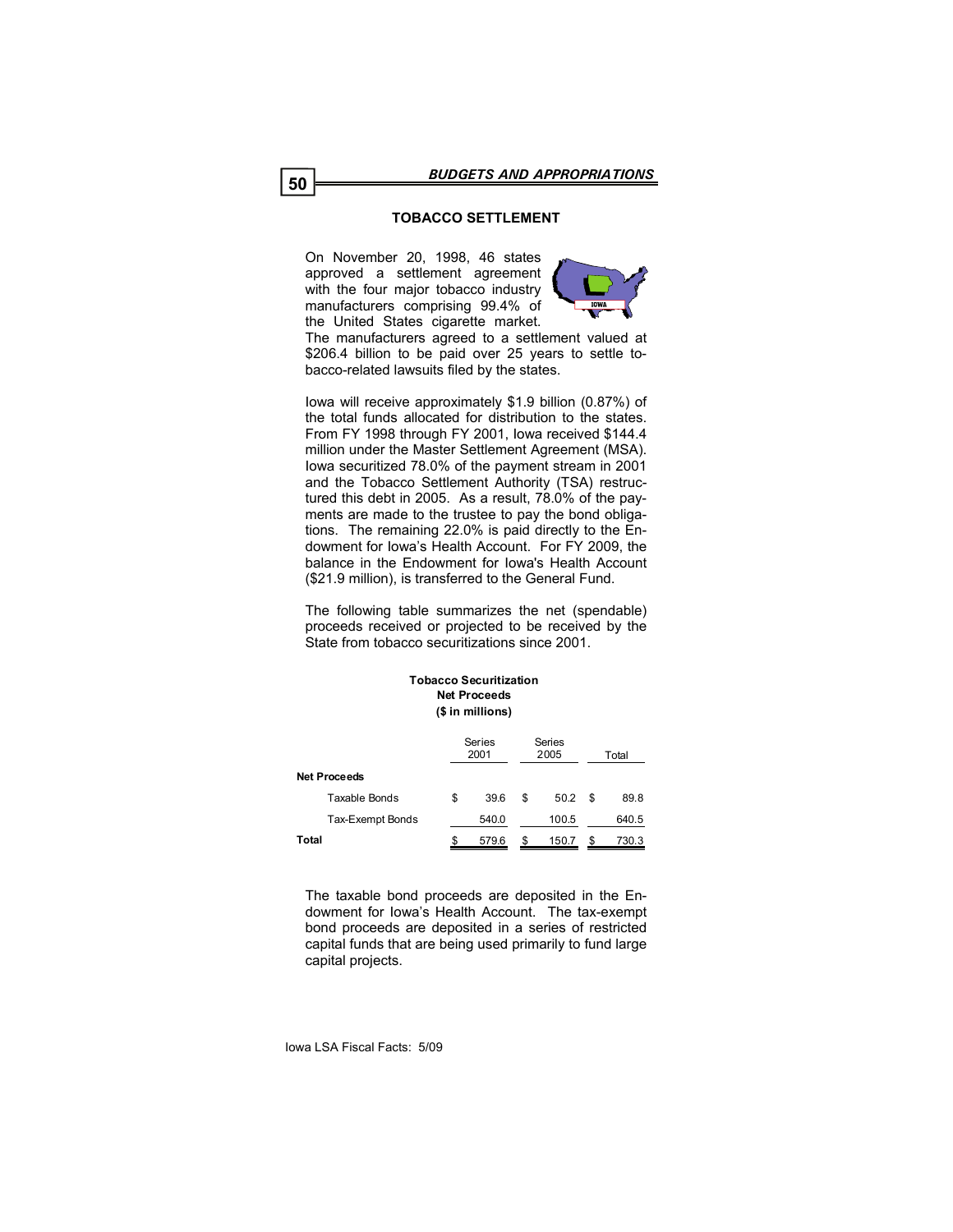### **STATUS OF RESTRICTED CAPITAL TOBACCO FUNDS**

### **Restricted Capital Fund (RCF) and Endowment for Iowa's Health Restricted Capitals Fund (RC2)**

The 2009 General Assembly appropriated the remaining estimated \$196,000 from the RCF to the Department of Administrative Services (DAS) for major maintenance. This appropriation is expected to deplete the funds available and reduce the RCF balance to zero.

In HF 414 (FY 2009 Appropriations Adjustments Act) the 2009 General Assembly deappropriated \$36.9 million from the RC2 by deappropriating funding for the New State Office Building and appropriated \$40.1 million for FY 2009 from the RC2. These appropriations are expected to deplete the funds available and reduce the RC2 balance close to zero.

In HF 822 (FY 2010 Infrastructure Appropriations Bill), the 2009 General Assembly provided for the transfer of any remaining unencumbered and unobligated balances in the RCF and RC2 to transfer to the DAS for major maintenance at the close of FY 2010. The exact amount of the transfer cannot be estimated because it is unknown how much interest the funds will earn for FY 2009 and FY 2010. Both the RCF and RC2 consist of tax-exempt bond proceeds and must be expended within the timeframe of the tax certificate. Although all funds in the RCF and RC2 have been appropriated, there has been enough of a balance in the respective funds to continue to earn interest. In order to expend the funds, the transfer to the DAS will provide a way to capture any remaining interest that is earned. The DAS is required to report to the Legislative Services Agency and the Department of Management the amount transferred.

# **FY 2009 Tax-Exempt Restricted Capital Fund (RC3)**

At the beginning of the 2009 Legislative Session, the General Assembly was advised that the RC3 did not receive proceeds because the bonds had not been issued due to market conditions. In addition, the General Assembly was advised of increased concerns about the stability of the revenue stream from tobacco payments due to the increases in the cigarette tax in several states, an increase to the Federal Excise Tax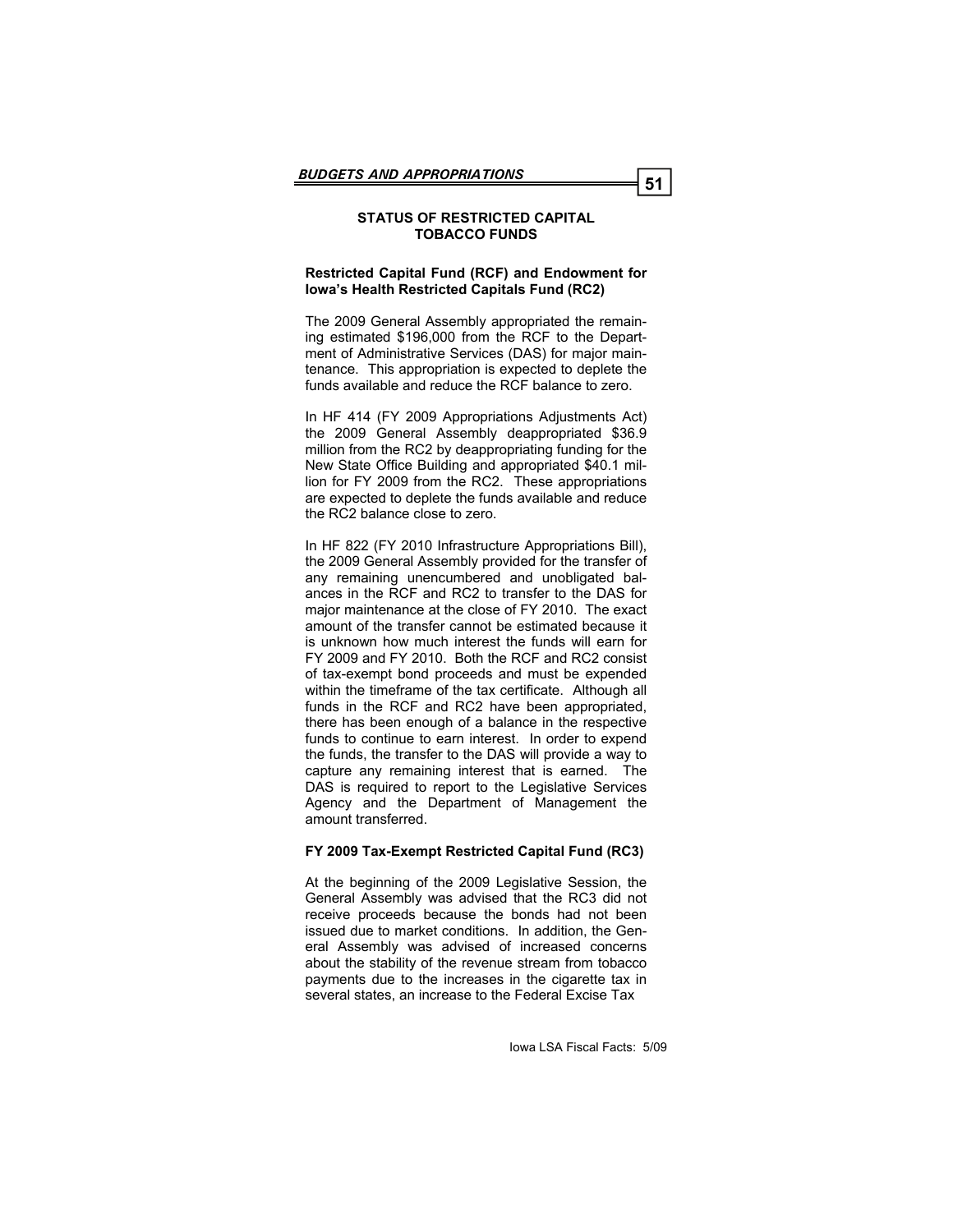### **STATUS OF RESTRICTED CAPITAL TOBACCO FUNDS (Continued)**

on cigarettes, and declining tobacco consumption in the United States. The FY 2009 projects funded by the RC3 had been on hold pending the receipt of bond proceeds.

The 2009 General Assembly restored all or partial funding to the former RC3 projects through the new bonding proposal in SF 376 (Revenue Bonding and I-JOBS Bill) and from the Rebuild Iowa Infrastructure Fund (RIIF) in HF 822 (FY 2010 Infrastructure Appropriations Bill). Some of the funding in HF 822 reflects FY 2010 appropriations to remedy the FY 2009 RC3 projects.

### **Status of Endowment for Iowa's Health Account (Endowment)**

With the 22.0% unsecuritized tobacco payments remaining available, the 2009 General Assembly transferred the balance of the Endowment for Iowa's Health Account and the Healthy Iowans Tobacco Trust to the General Fund before the close of FY 2009. The transfer is estimated to be \$21.9 million.

Beginning in FY 2010, and continuing in succeeding years, after the tobacco payments are deposited in the Endowment, the balance will transfer to the RIIF.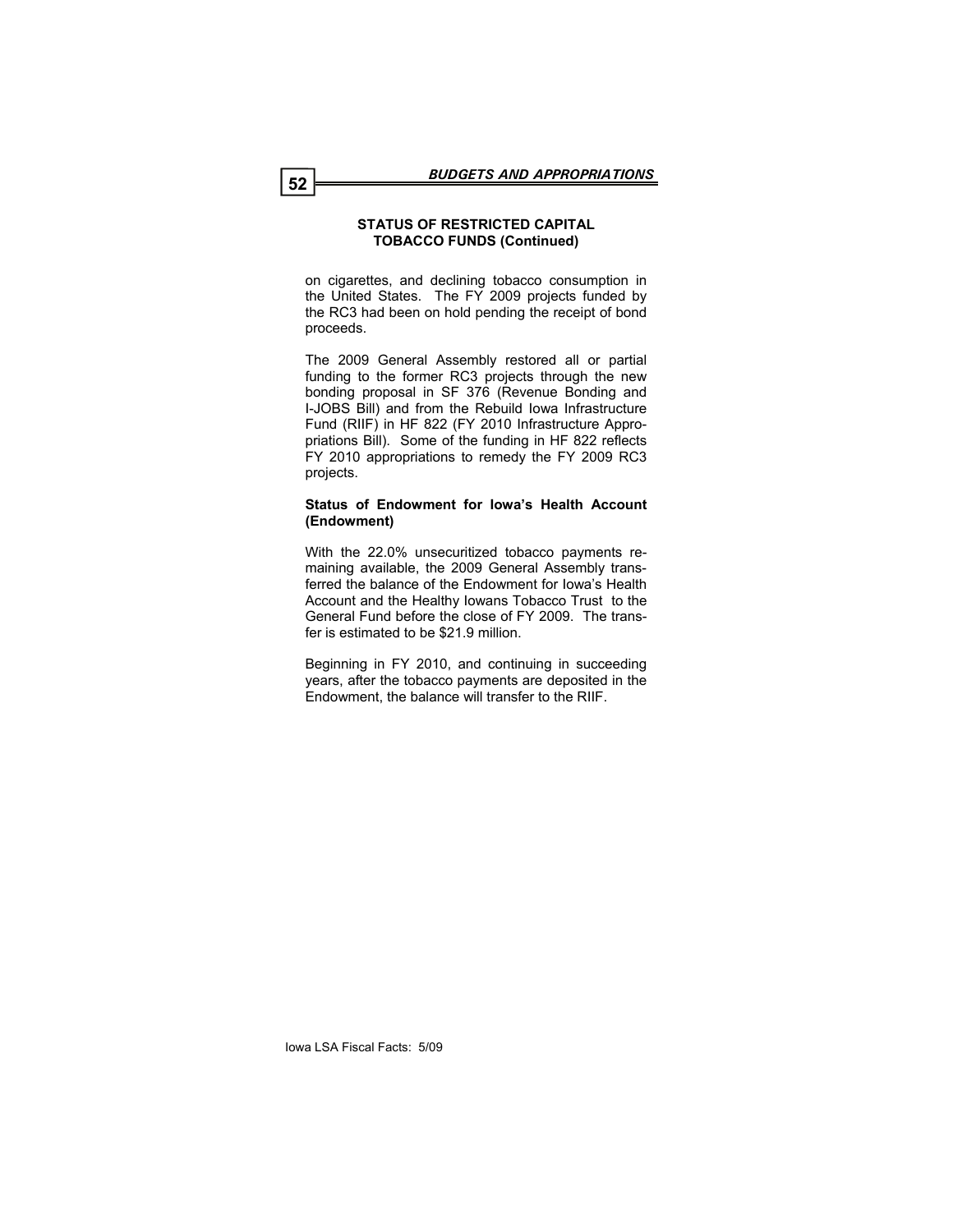# **SENIOR LIVING TRUST FUND**



House File 811 (FY 2010 Health and Human Services Appropriations Bill) provides appropriations totaling \$50.9 million from the Senior Living Trust Fund to the Iowa Finance Authority (IFA) and

the Departments of Elder Affairs, Human Services (DHS), and Inspections and Appeals for FY 2010 as follows:

- \$40.4 million to the DHS for the Medical Assistance (Medicaid) Program.
- \$8.5 million to the Department of Elder Affairs for the Senior Living Program.
- \$1.3 million to the Department of Inspections and Appeals for assisted living and adult day services oversight.
- \$700,000 to the IFA for the Rent Subsidy Program.

It is estimated that at the close of FY 2010, the Fund will have an ending balance of zero as shown in the table on the following page.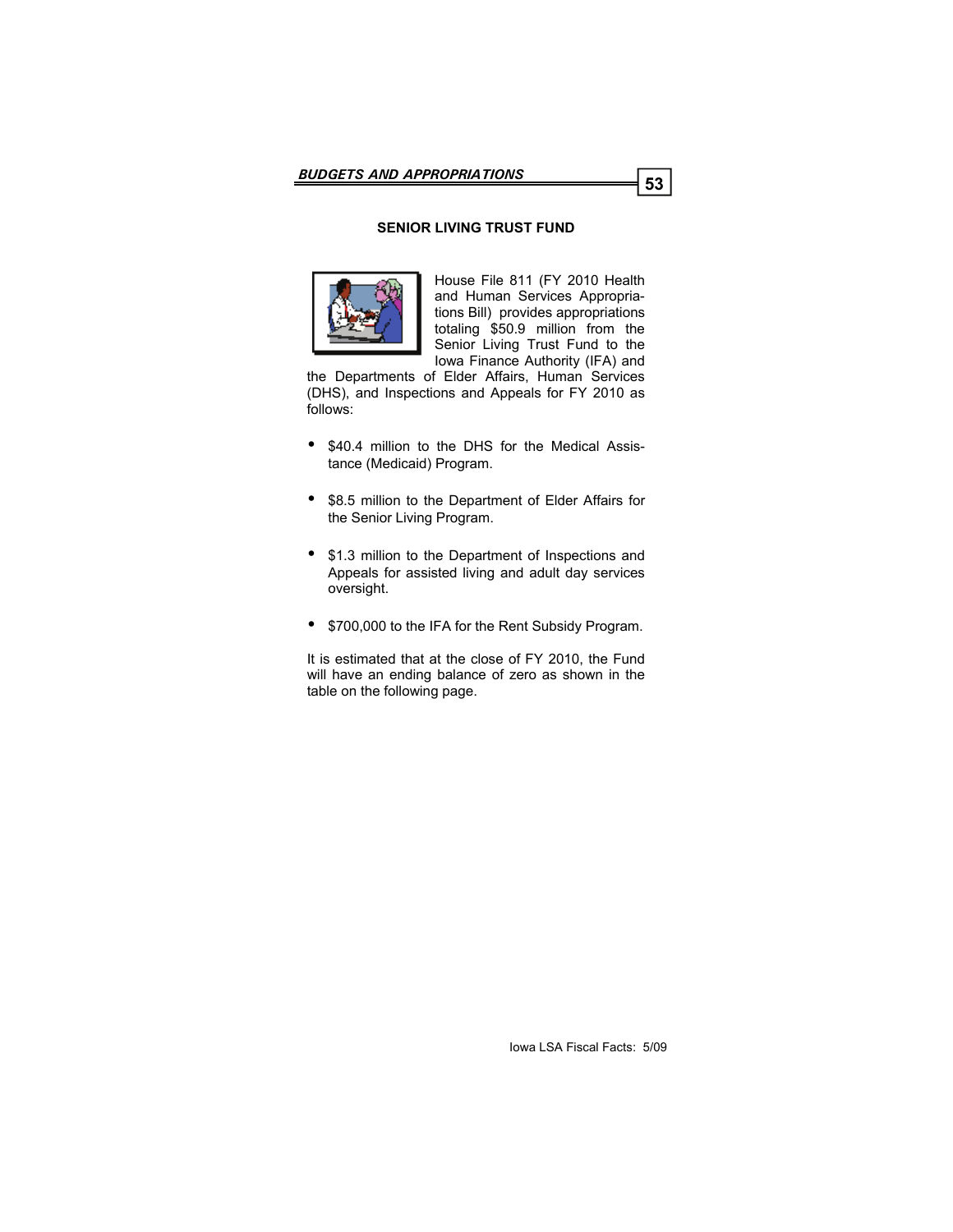# **SENIOR LIVING TRUST FUND (Continued)**

# **Senior Living Trust Fund (\$ in millions)**

|                                                      | Estimated<br>FY 2010 |
|------------------------------------------------------|----------------------|
| <b>Revenues</b>                                      |                      |
| <b>Beginning Balance</b>                             | \$<br>26.8           |
| <b>General Fund Transfer</b>                         | 23.6                 |
| <b>Economic Emergency Fund Transfer</b>              | 0.0                  |
| Interest                                             | 0.5                  |
| <b>Total Revenues</b>                                | \$<br>50.9           |
| <b>Expenditures</b><br>IFA - Rent Subsidy Program    | 0.7                  |
| Department of Human Services<br>Medicaid             | 404                  |
| Department of Elder Affairs<br>Senior Living Program | 8.5                  |
| DIA - Assisted Living & Adult Day Care               | 1.3                  |
| <b>Total Expenditures</b>                            | \$<br>50.9           |
| <b>Ending Balance</b>                                | \$                   |
|                                                      |                      |

IFA = Iowa Finance Authority DEA = Department of Elder Affairs DIA = Department of Inspections and Appeals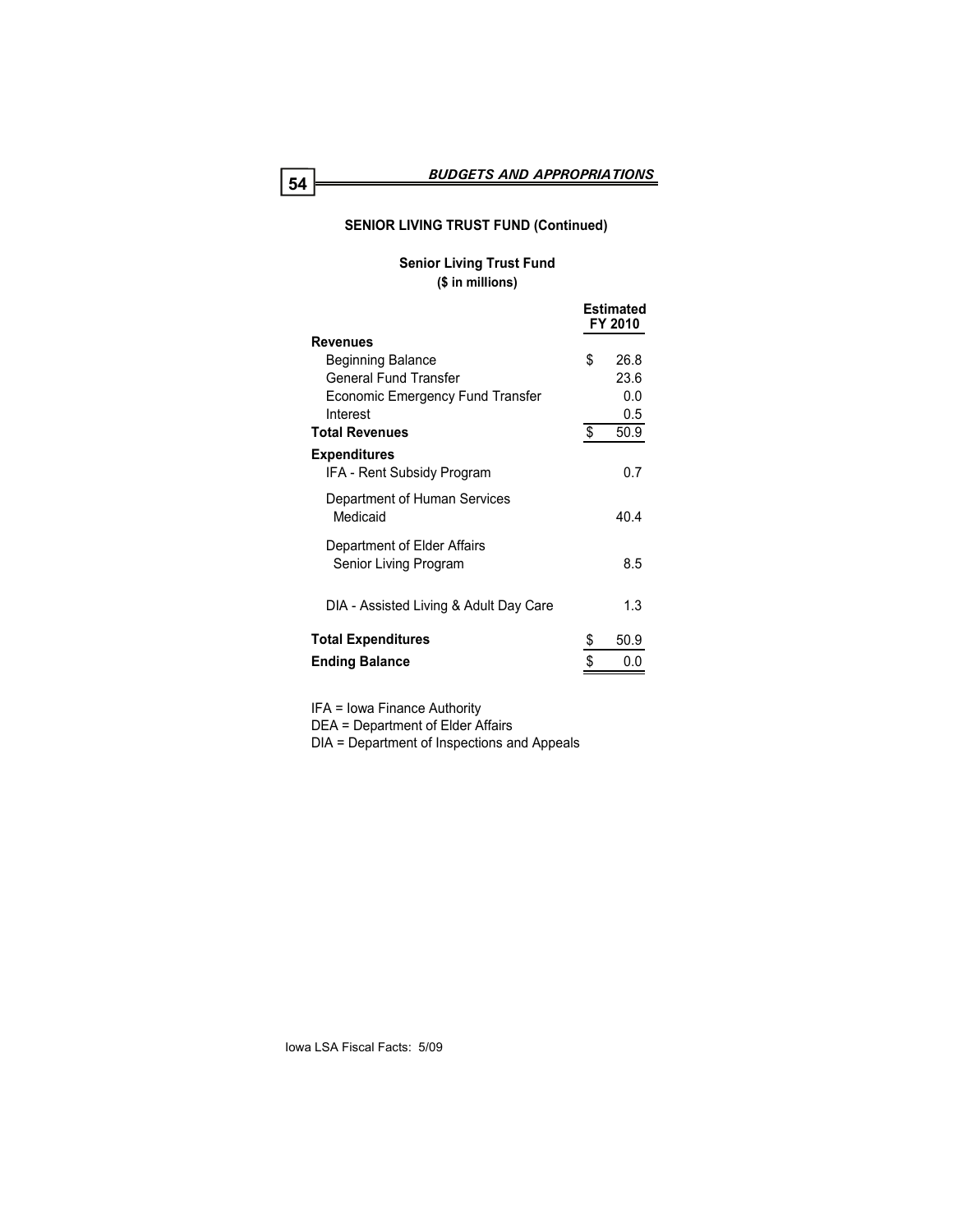

| <b>Budgeted County</b><br>Expenditures                                            | <b>Fstimated</b><br>FY 2009 |                         |  |
|-----------------------------------------------------------------------------------|-----------------------------|-------------------------|--|
| <b>Public Safety and Legal Services</b><br><b>Mental Health</b><br>Transportation | S.                          | 401.6<br>364.2<br>430.2 |  |
| <b>Administrative Services</b><br>Miscellaneous                                   |                             | 207.7                   |  |
| State & Local Gov't, Services<br><b>Physical Health and Social Services</b>       |                             | 713<br>200.0            |  |
| <b>County Environment</b><br>Debt Service                                         |                             | 124.5<br>63.2           |  |
| <b>Capital Projects</b><br>Other                                                  |                             | 200.0<br>7.1            |  |
| Total                                                                             |                             | 2.069.8                 |  |

Note:

The FY 2009 ending fund balances for all counties is estimated to be \$456.1 million.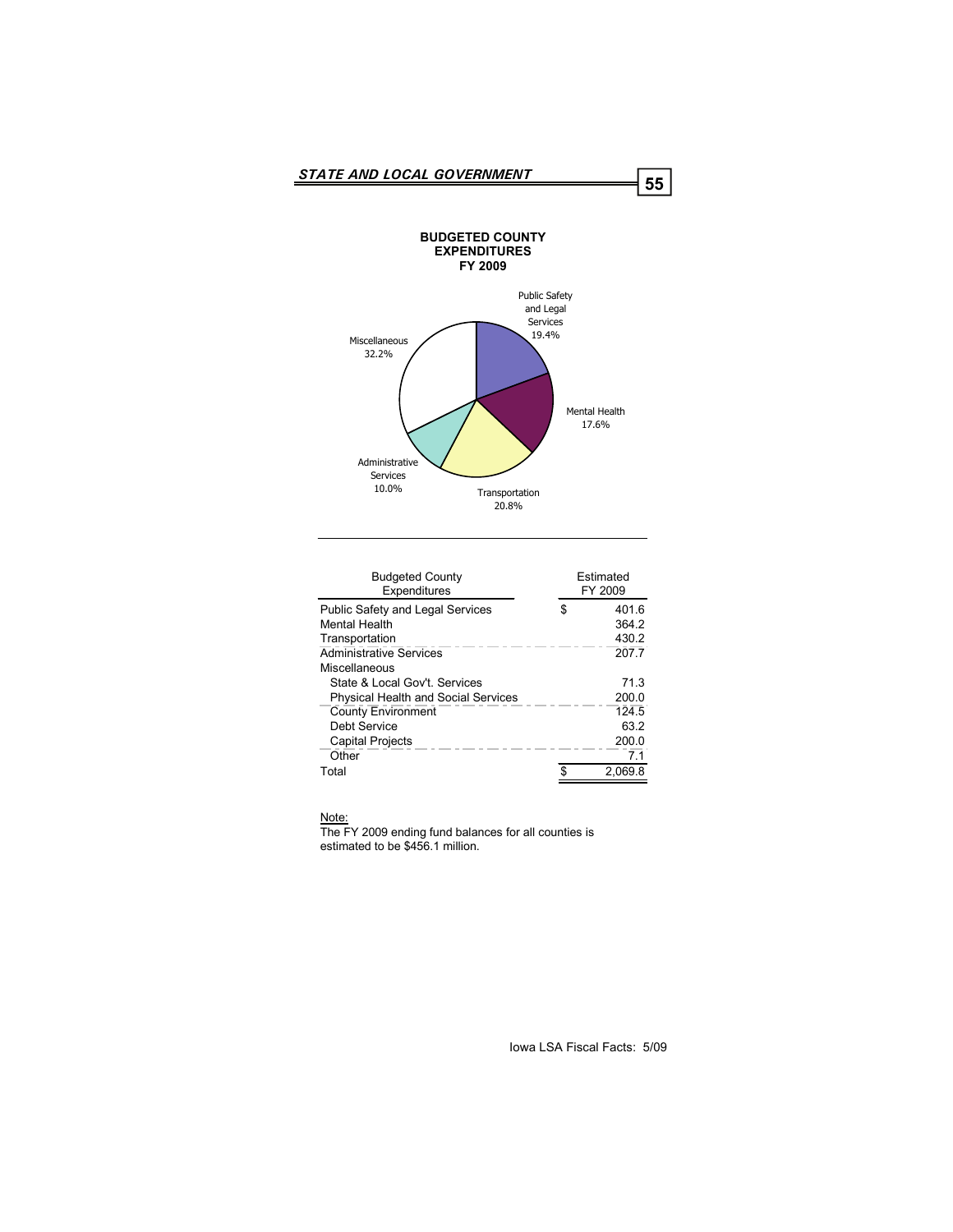### **ECONOMIC SUMMARY**

Iowa non-farm employment was reported at 1,477,600 for the month of March 2009 (not seasonally adjusted), 32,000 lower (- 2.1%) than March 2008.

Iowa's 12-month average employment is presented in a graph below. The average non-farm employment prerecession peak was February 2001 (1,478,700), and the recession low was September 2003 (1,439,900). The 12-month average peaked again in October 2008, 46,700 above the 2001 peak and 85,500 above the recession low. The current 12-month average reading is now 1,517,200 so annualized Iowa non-farm employment is 8,200 below the October 2008 peak.

The chart below also presents Iowa non-farm employment as a percent of U.S. non-farm employment. Iowa's share of national non-farm employment decreased noticeably from 1998 through 2002. The decline continued at a much slower pace from 2002 through 2007. Iowa's share of U.S. non-farm employment has been expanding since June 2008 as the rate of economic decline nationally has exceeded the rate of decline in Iowa.

The Consumer Price Index (CPI-U) through March 2009 was 212.7 (1983/84=100). The annual rate of inflation peaked at 5.6% in June 2008 and decreased rapidly in the following months. The annual rate now stands at negative 0.4%, the first negative annual rate since August 1955.

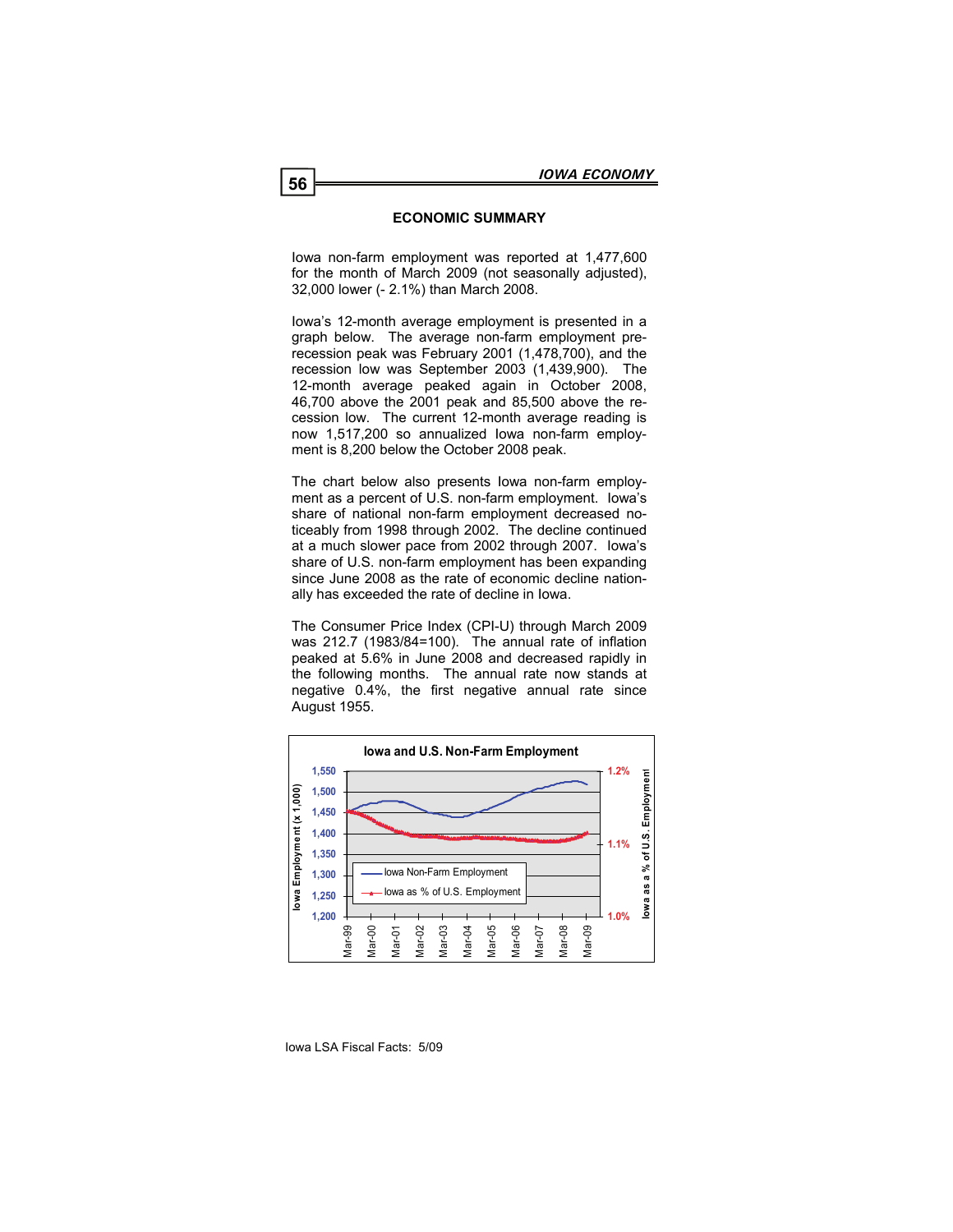### **ECONOMIC SUMMARY (Continued)**

Core CPI, an inflation measure excluding food and energy expenditures, increased in March 2009 and stands at 1.8%, year-over-year. The core inflation rate declined considerably from the early 1990s through January 2004 when the rate bottomed at 1.1%. The core inflation rate accelerated from that point, with most readings between 2.0% and 3.0%. With the onset of the recent recession, the annual core inflation rate has declined and has now been below 2.0% for four months. For the two components excluded from the core rate, energy prices are down 23.0% yearover-year while food prices are up 4.3%.

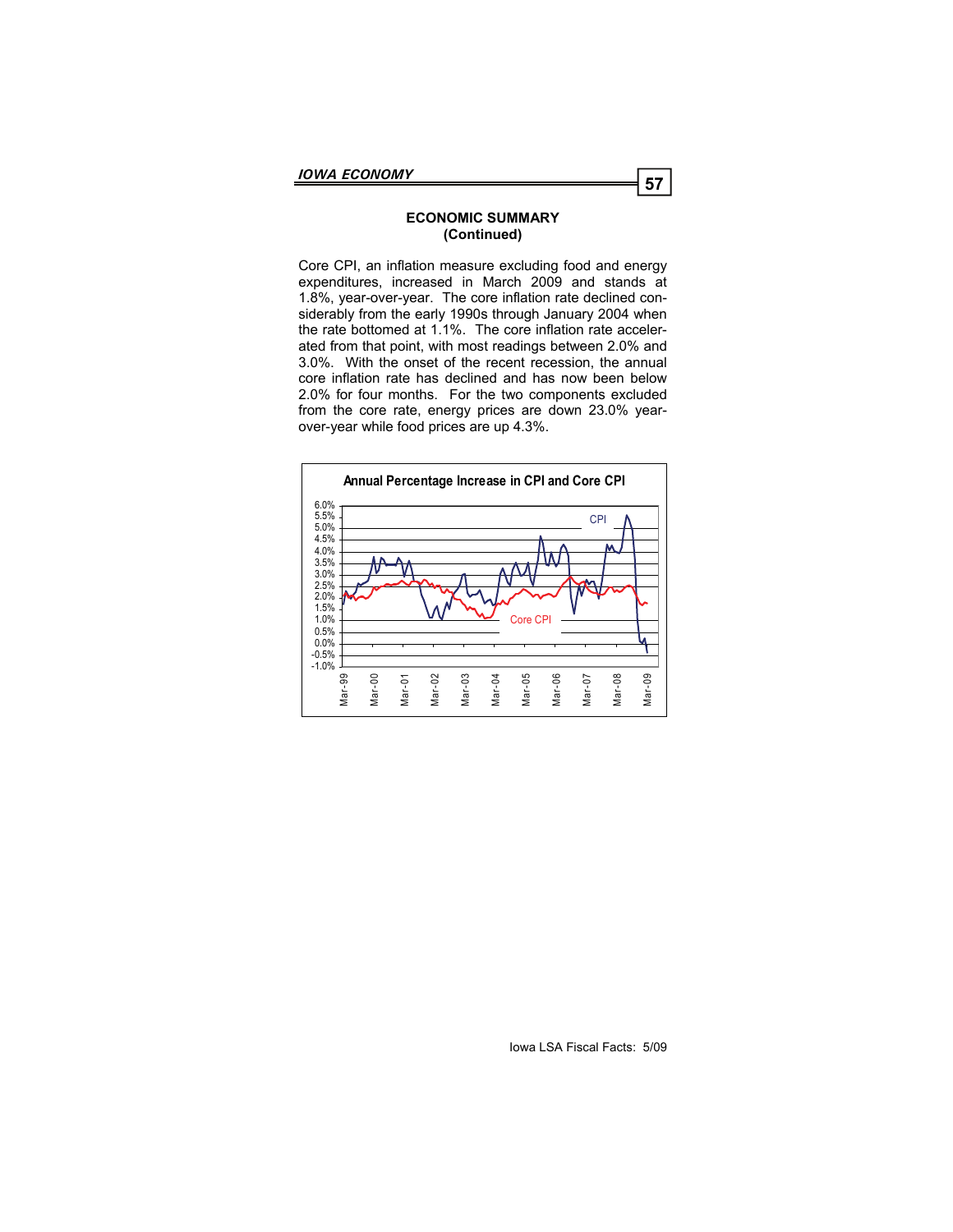### **PAYING FOR PUBLIC EDUCATION PAYING FOR PUBLIC EDUCATION THE IOWA SCHOOL FOUNDATION FORMULA THE IOWA SCHOOL FOUNDATION FORMULA**

The Iowa School Foundation Formula was created between 1970 and 1972, for the  $\sim$ school year beginning July 1, 1972. This  $\mathbf{F}$   $\mathbf{F}$ Formula is a student-driven financing  $\mathbb{E}$   $\mathbb{E}$ mechanism that works to equalize  $\mathbb{R}$  -  $\mathbb{R}$ revenues from State sources and property



taxes. The Formula was revised in 1989 to equalize per pupil spending, provide an enrollment cushion (phantom students), increase property tax relief, and provide for increased local discretion. In 1992, further revisions to the Formula included eliminating advanced funding for increasing enrollment, eliminating the enrollment decline cushion (phantom students), and requiring the Governor and General Assembly to establish the allowable growth **In the 1995 Session, the determination of allowable of allowable of allowable of allowable of allowable of all** rate each year, which was previously established by a

In the 1995 Session, the determination of allowable growth was changed again. The General Assembly is required to set allowable growth two years in advance budget. With districts with declining enrollments have been eligiand within 30 days of the submission of the Governor's

School districts with declining enrollments have been eligible to receive additional funding, called a "budget guarantee." During the 2001 Legislative Session, the budget guarantee was changed beginning in FY 2005; it was no longer based on the previous year's total regular program district cost (regular program cost plus budget enrollments are eligible for one of two options. They receive the higher of: **regular any strict cost without any strict cost without any strict any strict any strict cost with any strict cost with any strict cost with any strict control of the strict control of the strict co** guarantee). Now school districts with declining

- year's regular program district cost without any previous budget guarantee adjustment. 101.0% budget adjustment based on the previous
- A step-down budget guarantee based on a percentage of the FY 2004 total regular program district cost. For FY 2005, the percentage was 90.0%. This percentage will be scaled down 10.0% each year until FY 2014. In FY 2010, the scaleddown percentage is 40.0%.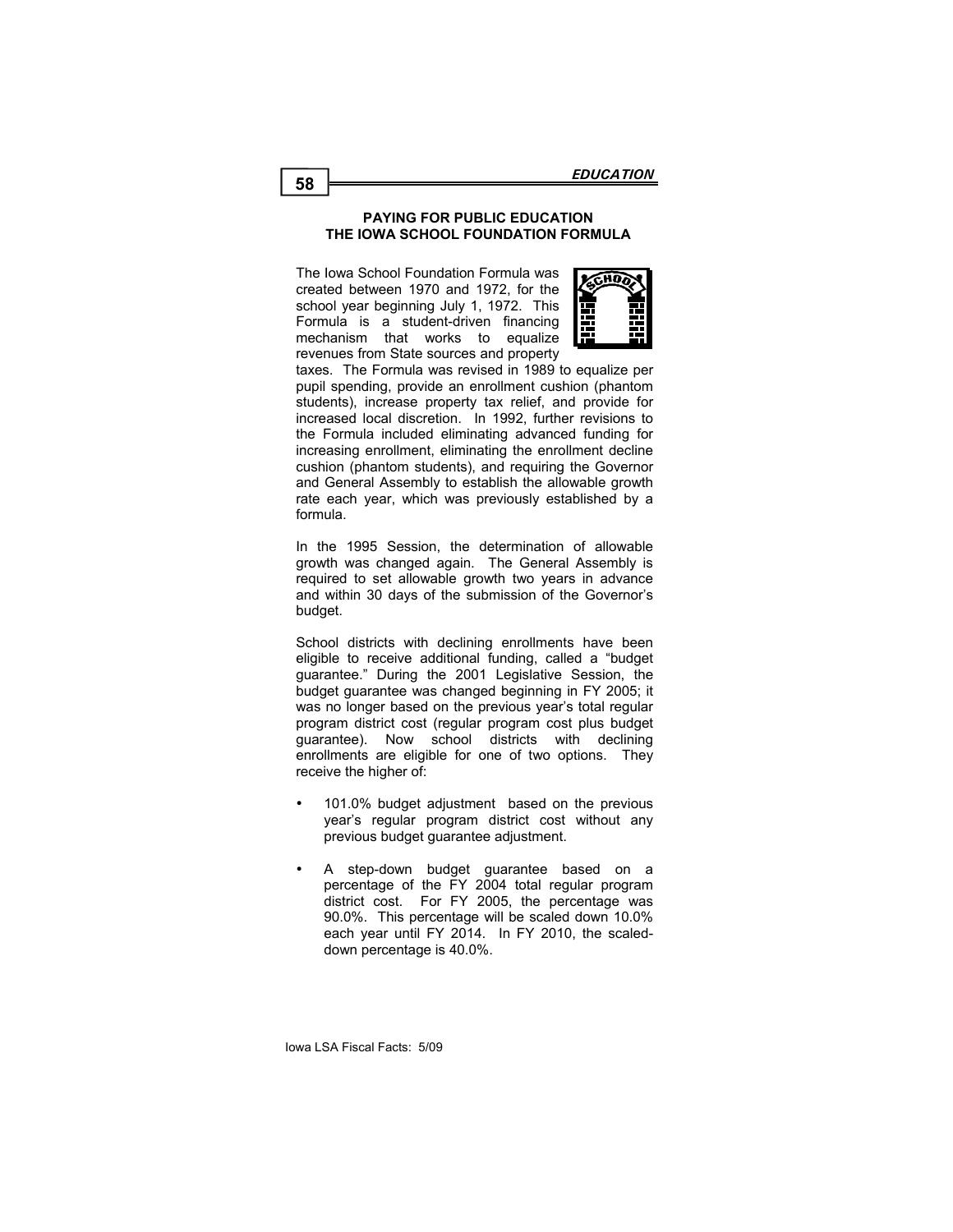In the 2006 Legislative Session, the School Foundation Formula was modified to increase the English as a Second Language Program weighting for an additional year and a provision was included to buy down the additional levy property tax rates in the school districts with the highest Foundation property tax rates. There was a \$6.0 million appropriation for the property tax rate buy-down in FY 2007. The appropriation is increased \$6.0 million annually until it reaches \$24.0 million in FY 2010 and subsequent years.

The additional levy rate buy-down has no impact on the total amount of funding received by the school districts.

During the 2007 Legislative Session, the supplementary weightings for school districts that whole grade share and that reorganize after whole grade sharing and the uniform levy rate reduction incentive for school districts that merge or dissolve were reactivated. New supplementary weightings were added to the School Foundation Formula for shared operational functions and use of Iowa Communications Network (ICN) virtual classes. These new supplementary weights are estimated at approximately \$2.9 million for FY 2009.

Also during the 2007 Legislative Session, the statewide Voluntary Preschool Program for four-year-olds was created. Four-year-old students are eligible unless they are participating in a preschool program already funded by State or federal funds. Appropriations of \$15.0 million per year for FY 2008 through FY 2010 and \$16.2 million for FY 2011 were made for initial start-up of the local programs. The funding for the second and subsequent years is driven by the prior year's preschool budget enrollment in a manner similar to the School Foundation Formula. The "Preschool Foundation Aid" is the product of 60.0% of the actual enrollment of eligible preschool students from the previous October 1 count multiplied by the State cost per pupil from the School Foundation Formula. The FY 2010 Preschool Foundation Aid is estimated to be \$33.5 million.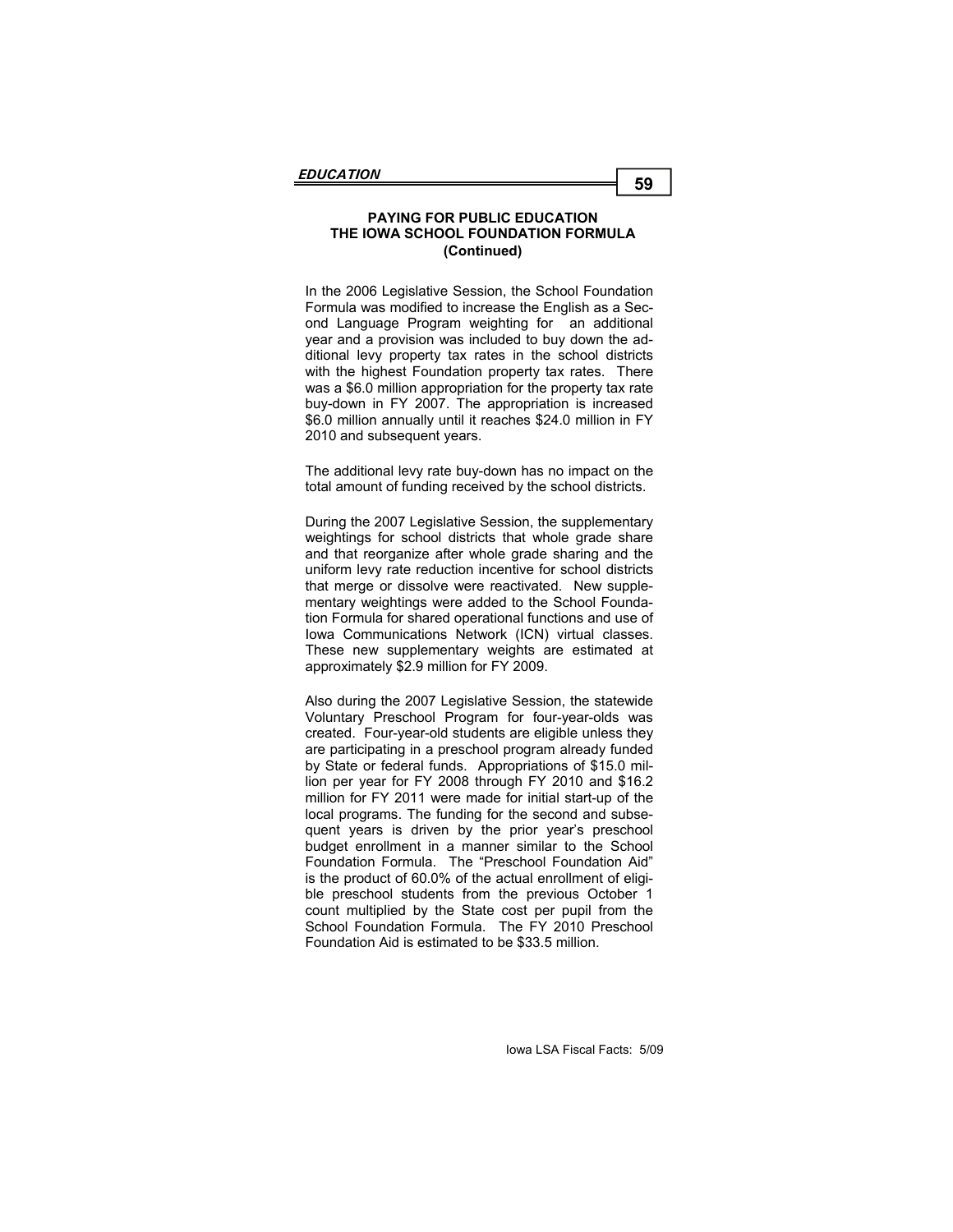The Program's funding is accounted for separately from School Foundation Aid by the school districts, even though payments are made through the School Foundation standing unlimited appropriations, and the preschool pupils are not counted in the school districts' regular budget enrollments. The Program does not include a property tax component.

During the 2008 Legislative Session the following changes were made that impact the school foundation formula:

- Home School Assistance Program Weight Reduction – The weight generated by resident students receiving competent private instruction from licensed staff provided by the public school district was reduced from 0.6 to 0.3 retroactive to October 2007. This adjustment reduces school district budget enrollments and for FY 2009, reduces enrollment counts by 1,446. The estimated impact in FY 2009 due to the reduction is approximately a decrease of \$7.3 million in State aid to local school districts.
- Enactment of HF 2663 (State Sales/Use Tax for School Infrastructure Act) will provide additional property tax relief through the school aid formula beginning in FY 2011.
- Passage of the State Categorical Funding School Aid Formula will provide funding for the Student Achievement/Teacher Quality (SATQ) Teacher Compensation Program and Educational Excellence Phase II, SATQ Professional Development, and Early Intervention Class Size Reduction beginning in FY 2010 on a per pupil basis through the school aid formula. Beginning in FY 2011, per pupil funding for these programs will be increased based on an allowable growth rate to be set by the General Assembly.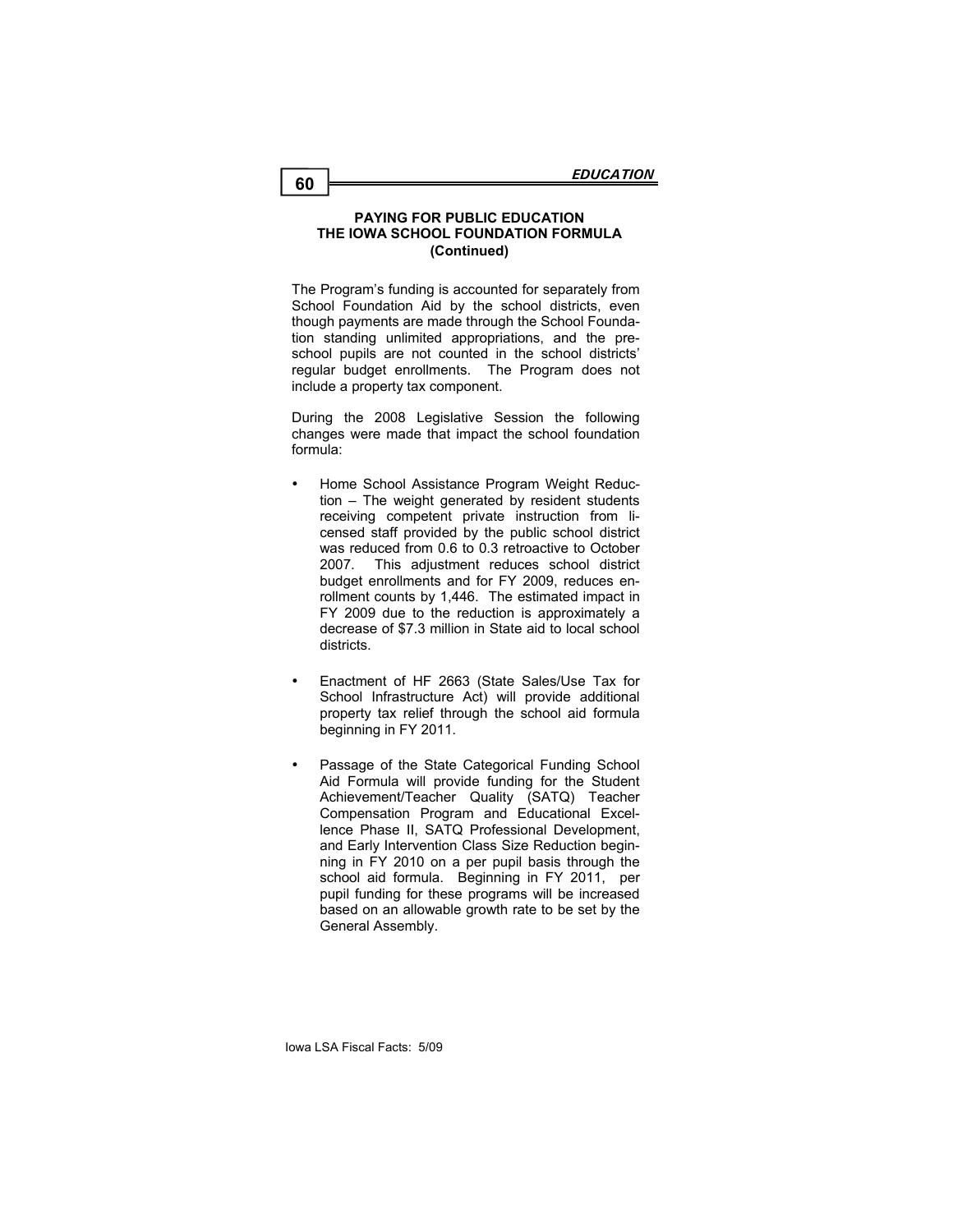The 2001 General Assembly reduced the FY 2002 funding Area Education Agencies (AEAs) received through the Formula by \$7.5 million and later codified this reduction making it permanent. Beginning with FY 2004, the General Assembly made additional reductions to the AEA budgets:

- FY 2004—\$10.0 million (plus \$1.8 million for the across-the-board reduction).
- FY 2005—\$11.8 million
- FY 2006—\$11.8 million
- FY 2007—\$8.0 million
- FY 2008—\$5.3 million
- FY 2009—intent language that the reduction be no more than \$2.5 million
- FY 2010—intent language that there will be no additional reduction.

The AEAs have been allowed to shift funding for the Special Education Services Program from the Media Services Program and the Educational Services Program in order to maintain the level of services required for the Special Education Support Services Program.

Due to the national recession and a decline in State revenues, the Governor ordered an across-the-board General Fund reduction of 1.5% for FY 2009 through Executive Order 10. The overall school aid reduction for FY 2009 totaled \$33.4 million. Of the reduction, \$31.9 million was a reduction in State aid to school districts and \$1.4 million was to AEAs.

During the 2009 Legislative Session, the General Assembly approved the use of American Recovery and Reinvestment Act (ARRA) Education Stimulus funding to eliminate the need for additional State aid reductions. For FY 2009, the General Assembly used \$40.0 million in ARRA Education Stimulus funding in lieu of \$40.0 million in State aid. For FY 2010, the General Assembly maintained the 4.0% allowable growth established during the previous Legislative Session, but capped the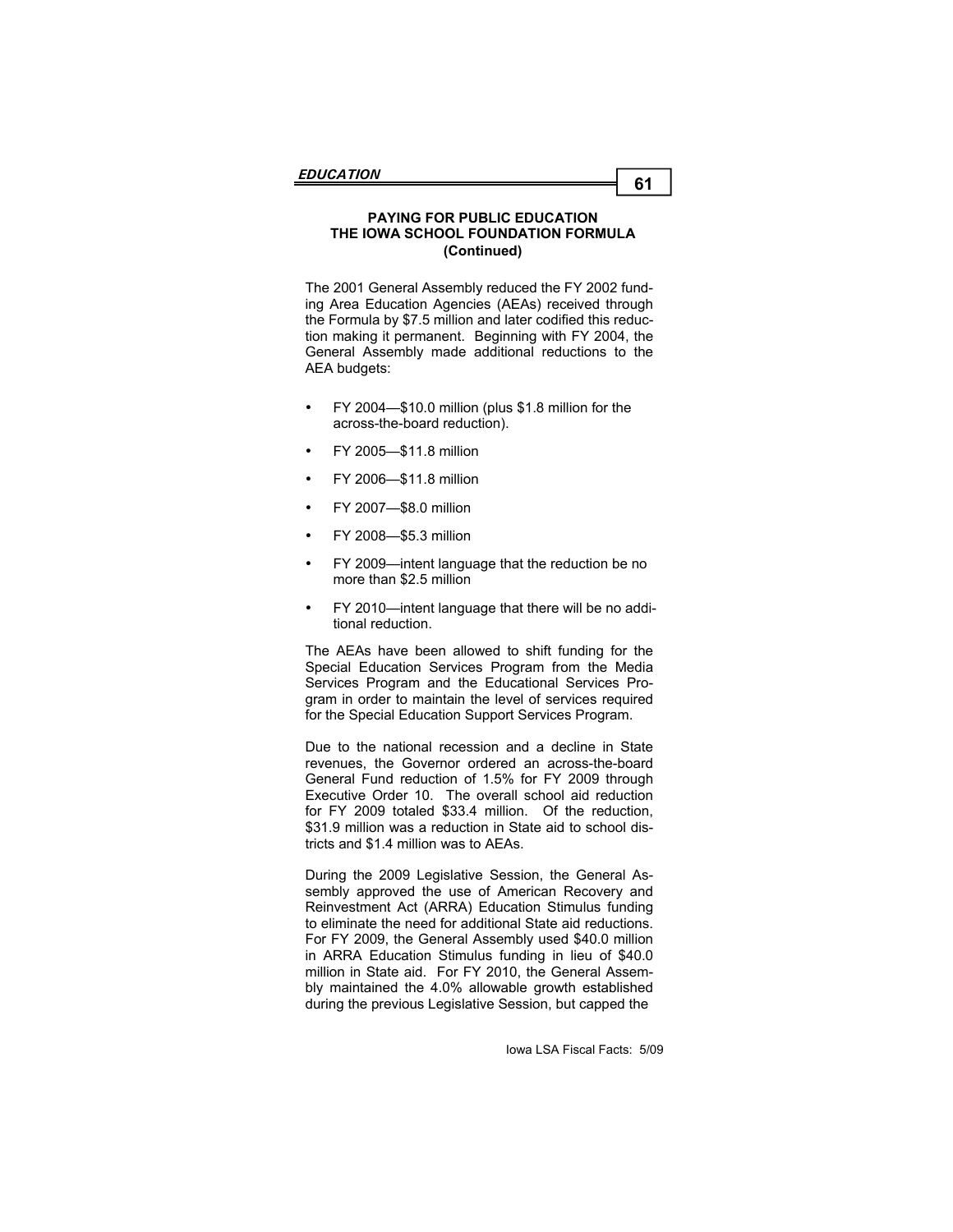appropriation for State school aid at \$2.588 billion and used \$202.5 million in ARRA Education Stimulus in lieu of State General Fund dollars. FY 2010 was also the first year that the State Categorical Supplements (teacher salary, professional development, and early intervention) were funded through the school aid formula. The General Assembly specified that despite the overall cap on State aid, these supplements would be fully funded at \$309.0 million.

The 2009 General Assembly also established the FY 2011 allowable growth rate for school aid and the State categorical supplements at 2.0%. Although federal ARRA Education Stimulus funding may be used to fund school aid in FY 2011, no ARRA funding was designated for FY 2011 during the Session.

The following provides a funding breakdown for estimated FY 2009 through estimated FY 2011.

#### **School Foundation Formula Funding**

(\$ in Millions)

|                                                                                                                                                         |    | Estimated<br>FY 2009                            | Estimated<br>FY 2010 |                                                   | Estimated<br>FY 2011 |                                         |
|---------------------------------------------------------------------------------------------------------------------------------------------------------|----|-------------------------------------------------|----------------------|---------------------------------------------------|----------------------|-----------------------------------------|
| Unadjusted Regular School Aid<br>Additional AEA Reduction<br>State Aid Reduction<br>State Aid change for ARRA Funding<br><b>ARRA Education Stimulus</b> | S  | 2.209.9<br>$-2.5$<br>$-33.4$<br>$-40.0$<br>40.0 | S                    | 2.280.9<br>$-2.5$<br>$-33.4$<br>$-202.5$<br>202.5 | S                    | 2,316.7<br>N.A.<br>N.A.<br>N.A.<br>N.A. |
| <b>Total Regular School Aid</b>                                                                                                                         | s  | 2,174.0                                         | s                    | 2.245.0                                           | S                    | 2.316.7                                 |
| Preschool Aid                                                                                                                                           | \$ | 17.1                                            | \$                   | 33.5                                              | \$                   | 53.5                                    |
| <b>Teacher Salary Supplement</b><br>Professional Development Supplement<br>Early Intervention Supplement                                                |    | N.A.<br>N.A.<br>N.A.                            |                      | 251.3<br>28.5<br>29.2                             |                      | 257.6<br>29.2<br>30.0                   |
| <b>Total State Categorical Supplement</b>                                                                                                               |    | N.A.                                            | \$                   | 309.0                                             | s                    | 316.8                                   |
| Total School Aid State/ARRA Funding                                                                                                                     | s  | 2,191.1                                         | s                    | 2.587.5                                           | S                    | 2.687.0                                 |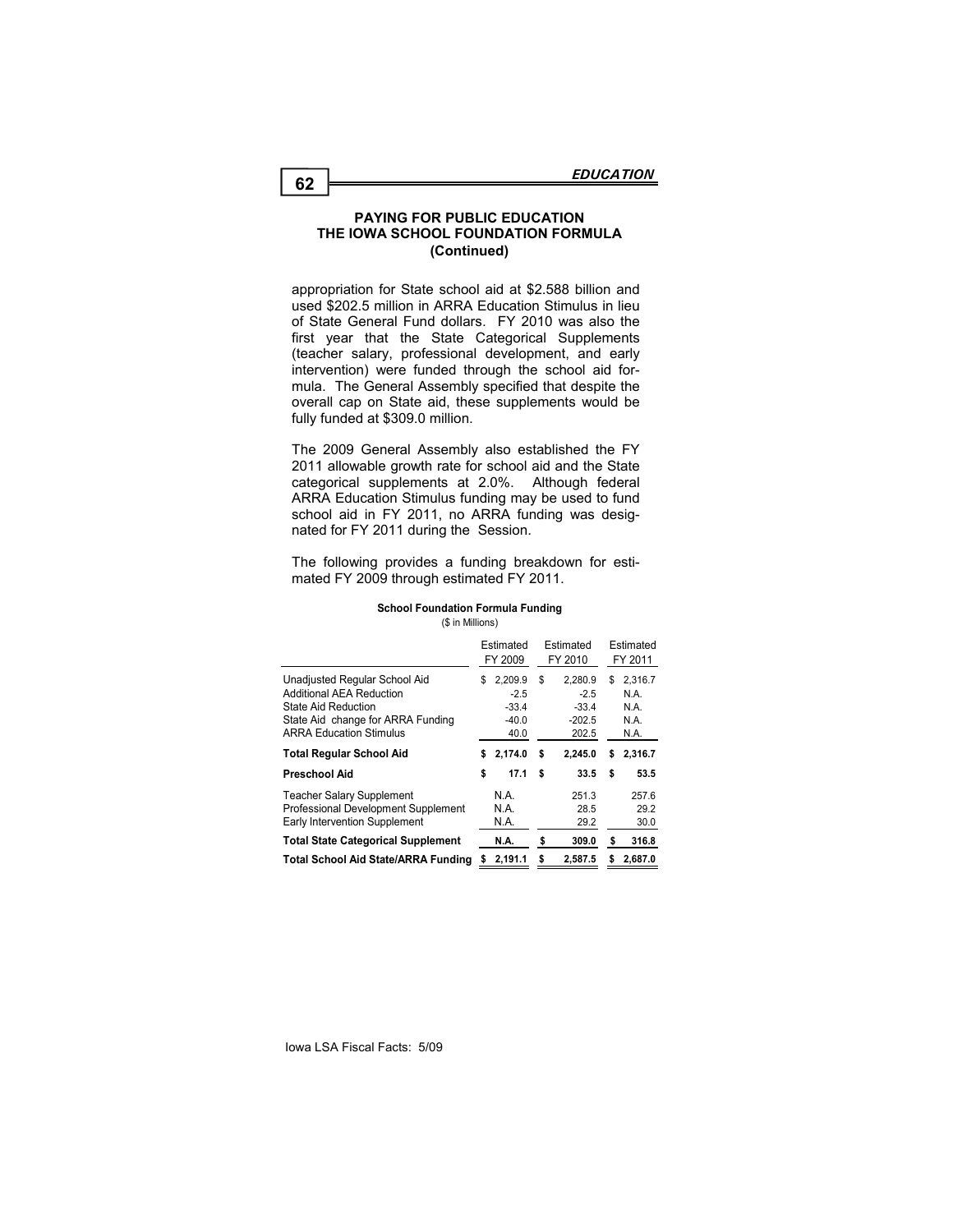

|              | Appropriations      | Change |             | Percent<br>Change |
|--------------|---------------------|--------|-------------|-------------------|
| FY 2006      | \$<br>1,963,203,523 |        | 81,929,759  | 4.4%              |
| FY 2007      | 2,048,342,992       |        | 85,139,469  | 4.3%              |
| FY 2008      | 2,145,614,028       |        | 97,271,036  | 4.7%              |
| Est. FY 2009 | 2,191,063,007       |        | 45,448,979  | 2.1%              |
| Est. FY 2010 | 2,587,500,000       |        | 396.436.993 | 18.1%             |
| Est. FY 2011 | 2,687,059,027       |        | 99,559,027  | 3.8%              |

Notes:

- 1. FY 2009 FY 2011 includes Preschool Foundation Aid.
- 2. FY 2009 includes a 1.5% across-the-board adjustment that resulted in a reduction of \$33.4 million. The amount displayed also includes \$40.0 million from the American Recovery and Reinvestment Act (ARRA) Education Stimulus funding.
- 3. FY 2010 is based on a capped appropriation amount. Beginning in FY 2010, the State categorical supplements are funded through the school aid formula (\$309.0 million) and are included in the total appropriation amount. Additionally, the total includes \$202.5 million from the ARRA Education Stimulus funding.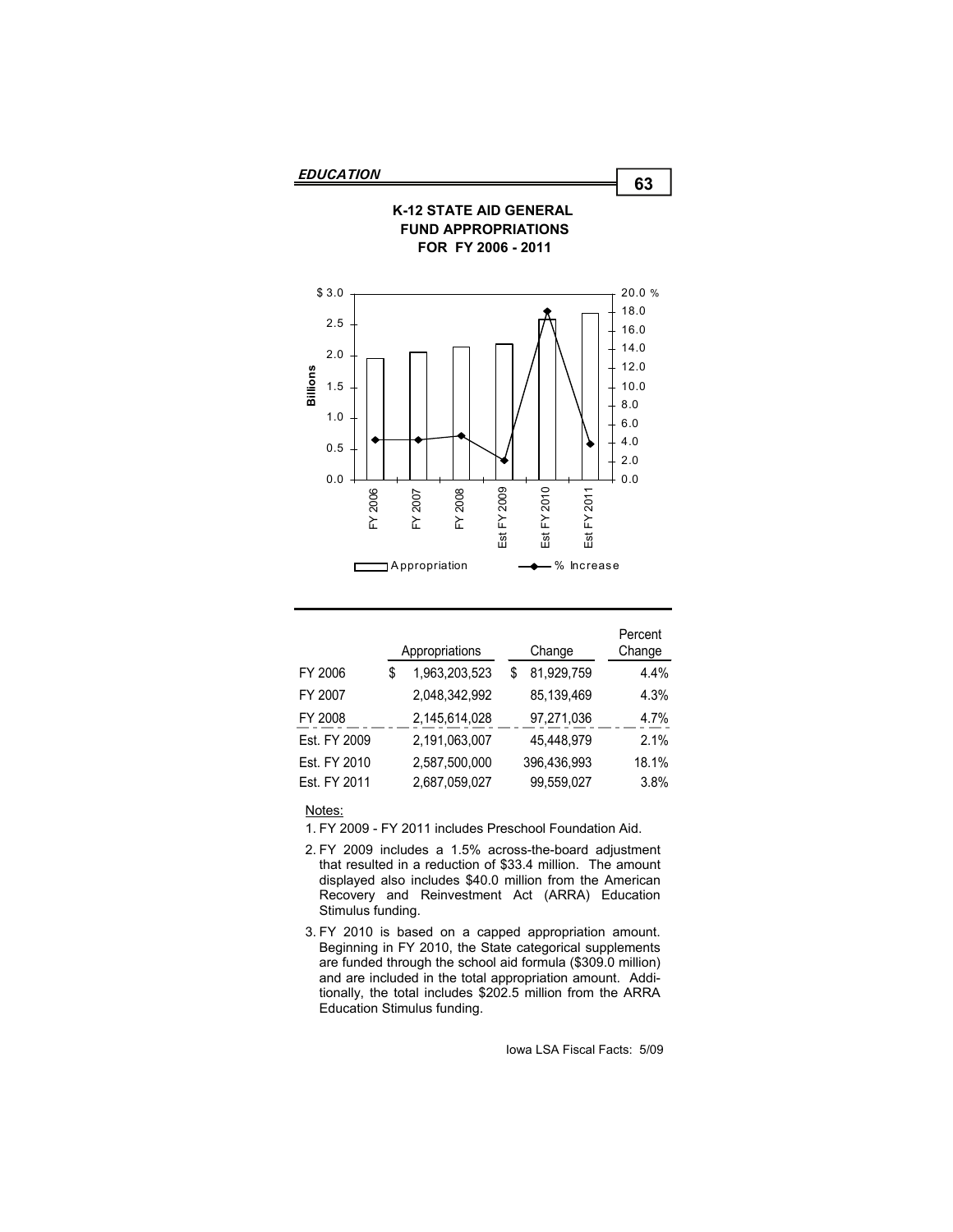### **GENERAL OPERATING EXPENDITURES K-12 FOR IOWA SCHOOL YEAR**



• From FY 1998 to FY 2007, expenditures for salaries decreased 2.1% and expenditures for benefits increased 2.6% as a percentage of total operating fund expenditures.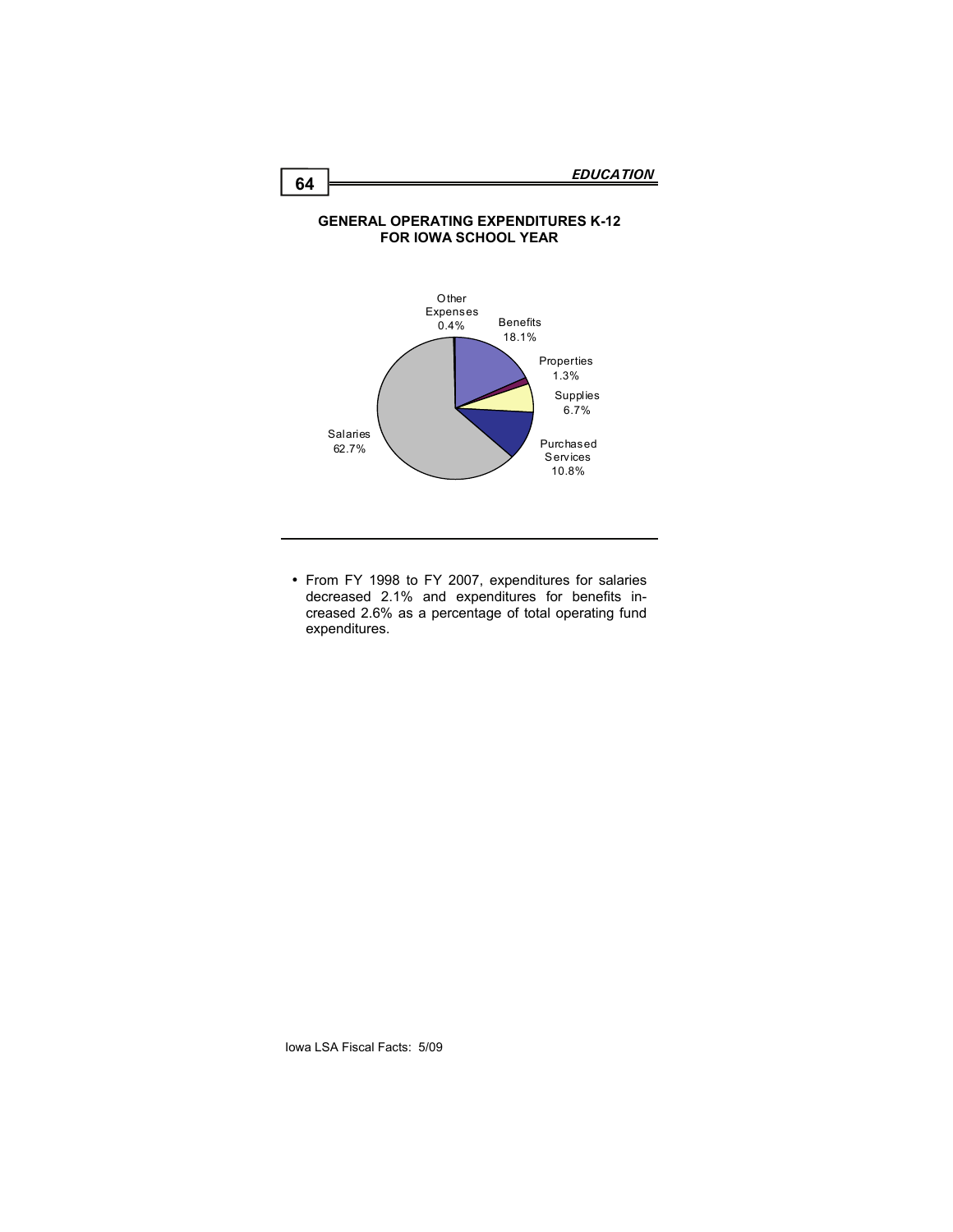#### **GENERAL OPERATING EXPENDITURES K-12 BY FUNCTION FOR IOWA SCHOOL YEAR 2006-2007**



 Statewide average administrative expenditures for FY 2007 are 11.0% of total operating fund expenditures. This is an increase of 0.1% compared to FY 2006.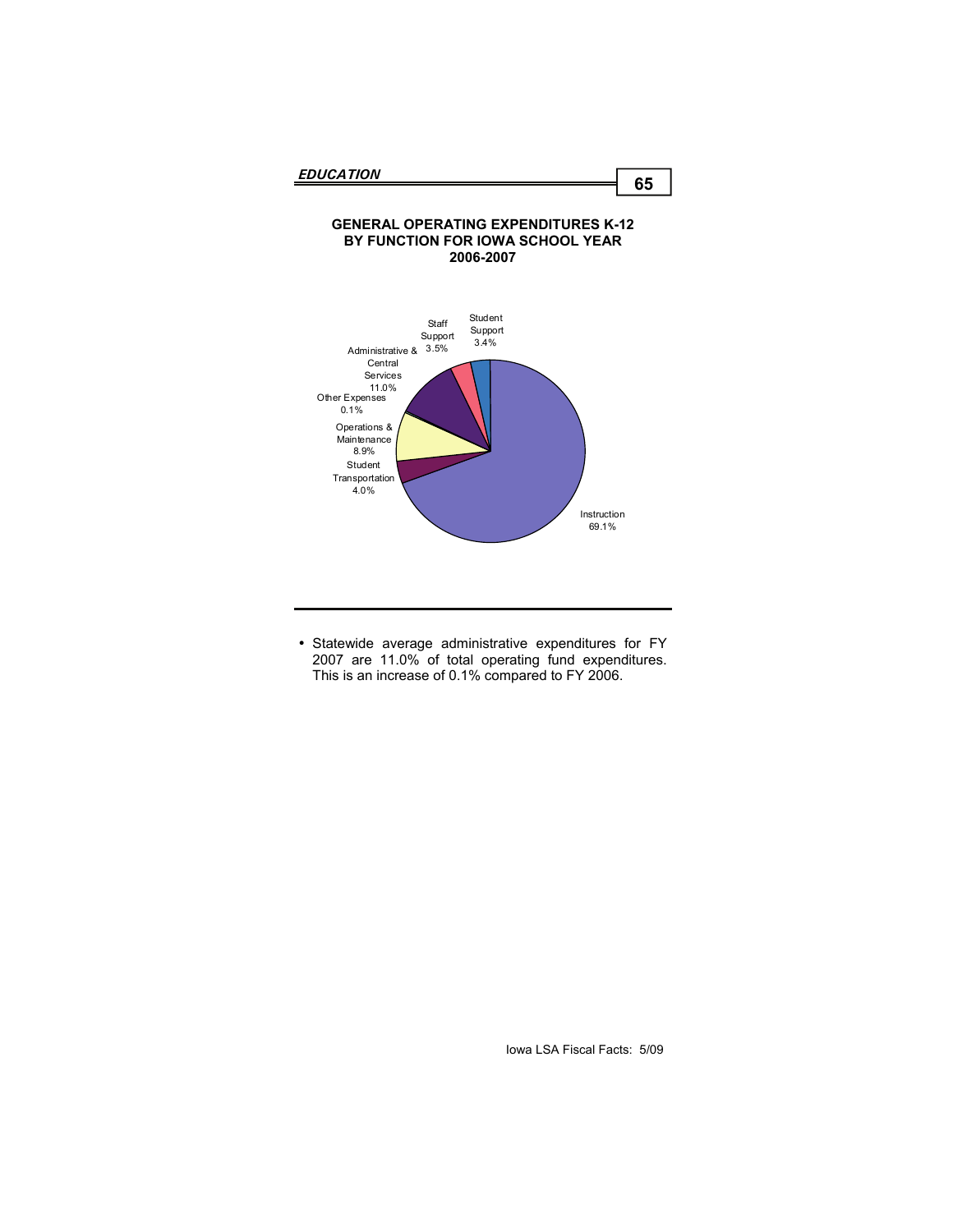### **HUMAN SERVICES PROGRAMS**



The Department of Human Services is projected to spend over \$4.0 billion for all programs, including Medical Assistance, the Family Investment Program, and the Food Stamp Program during FY 2010 (all funding sources). Federal and

other non-general funds are projected to account for approximately 70.0% of these expenditures. The Medical Assistance Program is projected to serve an average of 344,436 individuals per month during FY 2010. The Family Investment Program is projected to serve an average of 17,078 households each month. The Food Stamp Program is projected to serve an average of 318,775 persons each month during FY 2010.

The Family Investment Program (FIP) provides direct cash grant assistance to needy families when the children are deprived of parental care or support due to absence, death, incapacity, or unemployment of one or both parents. In FY 1997, the federal government began to block grant \$131.5 million to Iowa annually from the Temporary Assistance for Needy Families (TANF) Block Grant. Revenues from child support recoveries also finance the Program. The Program was created in FY 1994 as part of a welfare reform effort that changed the structure and benefits of the previous Aid to Families with Dependent Children (AFDC) to reduce economic disincentives to employment.

The Supplemental Nutrition Assistance Program (SNAP) is a federally-funded program administered by the U.S. Department of Agriculture with the goal of preventing hunger and malnutrition. Recipients of the Family Investment Program are automatically eligible for food stamps. Individuals or families may also qualify for food stamps without receiving Family Investment Program benefits.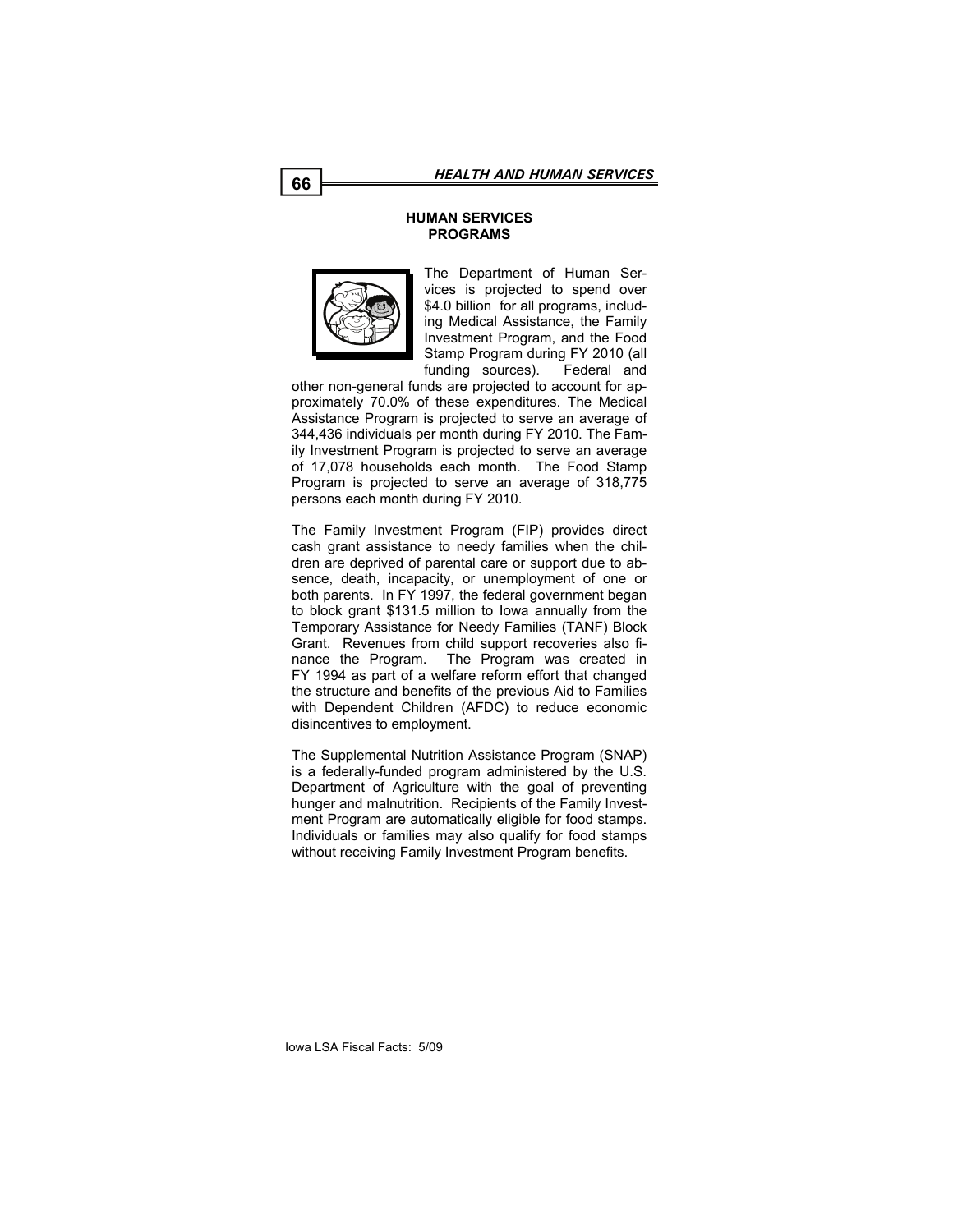### **HUMAN SERVICES PROGRAMS (Continued)**

The Child Support Recovery Unit is responsible for collecting child support for families receiving FIP benefits and other families requesting assistance. Other activities include establishing paternity and child and medical support orders, locating absent parents, and reviewing and adjusting support orders upon the request of either parent.

The Medical Assistance Program pays for low-income aged, blind, and disabled citizens, residents of institutions, and other low-income Iowans that meet certain criteria. Federal law requires coverage of specified services and eligibility groups. In addition, the State of Iowa is currently covering most of the optional services and eligibility groups for which federal matching funds are available.

The State Children's Health Insurance Program began in FY 1999, including an expansion of Medical Assistance eligibility for children of families with incomes up to 133.0% of the federal poverty level and coverage up to 300.0% of the federal poverty level in the Healthy and Well Kids in Iowa (hawk-i) using private insurance coverage.

The Foster Care Program provides 24-hour temporary care for children unable to remain in their own homes, while offering services to families and children to implement plans for permanent placement.

The four Mental Health Institutes, located in Cherokee, Independence, Clarinda, and Mount Pleasant, provide critical access to quality acute psychiatric care for Iowa's adults and children needing mental health treatment, and provide specialized mental health related services. The specialized services include substance abuse treatment, dual diagnosis treatment for persons with mental illness and substance addiction, psychiatric medical institute for children (PMIC), and long-term psychiatric care for the elderly (gero-psychiatric). The Institutes also provide limited outpatient services. Two of the Institutes, Clarinda and Mount Pleasant, share campuses and select support resources with adult correctional facilities operated by the Department of Corrections.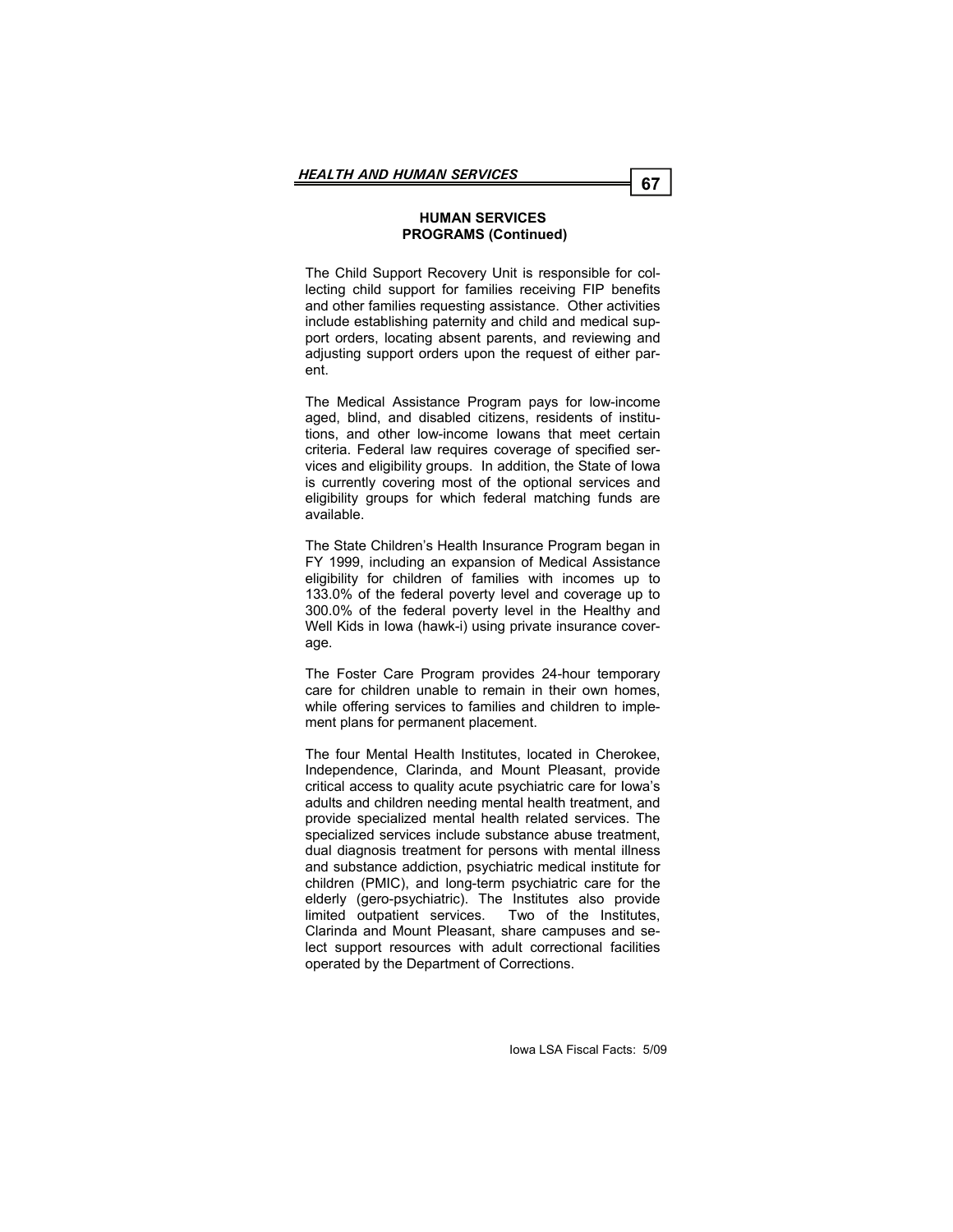## **HUMAN SERVICES PROGRAMS (Continued)**

The two Resource Centers, located in Glenwood and Woodward, provide a variety of treatment and outreach services to individuals with mental retardation or other developmental disabilities. The facilities assist residents to reach their individual goals so they can live in the least restrictive environment of their choice.

The Civil Commitment Unit for Sexual Offenders (CCUSO) provides a secure, long-term, and highly structured environment for the treatment of sexually violent predators. Patients have served their prison terms but in a separate civil trial have been found likely to commit further violent sexual offenses. Established in 1999, CCUSO is located on the campus of the Cherokee Mental Health Institute.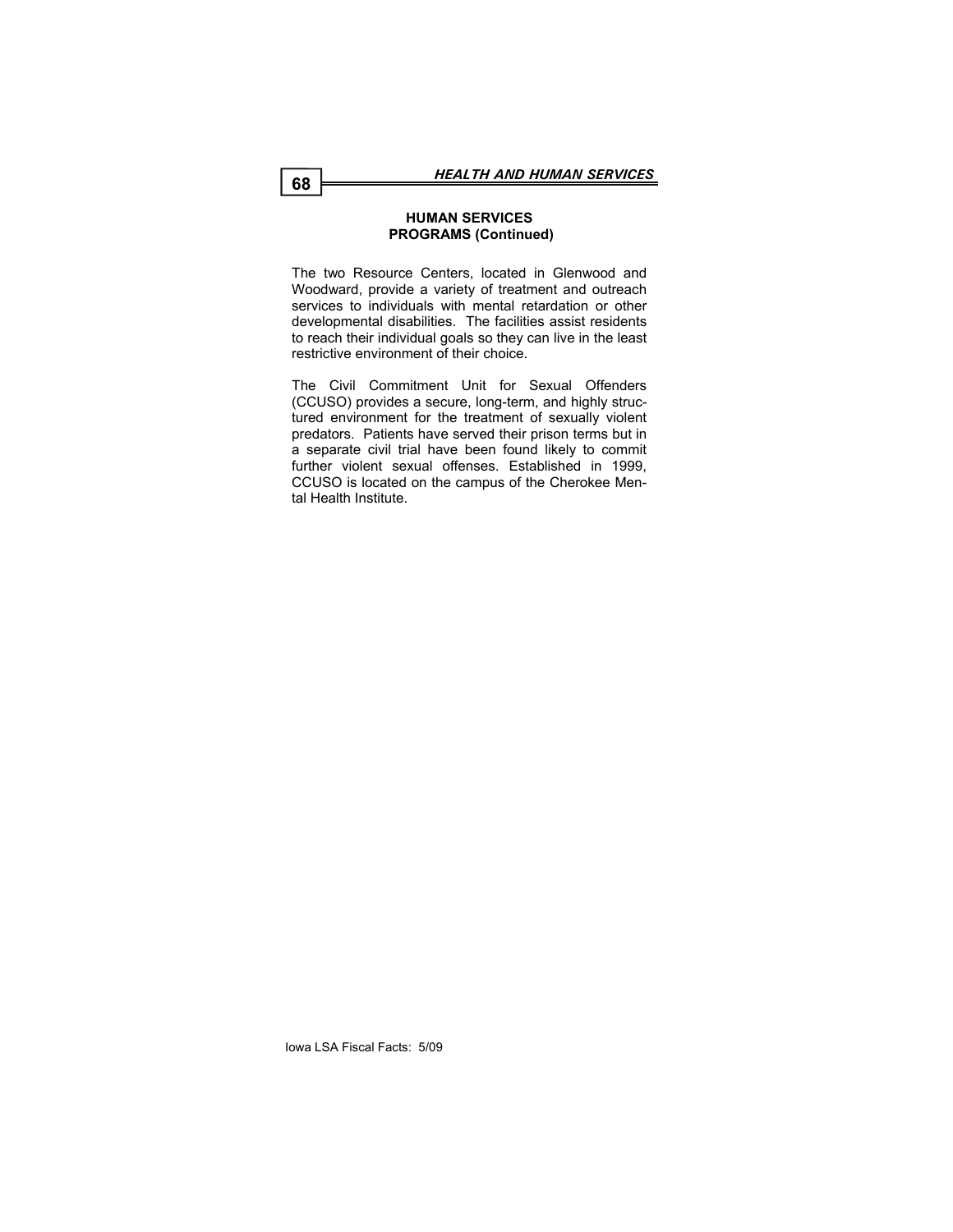#### 350.0 3,500 \$ 300.0 3,000 Thousands of Cases **Thousands of Cases** 250.0 2,500 **millions**200.0 2,000 150.0 1,500 100.0 1,000 50.0 500 0.0  $\Omega$ SNAP FIP Medicaid Foster MHI/RC Care  $\overline{\phantom{0}}$ Recipients  $\overline{\phantom{0}}$ Cost

**HUMAN SERVICES MAJOR PROGRAM FUNDING** 

\* Foster Care = Family Foster Care, Group Care, & Adoption Subsidy

|                           | Average<br>Monthly<br>Recipients<br>Per Program | Total Program*<br>Cost |
|---------------------------|-------------------------------------------------|------------------------|
| FIP (Households)          | 17,078                                          | \$<br>66,343,865       |
| Medicaid                  | 344.436                                         | 3,133,100,000          |
| <b>SNAP</b>               | 318,775                                         | 470,251,735            |
| <b>Family Foster Care</b> | 2.884                                           | 27,327,054             |
| Group Care                | 1.065                                           | 37.783.474             |
| <b>Adoption Subsidy</b>   | 8,689                                           | 69.140.905             |
| <b>MHI/RC</b>             | 730                                             | 222.802.080            |

Notes:

The number of recipients per program may be overestimated. Recipients may participate in more than one program causing the number of cases shown here to be inflated. \*Total Program Costs include additional funding from the American Reinvestment and Recovery Act of 2009. FIP = Family Investment Program MHI/RC = Mental Health Institutes/Resource Centers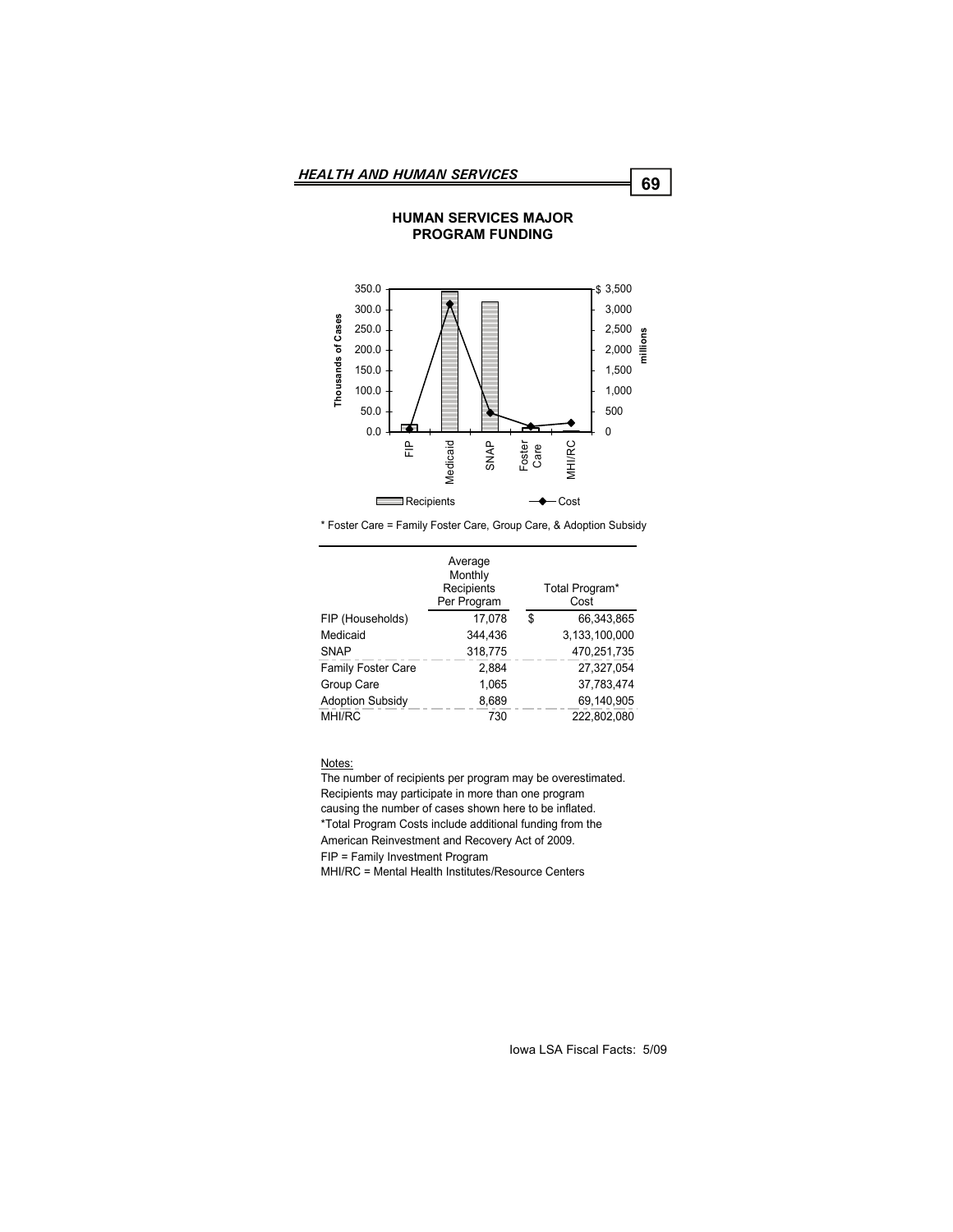## **CHILDREN'S HEALTH INSURANCE (CHIP) PROGRAM**

Congress enacted the Children's Health Insurance Program, with federal funds available on October 1, 1997, to provide insurance for children in families with incomes up to 200.0% of the Federal Poverty Level (FPL). In February of 2009, the President signed an extension of the Program and increased coverage to children in families with incomes up to 300.0% of FPL. The extension also included an option for dental only coverage for children in families up to 300.0% who already have health insurance.

The *hawk-i* Program was enacted in 1998, establishing a private insurance program for children in families with incomes between 133.0% and 185.0% of the FPL. The Program was expanded to 200.0% in 2003. Senate File 389 (FY 2010 Health Care Reform II Bill) expanded coverage to children up to 300.0% of FPL with a dental only option for children that currently have insurance.

House File 811 (FY 2010 Health and Human Services Appropriations Bill) appropriates \$16.3 million along with \$6.0 million in carryforward funds. House File 820 (FY 2010 Block Grant Bill) appropriates \$3.9 million for a total from all funding sources of \$26.2 million.

The US Census Bureau estimates that there are currently 27,510 uninsured children in the State with family incomes at or below 300.0% of FPL. As of March 2009, 33,383 children were enrolled in the *hawk-i* Program.



#### **Number of Children Below 300.0% FPL**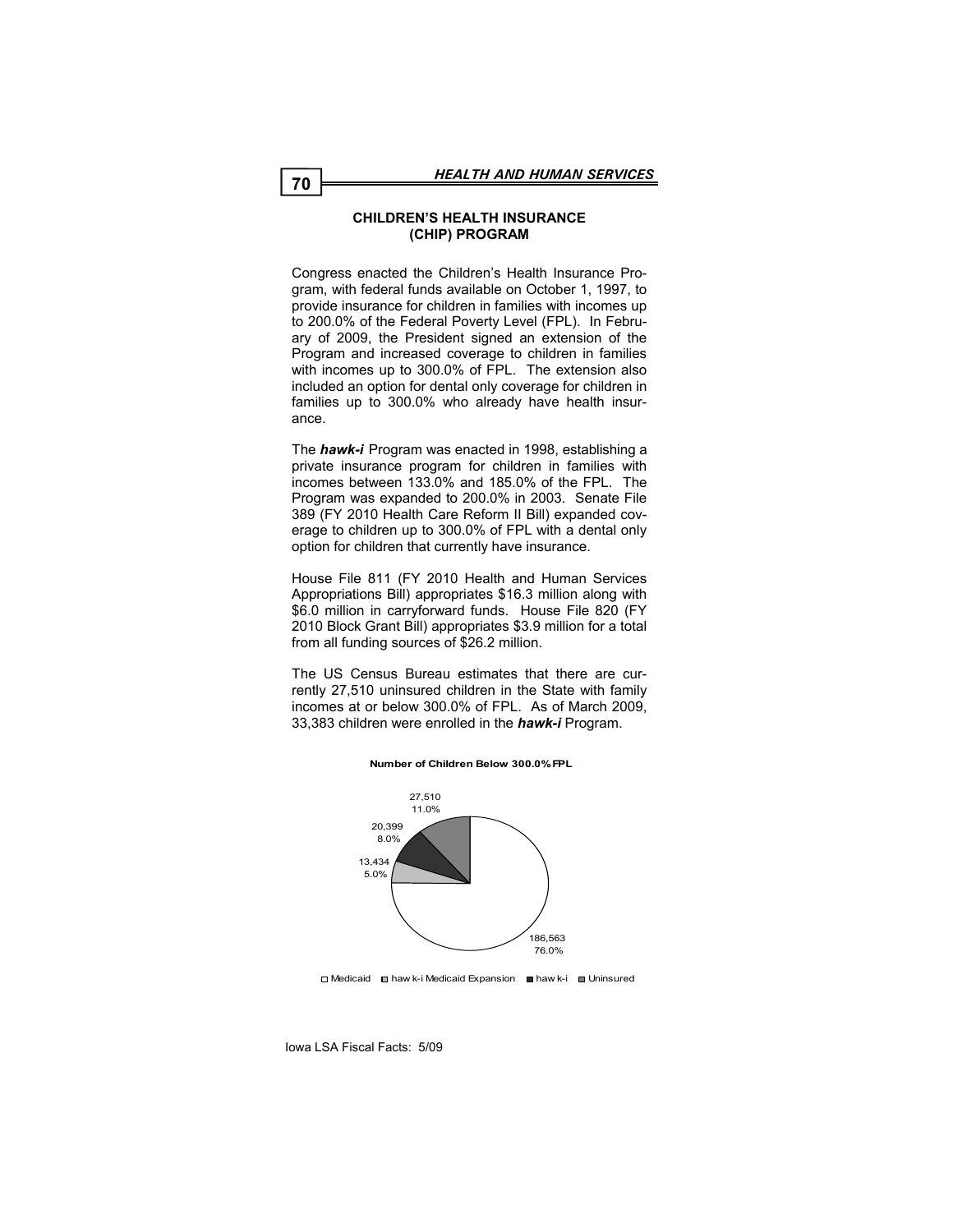

## **YEAR-END PRISON POPULATION, STAFFING, AND BUDGET**

## **AVERAGE PRISON POPULATION AND AVERAGE ANNUAL COST PER PRISONER**



Iowa LSA Fiscal Facts: 5/09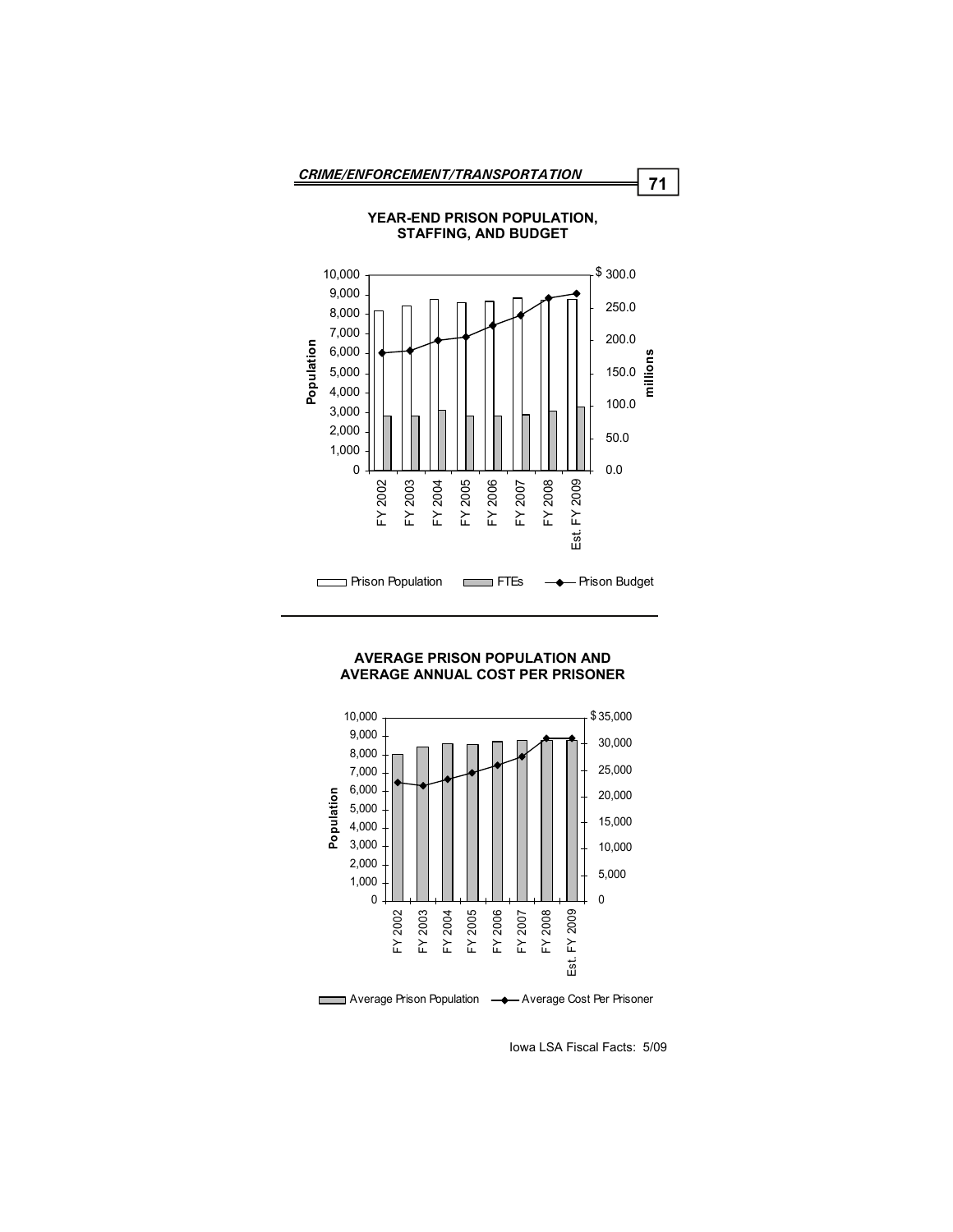## **IOWA'S TRANSPORTATION FUNDS**



The Road Use Tax Fund is comprised of revenue sources that include taxes on fuels and fees collected from vehicle registrations. Prior to FY 2009, a use tax was collected on motor vehicle purchases and related equipment, and was also deposited in the Road Use Tax Fund.

Except for administrative costs, all vehicle registration fees and motor vehicle fuel taxes are constitutionally mandated to be spent exclusively for the construction, maintenance, and supervision of the State's public highways (Section 8, Article VII, Constitution of the State of Iowa). The use tax on motor vehicles and equipment, however, was exempt from the constitutional mandate.

Senate File 2420 (Time 21 Transportation Funding Act), enacted during the 2008 Legislative Session, replaced the motor vehicle use tax with a Fee for New Registration for the purpose of constitutionally protecting the revenues to be spent for road-related purposes.

A portion of the Road Use Tax Fund revenues is appropriated either through standing appropriations established in the Code of Iowa, or through the annual appropriations process. These expenditures are referred to as "off-the-top" allocations, and are used to fund programs, equipment purchases, and department operations. After the off-the-top allocations are funded, the remaining revenues are distributed based on formulas to the Primary, Secondary, Farm-to-Market, and Municipal Road Funds. The formulas remain unchanged under SF 2420; however, certain provisions of the Act affected the funding structure of the Road Use Tax Fund beginning in FY 2009.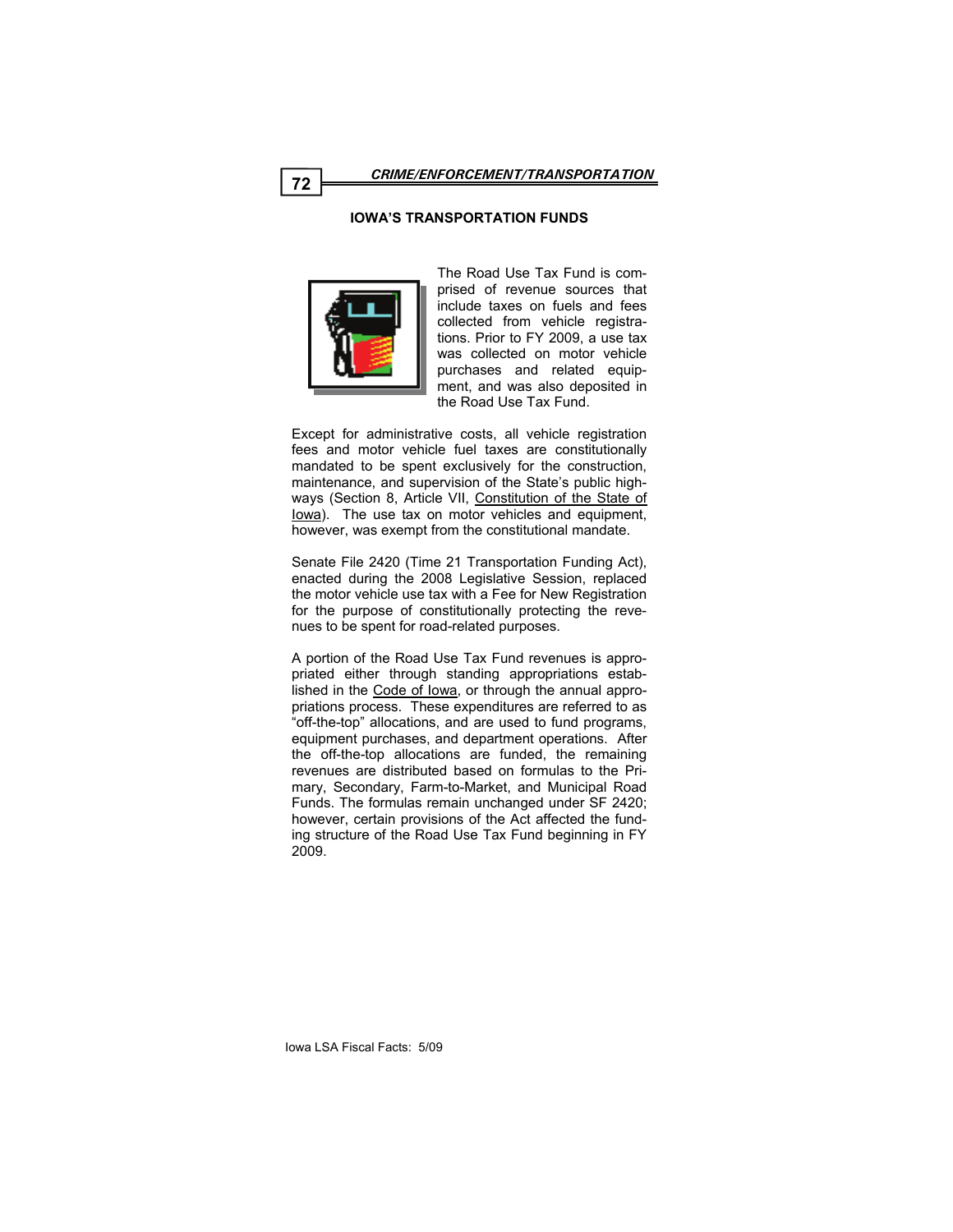### **IOWA'S TRANSPORTATION FUNDS (Continued)**

The following table shows estimated Road Use Tax Fund revenues, allocations, and distributions for FY 2009 through FY 2011, based on the Department of Transportation's (DOT) five-year forecast.

# **ROAD USE TAX FUND PROJECTED RECEIPTS, ALLOCATIONS, AND DISTRIBUTIONS FY 2009 – FY 2011**

(\$ in millions)

|                                          |    | Estimated |    | <b>Fstimated</b> |         | Estimated |
|------------------------------------------|----|-----------|----|------------------|---------|-----------|
| <b>Receipts</b>                          |    | FY 2009   |    | FY 2010          | FY 2011 |           |
| Motor Vehicle Registration Fees*         | S  | 390.8     | S  | 434.6            | \$      | 461.3     |
| Transfer to TIME-21 Fund                 |    | 0.0       |    | $-42.6$          |         | $-69.3$   |
| Net Motor Vehicle Registration Fees      |    | 390.8     |    | 392.0            |         | 392.0     |
| Motor Vehicle Fuel Tax                   | \$ | 433.4     | S  | 435.1            | \$      | 436.9     |
| Fee for New Registration                 |    | 269.0     |    | 2717             |         | 275.2     |
| Interest                                 |    | 13.0      |    | 130              |         | 13.0      |
| Underground Storage Tank Fees            |    | 21.9      |    | 221              |         | 22.3      |
| Other**                                  |    | 12.2      |    | 10.8             |         | 13.0      |
| Transfer from Statutory Allocations Fund |    | 10.1      |    | 6.0              |         | 4.0       |
| <b>Total Receipts</b>                    | \$ | 1,150.4   | S  | 1,150.7          | \$      | 1,156.4   |
| <b>Total Allocations</b>                 | \$ | 163.2     | \$ | 166.0            | \$      | 168.0     |
| <b>Total Available for Distribution</b>  | S  | 987.2     | S  | 984.6            | \$      | 988.3     |
| <b>Distribution</b>                      |    |           |    |                  |         |           |
| Primary Road Fund (47.5%)                | S  | 468.92    | S  | 467.7            | \$      | 469.5     |
| Secondary Road Fund (24.5%)              |    | 241.9     |    | 241.2            |         | 242.1     |
| Farm-To-Market Road Fund (8.0%)          |    | 79.0      |    | 78.8             |         | 79.1      |
| Municipal Road Fund (20.0%)              |    | 197.4     |    | 196.9            |         | 197.7     |
| <b>Total Formula Allocation</b>          | \$ | 987.2     | S  | 984.6            | \$      | 988.3     |

NOTE: Numbers may not equal totals due to rounding.

\* Includes motor carrier fees & prorate.

\*\* Includes miscellaneous licenses, permits, and fees.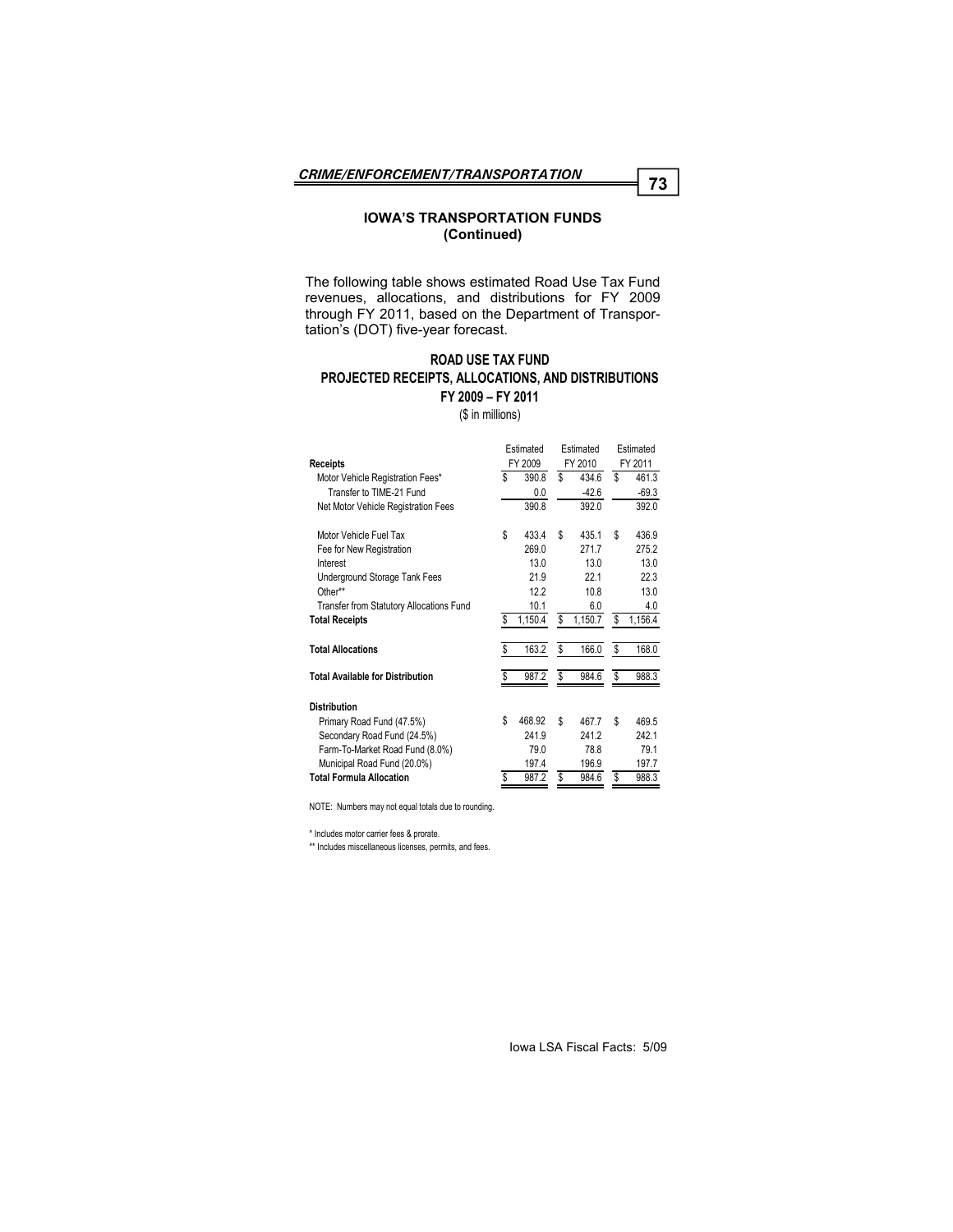## **IOWA'S TRANSPORTATION FUNDS (Continued)**

## **Transfer of Jurisdiction Fund**

Beginning in FY 2004, the jurisdiction and control of approximately 700 miles of primary (State) roads, classified as Local Service Roads, were transferred to cities and counties. As a result, 1.75% of Primary Road Fund moneys are transferred annually to a Transfer of Jurisdiction Fund. The allocation, effective until FY 2014, is distributed to cities and counties by formula.

The following table shows estimated Jurisdiction Fund revenues and distributions for FY 2009 – FY 2011, based on the DOT's five-year forecast.

#### **TRANSFER OF JURISDICTION FUND PROJECTED RECEIPTS AND DISTRIBUTION FY 2009 – FY 2011**

(\$ in Millions)

|                                                                           | Estimated<br>FY 2009 |     | Estimated<br>FY 2010 |     | Estimated<br>FY 2011 |     |
|---------------------------------------------------------------------------|----------------------|-----|----------------------|-----|----------------------|-----|
| <b>Total Receipts*</b>                                                    |                      | 8.2 | \$                   | 8.2 | \$                   | 8.2 |
| <b>Distribution</b>                                                       |                      |     |                      |     |                      |     |
| Cities and counties that assumed jurisdiction<br>of primary roads (75.0%) |                      |     |                      |     |                      |     |
| Secondary Road Fund (90.0%)                                               | \$                   | 5.5 | S                    | 5.5 | S                    | 5.5 |
| Municipal Road Fund (10.0%)                                               |                      | 0.6 |                      | 0.6 |                      | 0.6 |
| Secondary Road Fund - all counties (22.5%)                                |                      | 1.8 |                      | 1.8 |                      | 1.8 |
| Municipal Road Fund - all cities (2.5%)                                   |                      | 0.2 |                      | 0.2 |                      | 0.2 |
| <b>Total Distribution</b>                                                 |                      | 8.2 | \$                   | 8.2 |                      | 8.2 |

NOTE: Numbers may not equal totals due to rounding.

\* 1.75% of Primary Road Fund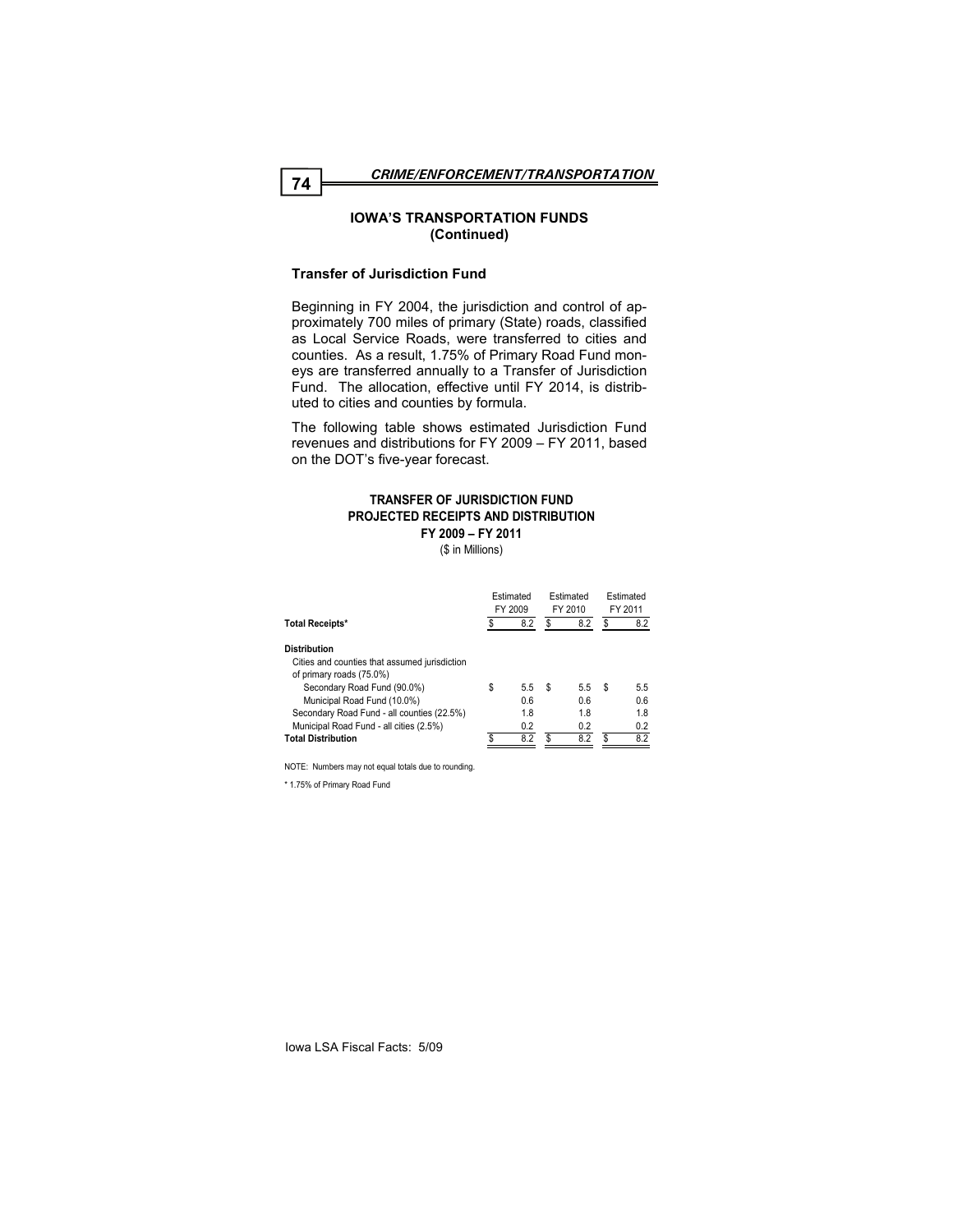## **IOWA'S TRANSPORTATION FUNDS (Continued)**

## **STATUTORY ALLOCATIONS FUND**

The Statutory Allocations Fund includes items that were funded from the motor vehicle use tax prior to its repeal in FY 2009. The following table shows estimated Statutory Allocations Fund revenues and distributions for FY 2009 – FY 2011, based on the DOT's five-year forecast.

## **PROJECTED RECEIPTS AND DISTRIBUTION FY 2009 – FY 2011 STATUTORY ALLOCATIONS FUND**

(\$ in Millions)

|                                       | Estimated     |         | Estimated |         | Estimated |
|---------------------------------------|---------------|---------|-----------|---------|-----------|
| <b>Receipts</b>                       | FY 2009       | FY 2010 |           | FY 2011 |           |
| Driver's License Fees                 | \$<br>16.9    | S       | 12.7      | \$      | 10.9      |
| <b>Trailer Registration Fees</b>      | 11.8          |         | 15.9      |         | 15.9      |
| <b>Title Fees</b>                     | 17.5          |         | 17.5      |         | 17.5      |
| Salvage Title Fees                    | 0.3           |         | 0.3       |         | 0.3       |
| <b>Title Surcharge Fees</b>           | 5.2           |         | 5.2       |         | 5.2       |
| Use Tax*                              | 0.7           |         | 0.7       |         | 0.7       |
| Car Rental Tax                        | 3.0           |         | 3.0       |         | 3.0       |
| <b>Total Receipts</b>                 | \$<br>55.5    | \$      | 55.3      | \$      | 53.5      |
| Transfers to TIME-21 Fund             |               |         |           |         |           |
| Trailer Reg. Fee Increase             | $-4.9$        |         | $-8.8$    |         | $-8.8$    |
| Title & Salvage Title Fee Increase    | $-10.3$       |         | $-10.3$   |         | $-10.3$   |
| Total to TIME-21 Fund                 | \$<br>$-15.2$ | \$      | $-19.2$   | \$      | $-19.2$   |
| <b>Net Receipts</b>                   | \$<br>40.2    | \$      | 36.1      | \$      | 34.3      |
| <b>Distribution</b>                   |               |         |           |         |           |
| Underground Storage Tank Fund         | \$<br>17.0    | \$      | 17.0      | \$      | 17.0      |
| <b>Public Transit Assistance</b>      | 11.1          |         | 11.2      |         | 11.4      |
| Motorcycle Rider Education Fund       | 0.6           |         | 0.4       |         | 0.4       |
| Special Plate Funds                   | 1.5           |         | 1.5       |         | 1.5       |
| Railway Finance Authority             | 0.0           |         | 0.0       |         | 0.0       |
| Primary Road Fund (Bordering Bridges) | 0.0           |         | 0.0       |         | 0.0       |
| Net to Road Use Tax Fund              | 10.1          |         | 6.0       |         | 4.0       |
| <b>Total Distribution</b>             | \$<br>40.2    | S       | 36.1      | \$      | 34.3      |

NOTE: Numbers may not equal totals due to rounding.

\* Includes: (1) The use tax on mobile homes and manufactured homes and on leased vehicles not subject to registration and (2) The fee for new registration for trailers.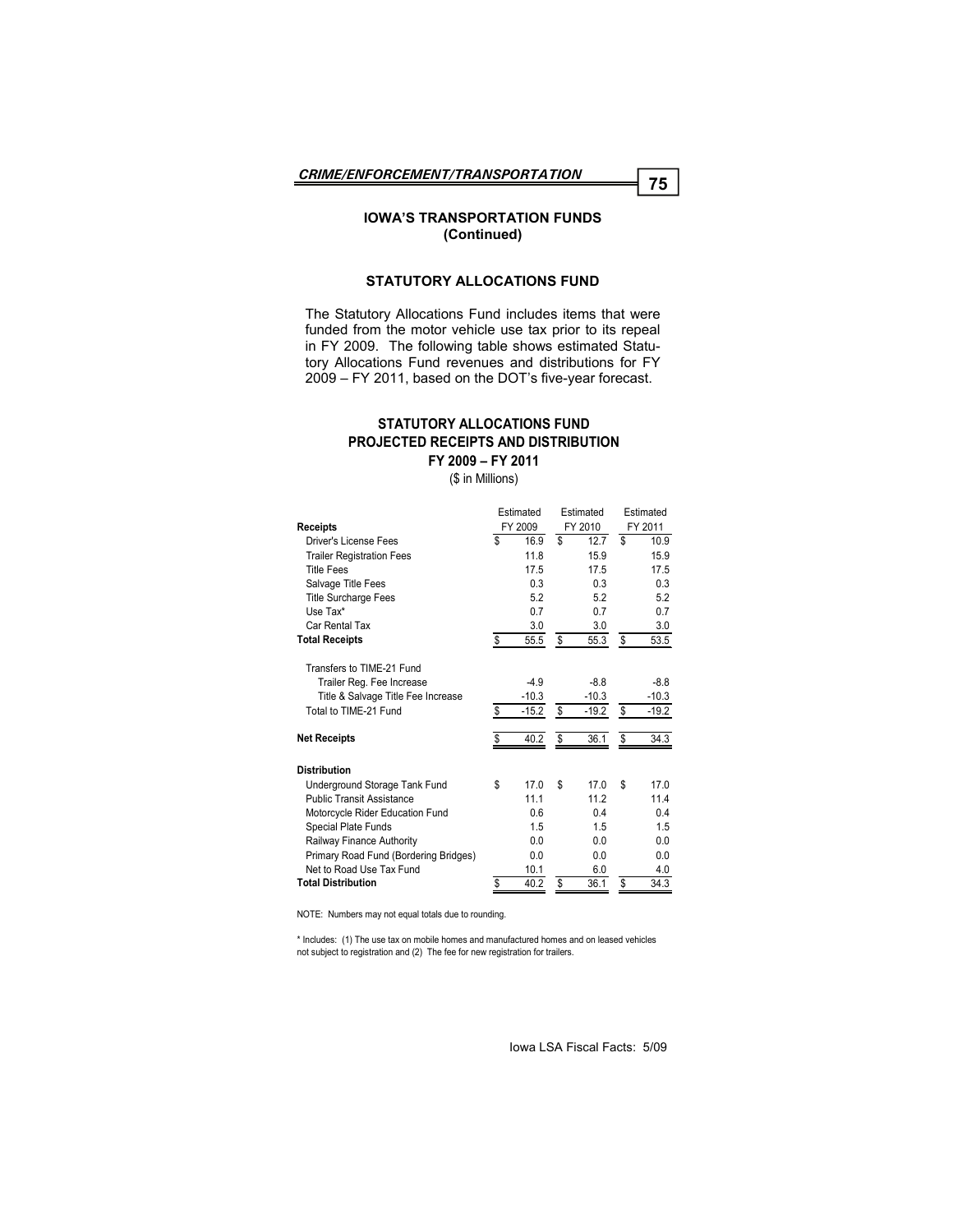*CRIME/ENFORCEMENT/TRANSPORTATION* **<sup>76</sup>**

### **IOWA'S TRANSPORTATION FUNDS (Continued)**

#### **TIME - 21 FUND**

The TIME-21 Fund includes revenues generated from a portion of motor vehicle and trailer registration fees, and title and salvage title fees. The revenues are allocated to the State, cities, and counties based on formula. The following table shows estimated TIME-21 Fund revenues and allocations for FY 2009 - FY 2011, based on the DOT's five-year forecast.

## **TIME-21 FUND PROJECTED RECEIPTS AND DISTRIBUTION FY 2009 – FY 2011**

(\$ in Millions)

| <b>Receipts</b>                    | Estimated<br>FY 2009 |      | Estimated<br>FY 2010 |      | Estimated<br>FY 2011 |      |
|------------------------------------|----------------------|------|----------------------|------|----------------------|------|
| Trailer Reg. Fee Increase          | S                    | 4.9  | \$                   | 8.8  | \$                   | 8.8  |
| Title & Salvage Title Fee Increase |                      | 10.3 |                      | 10.3 |                      | 10.3 |
| Motor Vehicle Registration Fees*   |                      | 0.0  |                      | 42.6 |                      | 69.3 |
| <b>Total Receipts</b>              | \$                   | 15.2 | S                    | 61.7 | S                    | 88.5 |
| <b>Distribution</b>                |                      |      |                      |      |                      |      |
| Primary Road Fund (60.0%)          | \$                   | 9.1  | \$                   | 37.0 | \$                   | 53.1 |
| Secondary Road Fund (20.0%)        |                      | 3.0  |                      | 12.3 |                      | 17.7 |
| Municipal Road Fund (20.0%)        |                      | 3.0  |                      | 12.3 |                      | 17.7 |
| <b>Total Distribution</b>          | \$                   | 15.2 | \$                   | 617  | \$                   | 88.5 |
|                                    |                      |      |                      |      |                      |      |

NOTE: Numbers may not equal totals due to rounding.

\* Registration fees in excess of \$392.0 million.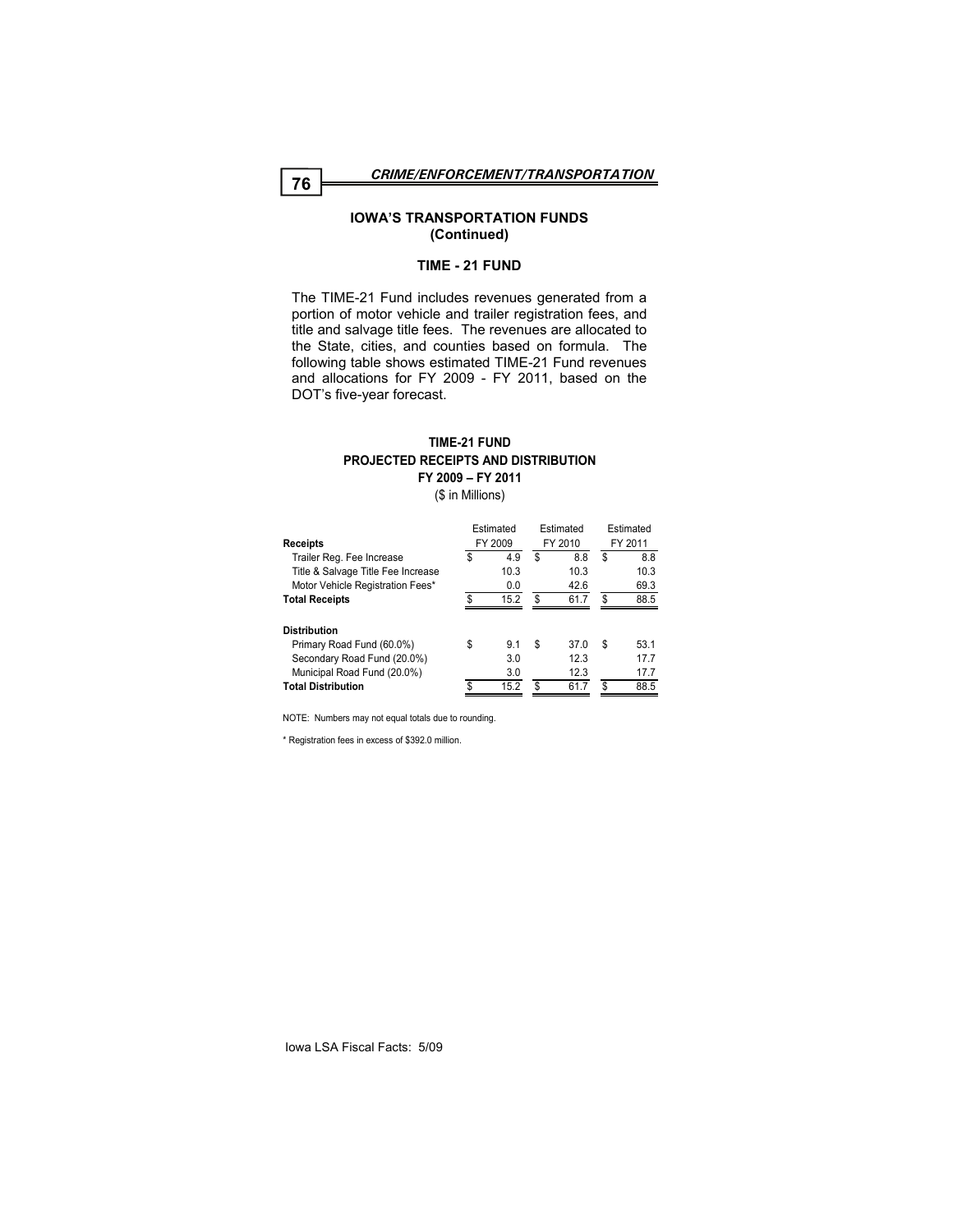## **IOWA'S POPULATION CHANGE BY COUNTY 1990 - 2008**



- Iowa's population was estimated at 3,002,555 in 2008.
- The State experienced a negative population growth rate between the years 1979 and 1988, while the national average growth rate was fairly constant at 1.0%.
- Iowa experienced a 7.5% growth in the population rate from 1990 to 2008, which was concentrated in and around metropolitan areas.
- The State experienced growth in population from 2000 to 2008 of 2.5%.
- Dallas County reported the greatest gains in population, increasing by 32.0% from 2000 to 2008. Pocahontas County experienced the largest decline, with a loss of 9.1% during the same period.
- Just under 50.0% of the State's population resides in ten counties in the State. These include Black Hawk, Dallas, Dubuque, Johnson, Linn, Polk, Pottawattamie, Scott, Story, and Woodbury.
- The most populous county in the State is Polk County with a growth rate of 11.8.% from 2000 to 2008.

Iowa LSA Fiscal Facts: 5/09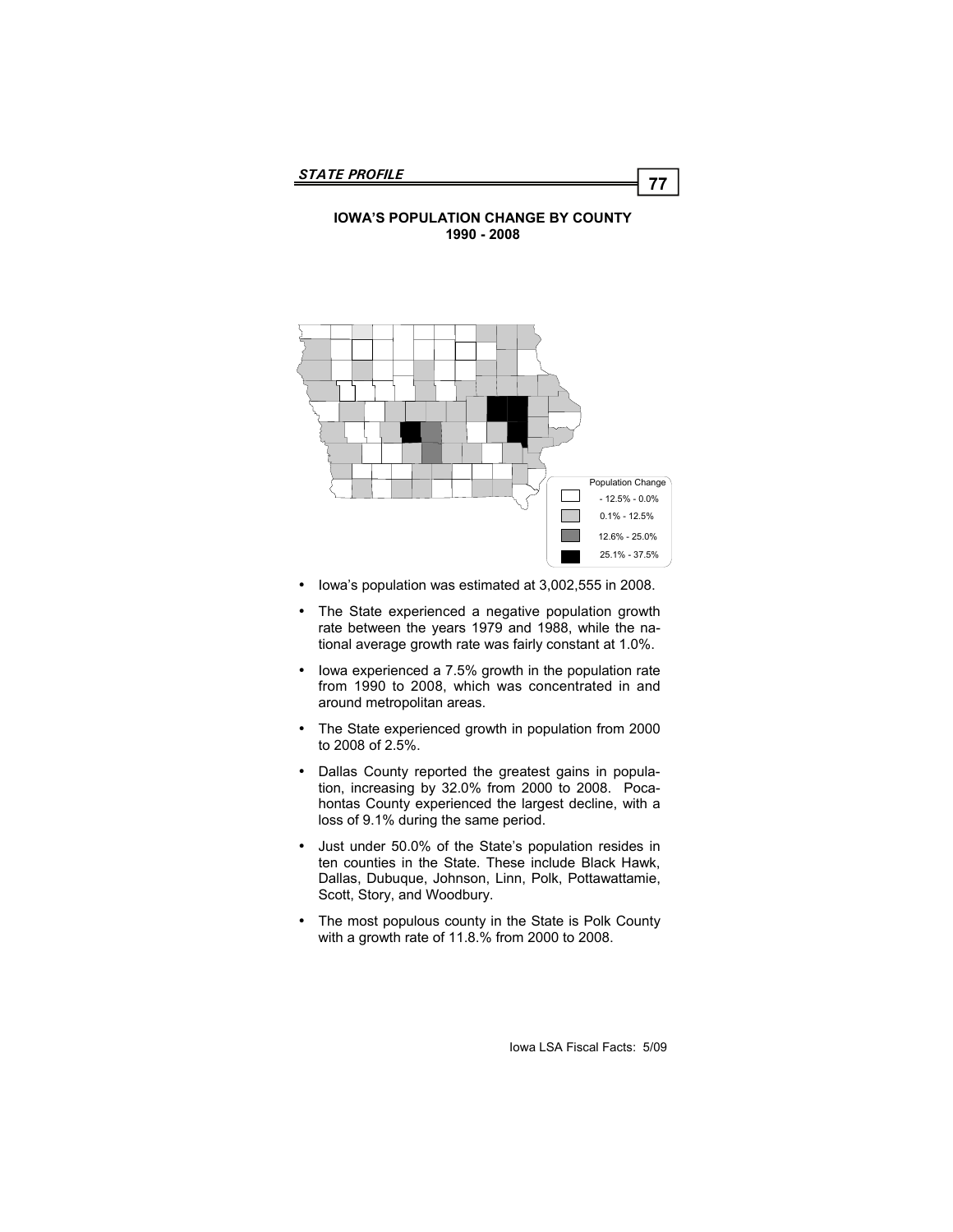# **IOWA'S POPULATION**

## **HOUSEHOLD INCOME**



- The average Iowa household has 2.5 members.
- Median household income in 2007 was \$46,399.
- The median age of an Iowan is 38.0 years compared to the national average of 35.3 years.



#### **AGE DISTRIBUTION OF IOWANS**

- The percentage of Iowans age 65 or older is 14.7% compared to the national average of 12.4%.
- In 2008, the marriage rate was 6.7 per 1,000 population.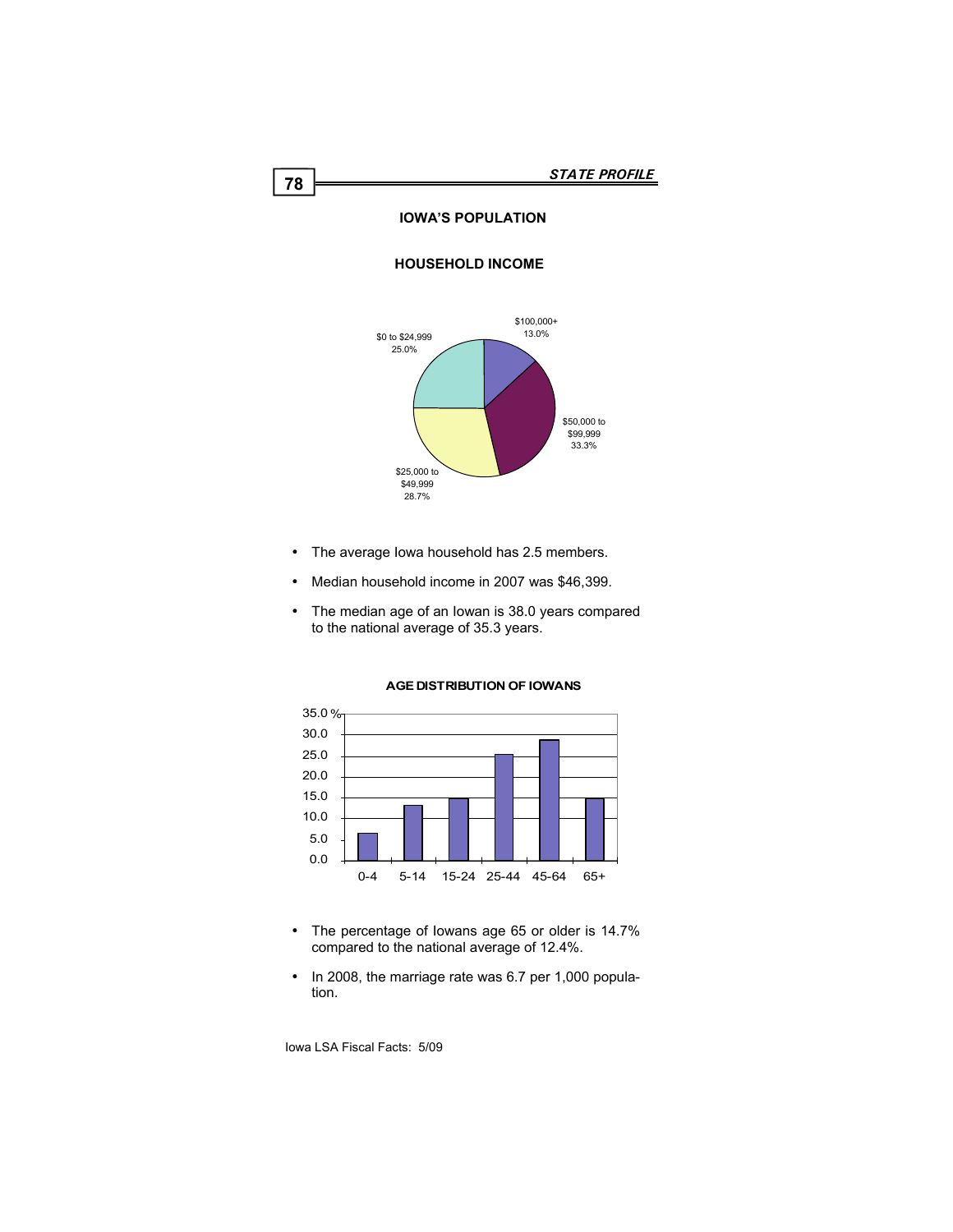# **IOWA'S POPULATION (Continued)**

- In 2007, the divorce rate was 2.6 per 1,000 population.
- In 2006, the percentage of births to unmarried women was 33.8%.
- In 2007, the infant death rate per 1,000 live births was 5.5.
- It is estimated that 90.0% of Iowans are covered by health insurance, ranking third in the nation.
- In 2007, 89.6% of Iowa's population age 25 and older reported graduating high school or higher.
	- The percentage of Iowans age 25 and older with a bachelors degree is 24.3% compared to the national average of 27.0%.
	- Iowa's high school dropout rate was 2.9% compared to the national average of 7.9%.
- Iowa ranks 34th in the nation with 3,011 crimes per 100,000 population.
- Iowa had 295 state prisoners per 100,000 population, ranking 39th nationally.
	- The median age for inmates is 34 years old.
	- Men are 91.6% of the inmate population.
	- 72.3% of the inmate population is white, 25.2% is African-American, 0.8% is Asian, 1.6% is American Indian or Alaska Native, and 0.1% is unknown.
- Iowa has a civilian labor force of 2.1 million persons. Women comprise 46.8% of the work force.
- Iowa ranks eleventh highest in the nation for home ownership with 73.7% owner-occupied homes.